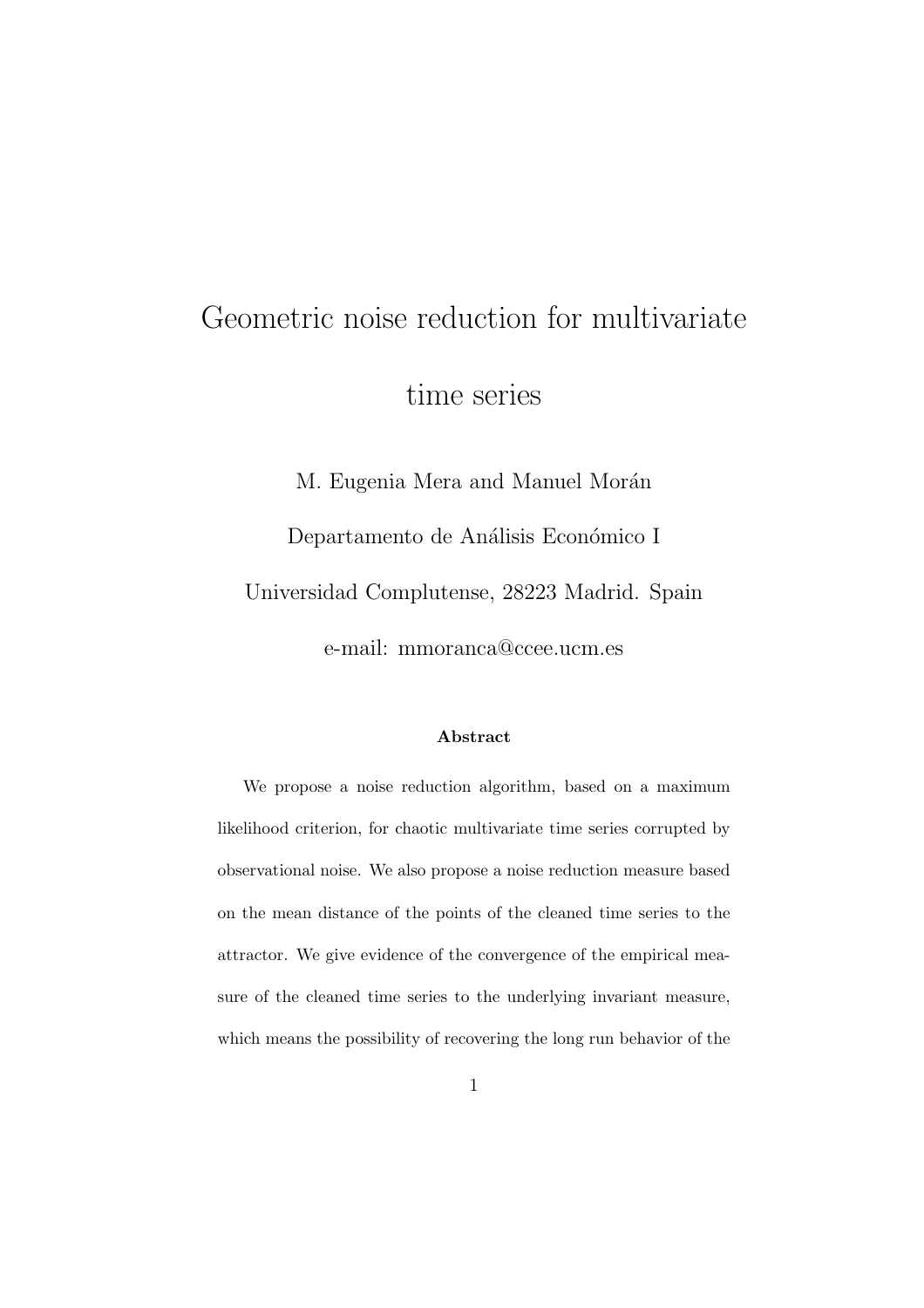true dynamics.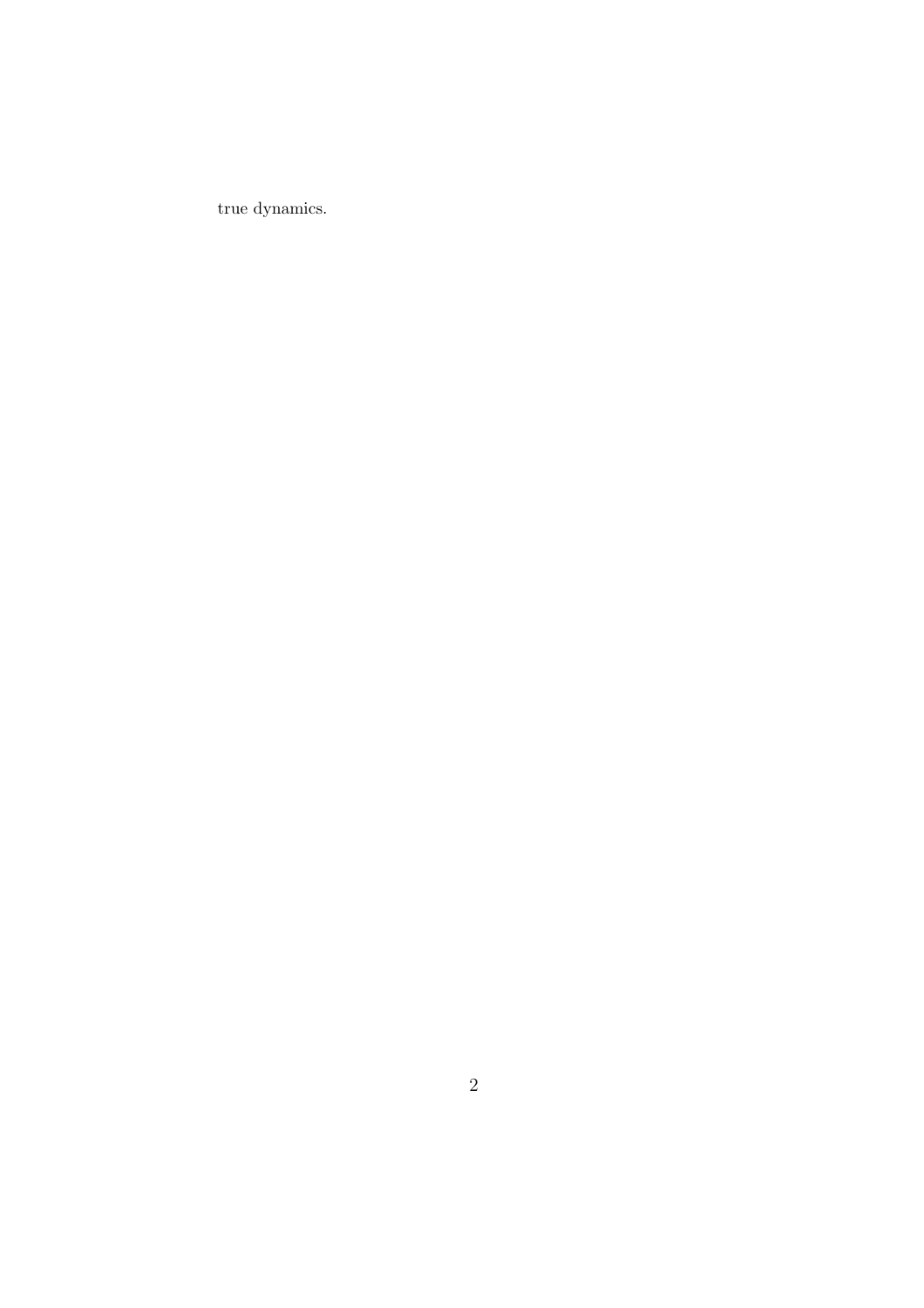The noise reduction problem arises when a sequence of states (time series) of a system governed by a deterministic law is recorded using a measurement process subject to error (measurement noise). Many algorithms have been proposed in order to minimize the loss, due to noise, of information about the behavior of the system.

In this paper we consider noise reduction for multivariate time series. This case is relevant to laboratory experiments or real world processes in which the state variables of a multivariate dynamical system can be measured through time. We propose a noise reduction algorithm based, as are many existing algorithms, on best local linear fits for the unknown smooth dynamics. However, while existing algorithms use a least squares approach, ours is based on the statistical theory of measurement error models (regression models wherein, as happens in noise reduction problems, both dependent and independent variables are measured with error).

The other main point of our approach is that it aims to recover the long run statistical regularity of the underlying dynamics, rather than to separate the noise and the true signal, as do the existing algorithms. Our results seem to indicate the existence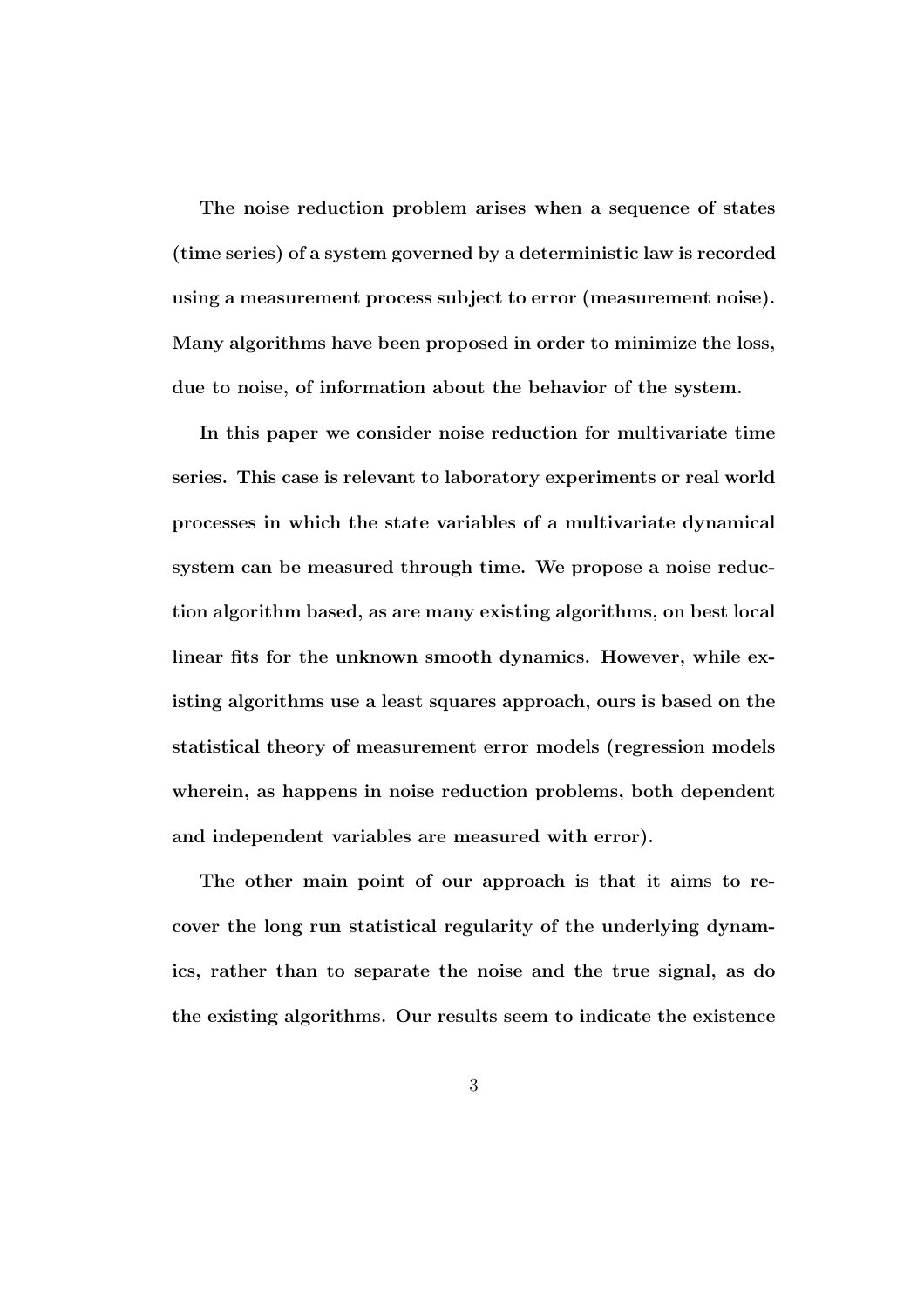of intrinsic bounds for the exact pointwise prediction of the true dynamics although the exact prediction of the long run behavior of the underlying dynamics could be possible, at least in the low noise limit.

We give empirical evidence of the efficiency of our algorithm in the cleaning of Hénon and Lorenz dynamics corrupted by noise of low and high amplitudes, and for time series ranging from 500 to 50000 data points. In the case of short time series, in terms of distance to the attractor, up to a 80% noise reduction is achieved. In the case of larger data sets, greater reductions (up to a 95%) are possible. This allows us to recover fine details of the geometric structure of the attractor. We prove in the Appendix that our algorithm together with some of the most widely used algorithms can be understood in a common framework: all of them are based on orthogonal projections, with respect to some metric, onto optimal linear subspaces.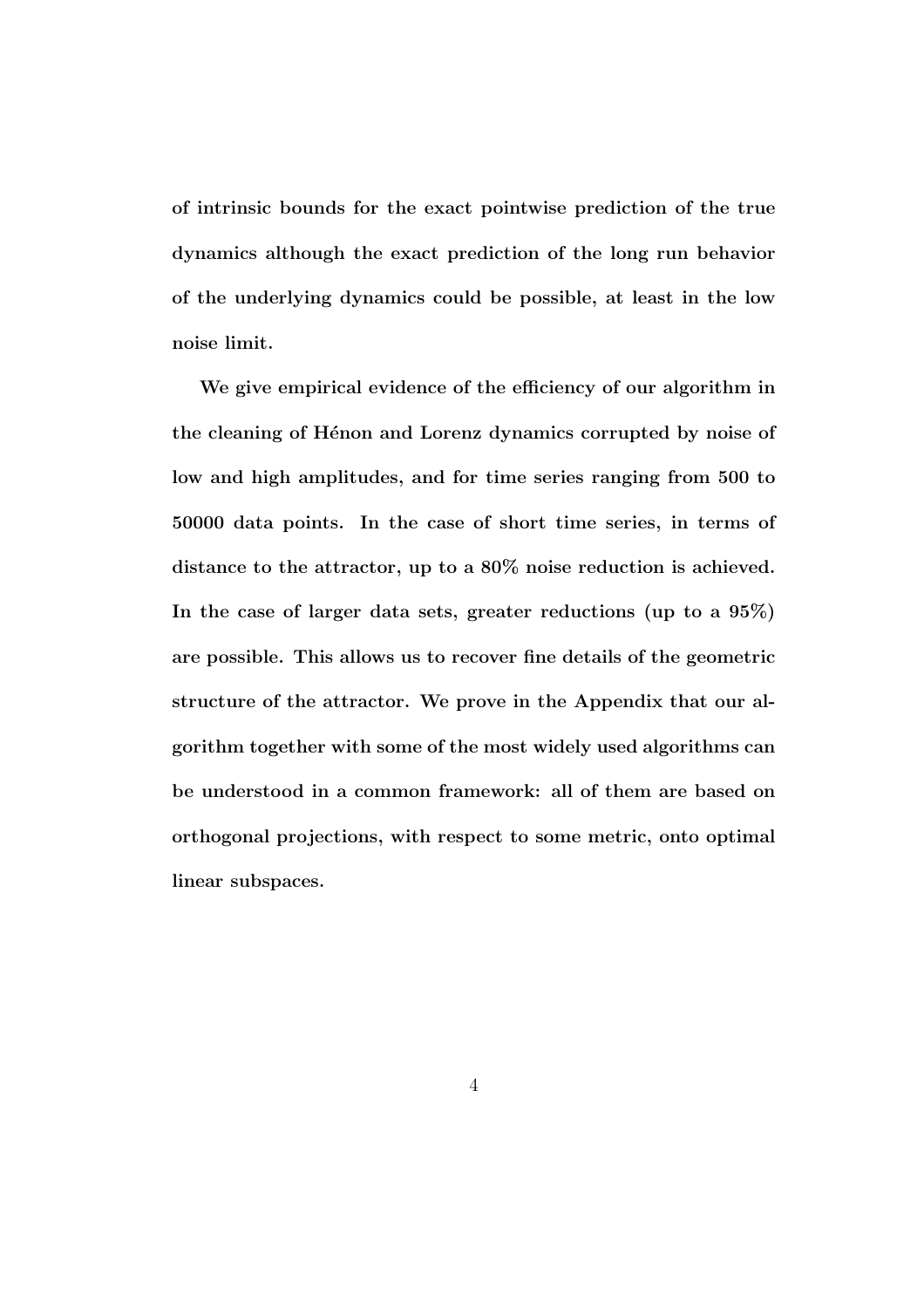## 1 Introduction

Many problems related to noise reduction can be described by the equations

$$
\mathbf{x}_{k+1} = f(\mathbf{x}_k, \xi_k),
$$
  

$$
\mathbf{X}_k = g(\mathbf{x}_k) + \mathbf{e}_k,
$$

where  $\mathbf{x}_k \in \mathbb{R}^d$  is the unobservable state vector of a system at period k; f is a smooth deterministic dynamical law;  $g: \mathbb{R}^d \to \mathbb{R}^p$  is a smooth vectorial function or *observable*;  $\xi_k$ ,  $\mathbf{e}_k$  are multivariate random variables; and  $\mathbf{X}_k$ ,  $k = 1, 2, ..., N$ , is the available data set or time series. In this scheme  $\xi_k$  is referred to as the *dynamical noise*, and  $\mathbf{e}_k$  as the *measurement noise*.

There is a rich literature on noise reduction algorithms (see for instance the reviews of Grassberger et al[1], Kostelich and Schreiber[2] and Davies[3]). Most such studies address the case in which there exists only measurement noise and the time series is a scalar one. [1] $\cdot$ [4] $\cdot$ [5] $\cdot$ [6] $\cdot$ [7] These algorithms reconstruct the scalar signal as an  $m$ -dimensional time series  $\mathbf{X}_k^m =$  $(X_k, X_{k+1}, ..., X_{k+m-1}), k = 1, 2, ..., N-m+1$ . Takens's theorem guarantees[8] that, if  $m \geq 2d + 1$ , in absence of noise, and for generic observable g, the reconstructed time series  $\mathbf{X}_k^m$ ,  $k = 1, 2, ..., N - m + 1$ , provides a diffeomorphic image of the chaotic attractor associated with  $f$ . Then the guess for the clean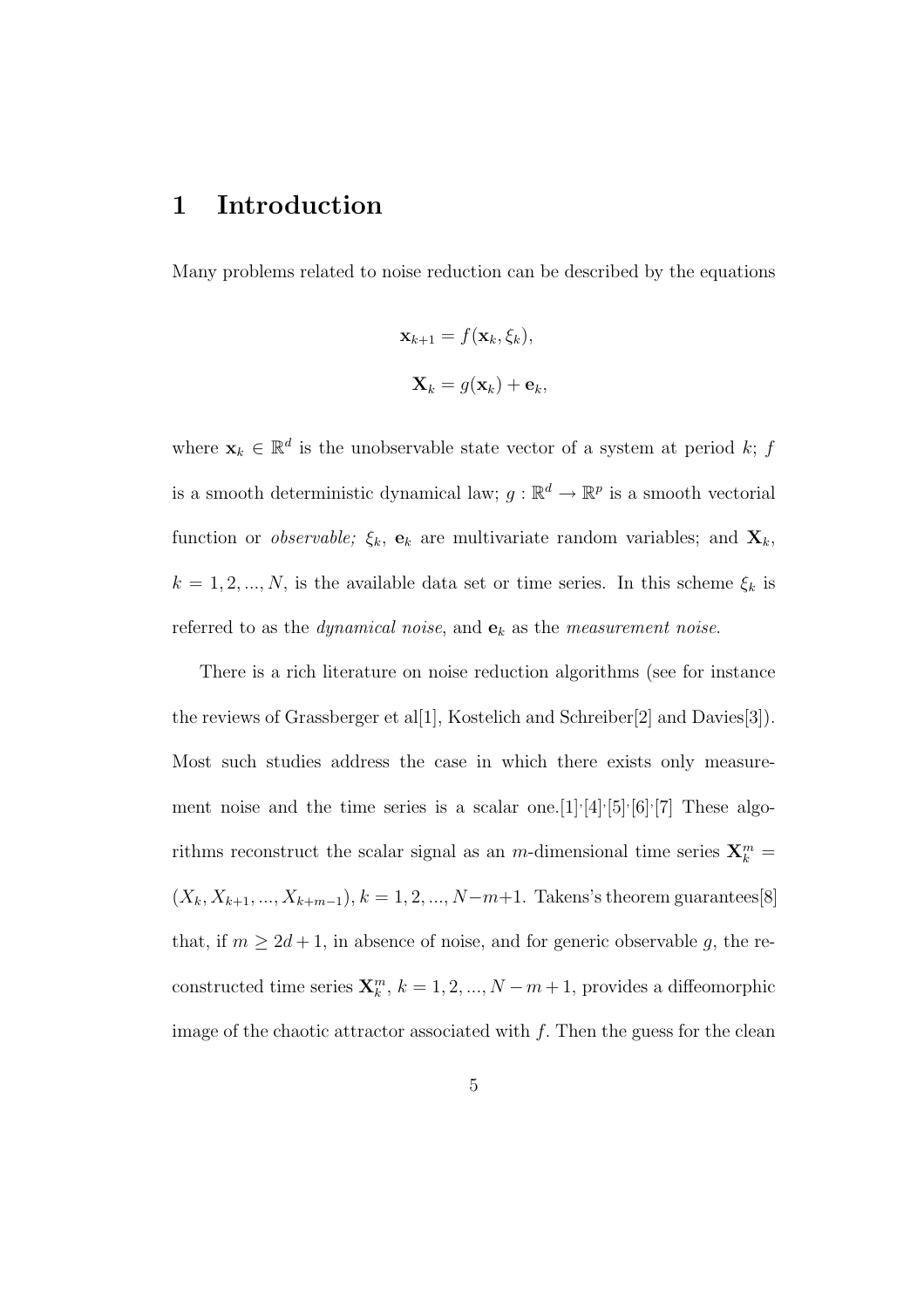data underlying the noisy time series is the projection  $\widetilde{\mathbf{X}^m_k}$  of each  $\mathbf{X}^m_k$  onto the d-dimensional linear subspace which best fits, in a least squares sense, the data in a small neighborhood of  $\mathbf{X}_k^m$ . The algorithms then iterate this procedure, starting from the projections  $\widetilde{\mathbf{X}_k^m}$ ,  $k = 1, 2, ..., N - m + 1$ .

A further specialization of the general problem which has also been studied is the case in which the evolution law  $f$  is known (or at least there is known a clean time series) $[9]$ <sup> $\cdot$ </sup>[10]<sup> $\cdot$ </sup>[11] and one must obtain the most likely trajectory  $\mathbf{x}_k$ ,  $k = 1, 2, ..., N$ , from the data set.

The dynamical noise problem is relevant if no deterministic evolution law can fully explain the time evolution of the observed system. The interested reader can find information on this issue and on the related shadowing theorems in Refs.  $[12]$ <sup>,</sup>  $[13]$ <sup>,</sup>  $[14]$ 

In this paper we restrict our attention to the noise reduction problem in the case in which there does not exist dynamical noise,  $f$  is unknown,  $g$  is the identity map,  $\mathbf{x}_k$  and  $\mathbf{X}_k$  are multivariate vectors, and the measurement noise  $\mathbf{e}_k$  is an *i.i.d.* stochastic process, i.e.

$$
\mathbf{x}_{k+1} = f(\mathbf{x}_k),
$$
  

$$
\mathbf{X}_k = \mathbf{x}_k + \mathbf{e}_k, \ k = 1, ..., N.
$$

There exist only two algorithms addressed to [15] or adaptable to [4] $\cdot$ [16]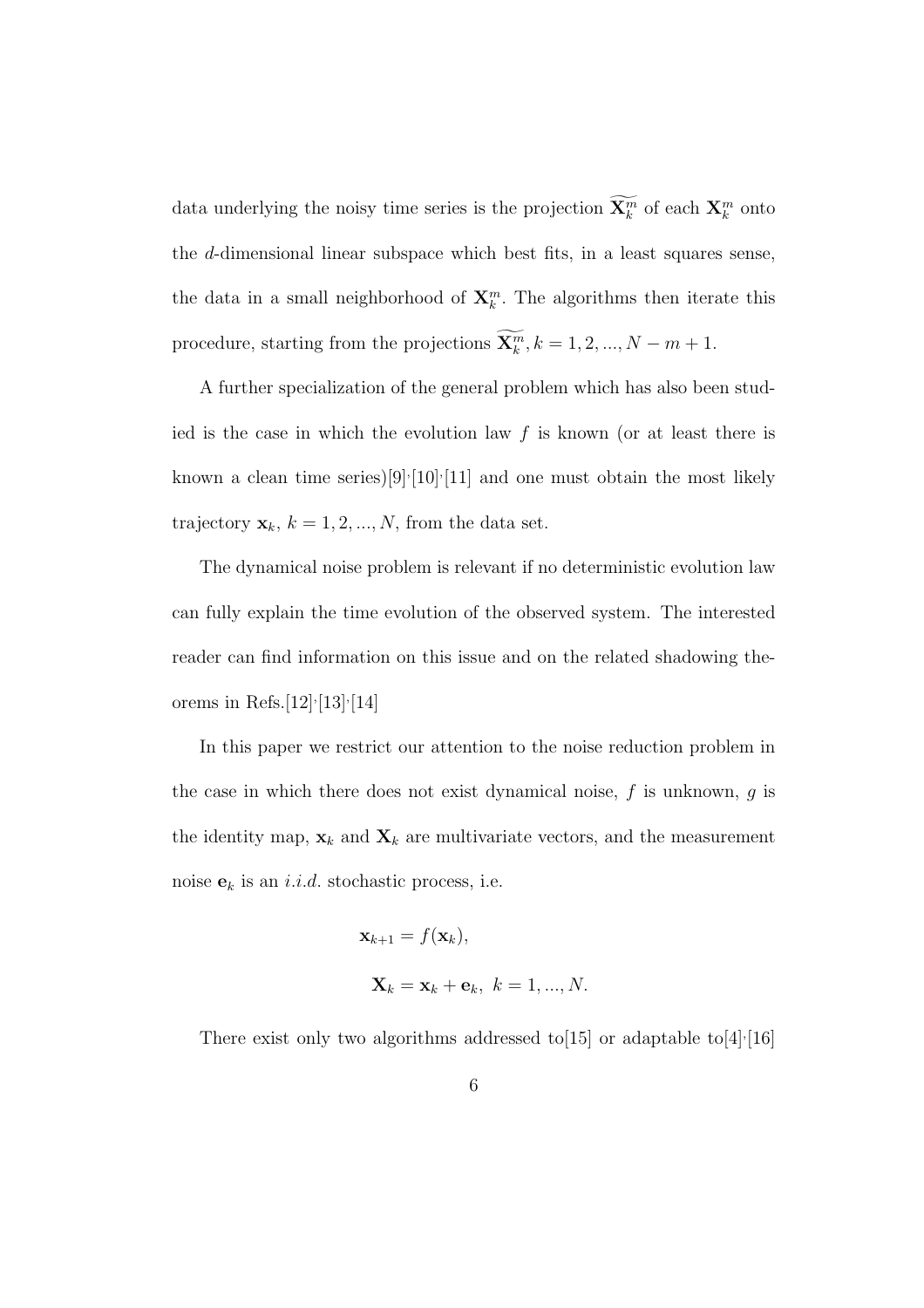multivariate time series. These algorithms extend in a natural way the method described above, i.e, they compute best linear local estimates, in a least squares sense, of the empirical one-time map[4], [16] or they use orthogonal local projections of data points embedded in higher dimensional spaces [15] (total least squares method).

The two main features of our algorithm are the following:

1) We use unbiased local linear estimates of the dynamics (see equation (1)). It is known that, in linear models wherein the independent variables are also measured with error, the least squares criterion used in the algorithms discussed above does not give unbiased estimators, the bias being larger for increasing variances or seriously correlated errors.

The theory that treats the models wherein both dependent and independent variables are measured with error is that of measurement error models[17]. We incorporate this theory in the design of our algorithm, taking advantage of the structure of the covariance matrix of the errors in order to obtain a new time series having almost the same statistical and geometric properties as the true dynamics, even in the case of high noise amplitudes or when the variances of the components of the error are different and/or correlated. This may be applied in experimental settings in order to exploit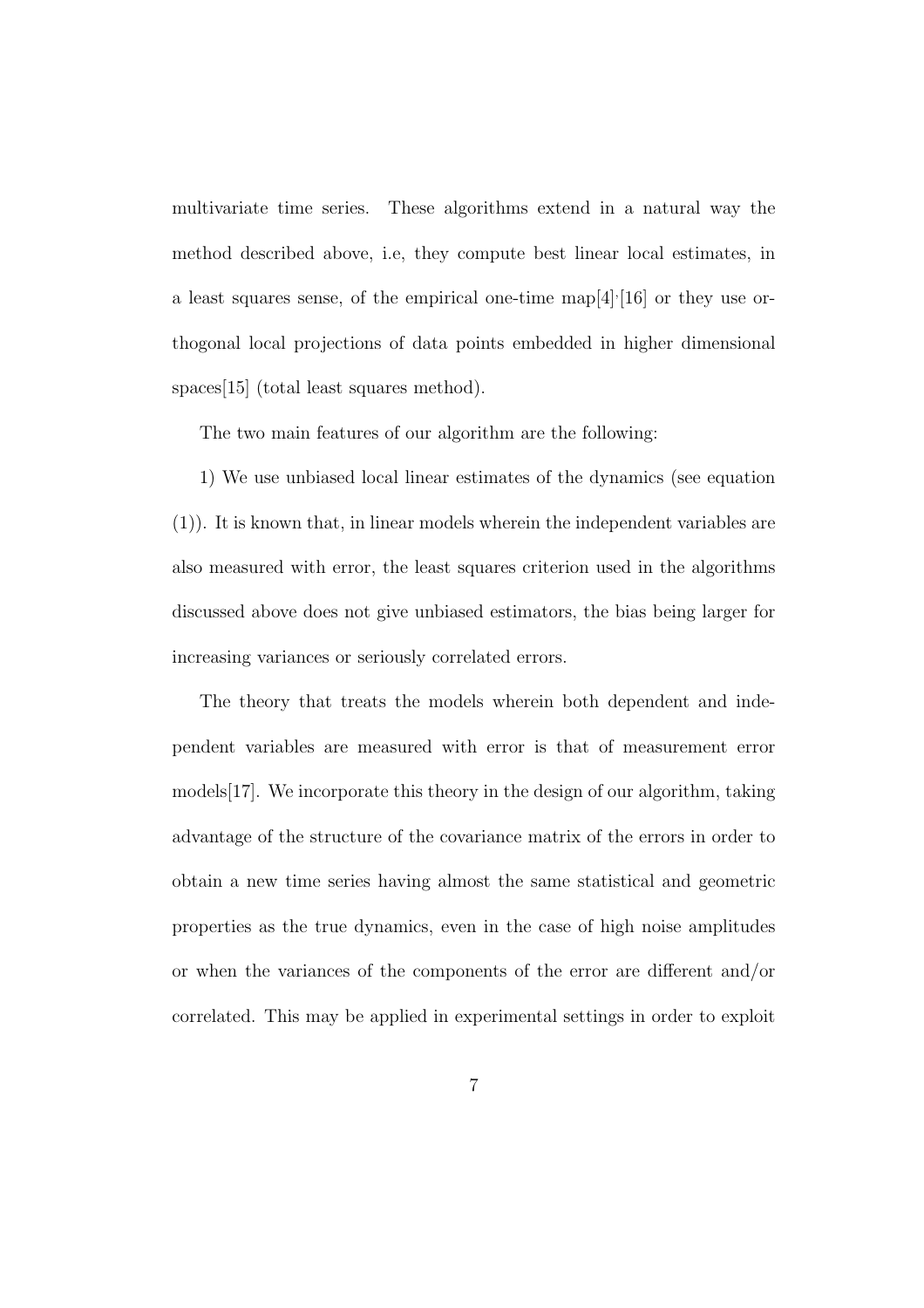the information available a priori on the specific degree of uncertainty of each state coordinate, as would happen if each were measured by a different device. It also may exploit the information on the correlation between errors of different coordinates as would be the case if, for instance, one of these coordinates were the rate of change of another. In Section 3 we empirically test the efficiency of the total least squares method against that of measurement error models.

2) The objective of our algorithm is a geometric noise reduction.

We say that the cleaned time series has the same geometric properties as the true dynamics (geometric cleaning) when it converges, in the Hausdorff metric, to the true time series (or to the attractor). We present empirical evidence (see Section 3) of the weak convergence of the empirical measure of the cleaned time series (the probability measure that gives the same weight to each point of the time series) to the underlying invariant measure. In this sense both clean and cleaned time series have the same statistical properties; they generate the same empirical measure and therefore they assign the same probability to each ball of the phase space. Notice that in chaotic dynamics high accuracy can be attained in the determination of the probability of a set of states although there exists an intrinsic limit to the prediction of the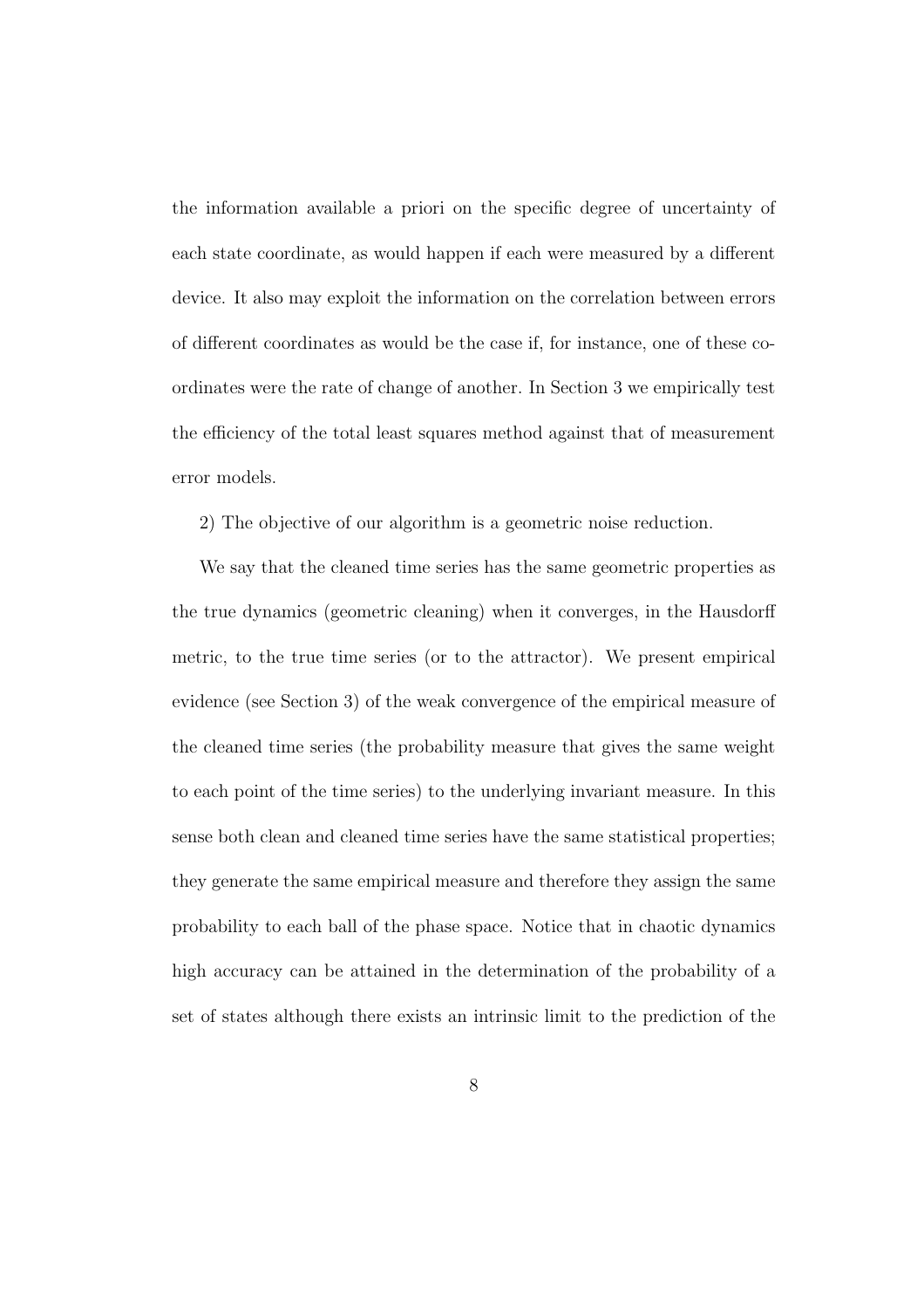exact state of the system. Thus our goal is to obtain a new time series close to the true time series in a geometric and statistical sense rather than in the sense of pointwise convergence between the two time series.

Our starting point is the algorithm of Kostelich and Yorke[4]. These authors have already pointed out the unsuitability of the least squares method for computing the best linear maps, and they suggested the use of the theory of measurement error models. Jaeger and Kantz[18] have also proposed the use of the theory of measurement error models in the problem of estimation of the dynamics underlying a noisy time series. This is an area closely related to noise reduction, in which the bad behavior of the least squares estimator and the development of techniques based on maximum likelihood criteria are well established [19] $\frac{19}{20}$  $\frac{20}{21}$  $\frac{22}{.}$ 

The paper is organized as follows. In Section 2 we describe our algorithm and a new measure of noise reduction, which is intended to measure the geometric and statistical proximity of two time series. We also recall from the literature the standard measures of noise reduction based on pointwise and dynamic proximity. Section 3 is devoted to the results obtained by applying our algorithm to noisy multivariate time series from the Henon map and the Lorenz dynamics. In the Appendix we show that our method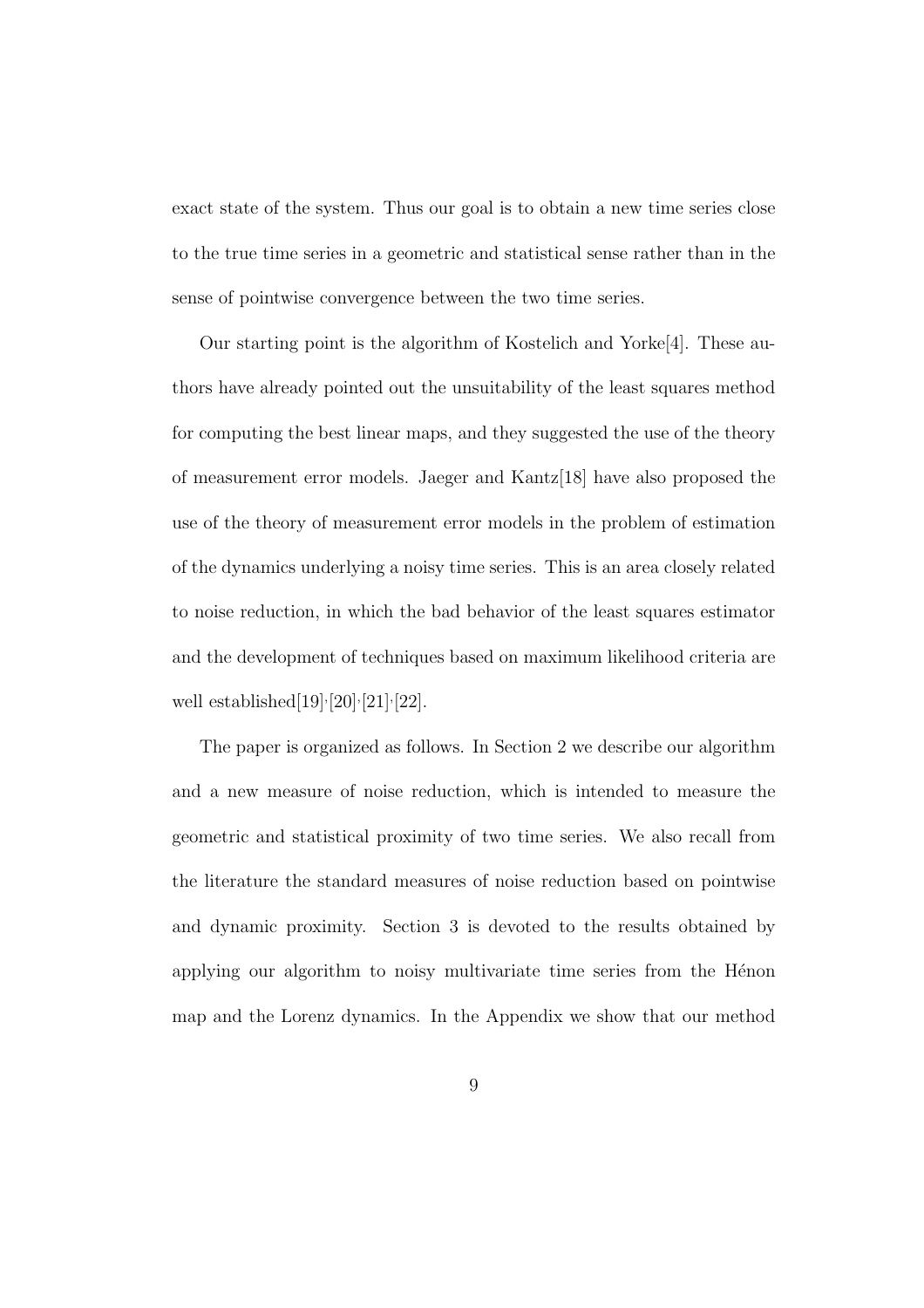can be regarded as a local linear projection onto an optimal subspace, with respect to a special metric that incorporates the information contained in the error covariance matrix. We also show that the various local projection methods used in the literature can be understood as local projections with respect to suitable metrics.

# 2 The algorithm and noise reduction measures

We now define more precisely the elements of the problem. Our hypothesis is that the observed multivariate time series  $\{X_i, i = 1, ..., N\} \subset \mathbb{R}^d$  is obtained by adding a noise component  $e_i \in \mathbb{R}^d$  to a deterministic signal  $x_i$ , that is,  $\mathbf{X}_i = \mathbf{x}_i + \mathbf{e}_i$ , where  $\mathbf{x}_{i+1} = f(\mathbf{x}_i)$ ,  $1 \le i \le N-1$ , and f is a smooth evolution law. We assume that the  $e_i$  are independently Gaussian distributed with null mean.

Our algorithm starts by taking a neighborhood  $\mathcal{U}_i$  for each point  $\mathbf{X}_i$  and it uses the theory of measurement error models to obtain the matrix  $\mathbf{A}_i$  such that

$$
\mathbf{X}_{j+1} - \langle \mathbf{X}_{i+1} \rangle_{\mathcal{U}_i} \approx \left( \mathbf{X}_j - \langle \mathbf{X}_i \rangle_{\mathcal{U}_i} \right) \mathbf{A}_i, \ \mathbf{X}_j \in \mathcal{U}_i
$$
 (1)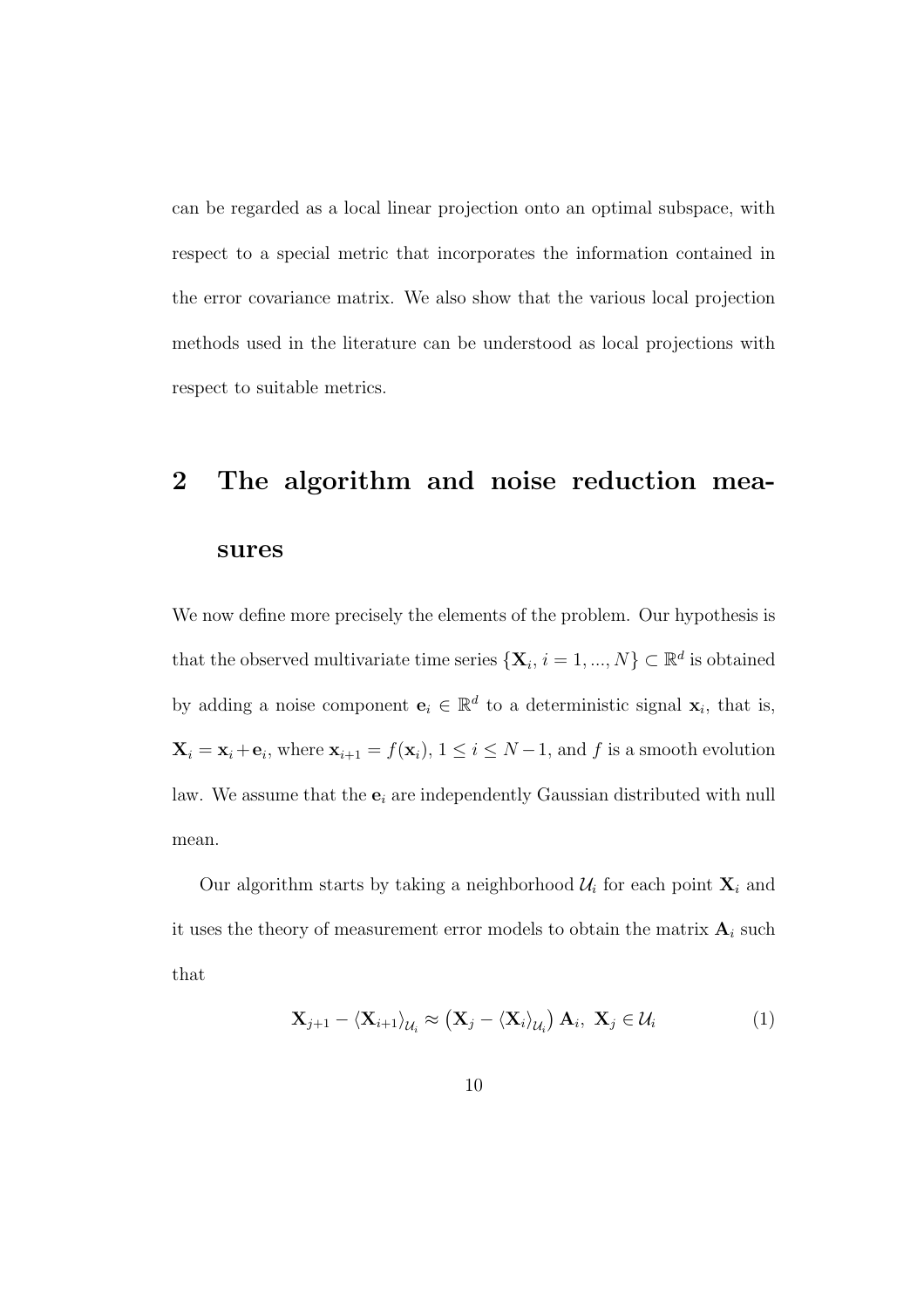where  $\langle \mathbf{X}_i \rangle_{\mathcal{U}_i}$  denotes the center of mass of the points of the neighborhood  $\mathcal{U}_i$ and  $\langle \mathbf{X}_{i+1} \rangle_{\mathcal{U}_i}$  is the center of mass of their images. This theory (i) guarantees that  $A_i$  is the unbiased maximum likelihood estimate for the matrix of the underlying linear model, and (ii) gives, for each  $X_j \in \mathcal{U}_i$ , the maximum likelihood estimates  $\hat{\mathbf{x}}_{j+1}$  and  $\hat{\mathbf{x}}_j$  for  $\mathbf{x}_{j+1}$  and  $\mathbf{x}_j$  respectively.

#### 2.1 The algorithm

Let  $\Sigma$  be the empirical covariance matrix of the error terms of the 2ddimensional time series  $\{(\mathbf{X}_{i+1}, \mathbf{X}_i)\}_{i=1,\dots,N-1}$ . We assume first that  $\Sigma$  is known. If it were unknown we would take  $\Sigma = \sigma^2 I$ , for arbitrary  $\sigma$ , at the first iteration.

The steps of the algorithm are the following:

1) For each point  $X_i$  of the noisy time series, construct a neighborhood  $\mathcal{U}_i$  consisting of the NV points of the noisy time series closest to  $\mathbf{X}_i$ .

2) Compute the center of mass,

$$
\langle \mathbf{X}_i \rangle_{\mathcal{U}_i} := \frac{1}{NV} \sum_{j: \mathbf{X}_j \in \mathcal{U}_i} \mathbf{X}_j,
$$

of the points in  $\mathcal{U}_i$  and the center of mass,

$$
\langle \mathbf{X}_{i+1} \rangle_{\mathcal{U}_i} := \frac{1}{NV} \sum_{j: \mathbf{X}_j \in \mathcal{U}_i} \mathbf{X}_{j+1},
$$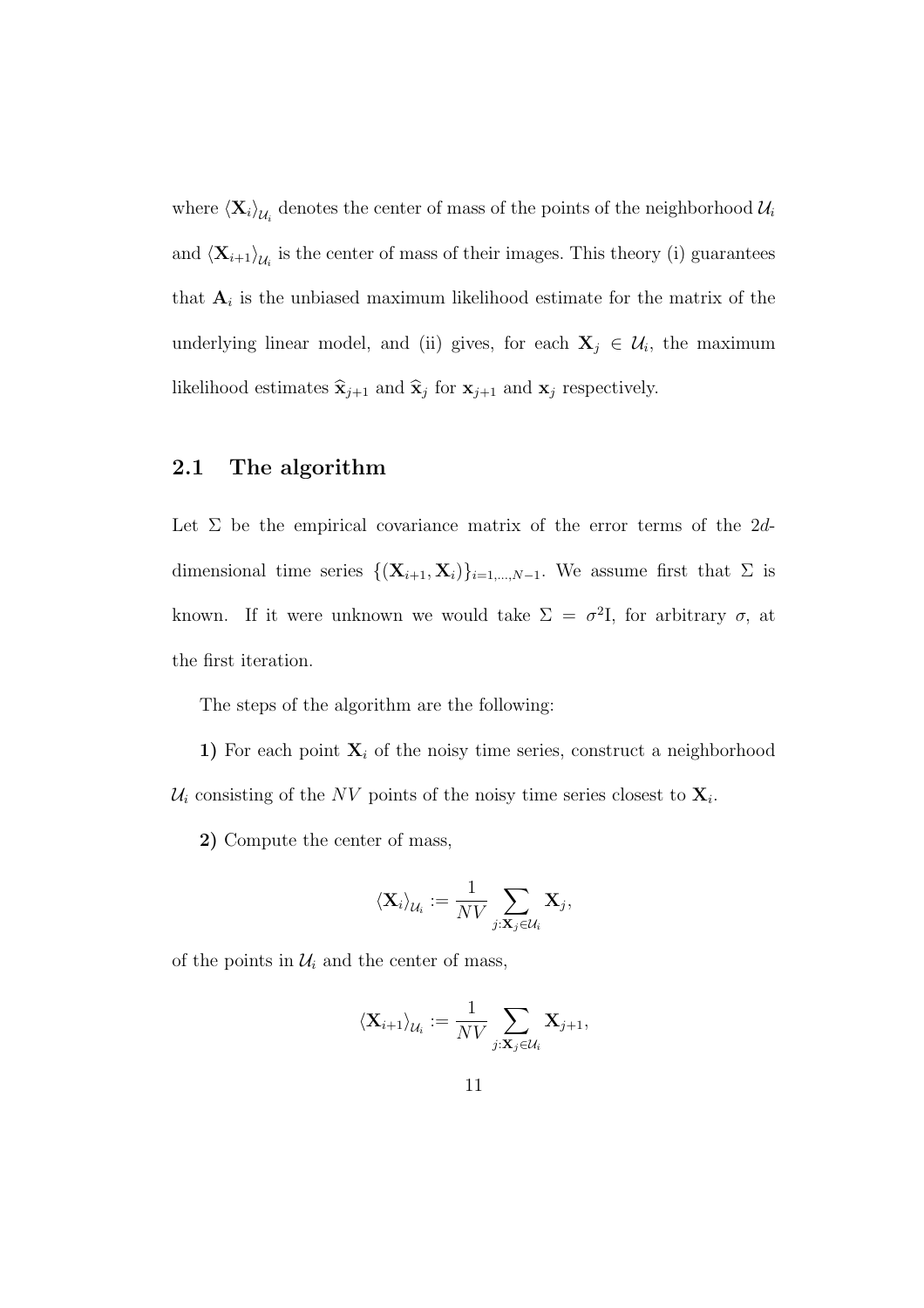of their images.

3) Compute the  $2d \times 2d$  matrix

$$
M_{\mathbf{Z}\mathbf{Z}} := \frac{1}{NV} \sum_{j: \mathbf{X}_j \in \mathcal{U}_i} \mathbf{Z}_j^t \mathbf{Z}_j
$$

where  $\mathbf{Z}_j \in \mathbb{R}^{2d}$  is defined as

$$
\mathbf{Z}_{j}:=\left(\mathbf{X}_{j+1}-\left\langle \mathbf{X}_{i+1}\right\rangle _{\mathcal{U}_{i}},\mathbf{X}_{j}-\left\langle \mathbf{X}_{i}\right\rangle _{\mathcal{U}_{i}}\right)
$$

4) Compute the eigenvalues and an orthonormal basis of eigenvectors of the matrix  $M_{\mathbf{Z}\mathbf{Z}}$  in the metric of  $\Sigma$ .

A set of vectors  $\{w_1, ..., w_{2d}\} \subset \mathbb{R}^{2d}$  is called *orthonormal basis of eigen*vectors of  $M_{ZZ}$  in the metric of  $\Sigma$  if they satisfy i) there exist real numbers  $\lambda_1 \geq \lambda_2 \geq \ldots \geq \lambda_{2d}$  such that  $M_{\mathbf{ZZ}} \mathbf{w}_i = \lambda_i \Sigma \mathbf{w}_i, 1 \leq i \leq 2d$ , and ii)  $\mathbf{w}_i^t \Sigma \mathbf{w}_j = \delta_{ij}$ , for all *i*, *j*. The scalars  $\lambda_i$  are called eigenvalues of  $M_{\mathbf{ZZ}}$  in the metric of  $\Sigma$ . Such basis of eigenvectors is given by the columns of the matrix  $Q\Lambda^{-1/2}H$ , where the columns of Q are a basis of orthonormal eigenvectors of  $\Sigma$  (in the Euclidean metric),  $\Lambda$  is a diagonal matrix of eigenvalues of  $\Sigma$ , and the columns of  $H$  are an orthonormal basis of eigenvectors of the matrix  $\Lambda^{-1/2} Q^t M_{\mathbf{Z} \mathbf{Z}} Q \Lambda^{-1/2}$  (see details in Ref.[17], page 391).

5) The estimate for  $\mathbf{z}_j := (\mathbf{x}_{j+1} - \langle \mathbf{x}_{i+1} \rangle_{\mathcal{U}_i}, \mathbf{x}_j - \langle \mathbf{x}_i \rangle_{\mathcal{U}_i})$  is

$$
\widehat{\mathbf{z}}_j = (\mathbf{I} - \Sigma BB^t) \mathbf{Z}_j^t \tag{2}
$$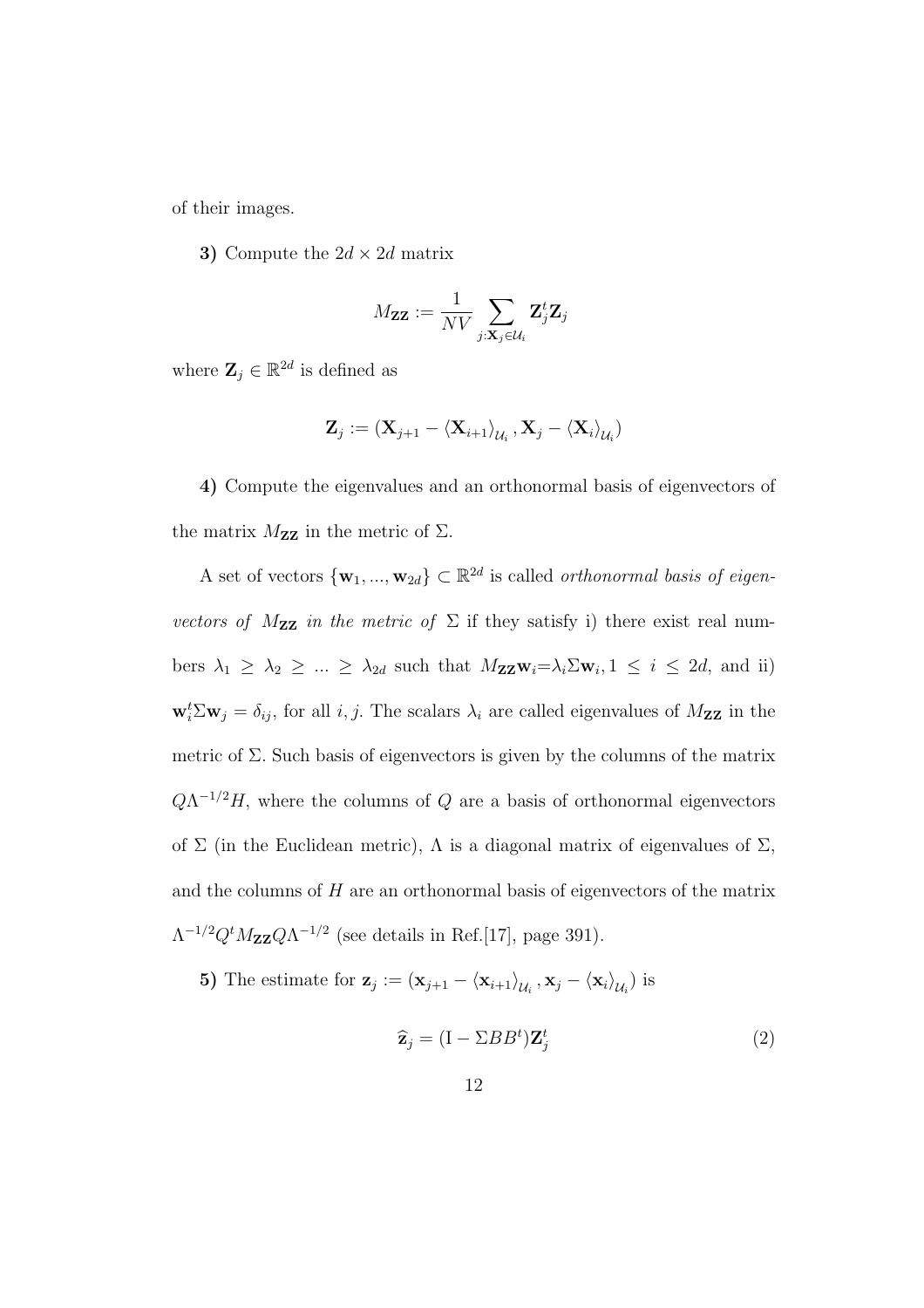where B is the matrix which has as columns the eigenvectors  $\{w_{d+1}, ..., w_{2d}\}\$ of  $M_{\mathbf{ZZ}}$ , in the metric of  $\Sigma$ , corresponding to the d smallest eigenvalues. In Theorem 4.1.1 of Ref. [17] it is proved that  $\hat{\mathbf{z}}_j$  is an unbiased maximum likelihood estimate of  $z_j$  under the hypotheses of linearity of the model and of Gaussian errors.

6) Take as estimate of  $(\mathbf{x}_{i+1}, \mathbf{x}_i)$  the values

$$
(\widehat{\mathbf{x}_{i+1}, \mathbf{x}_i}) := (\langle \mathbf{X}_{i+1} \rangle_{\mathcal{U}_i}, \langle \mathbf{X}_i \rangle_{\mathcal{U}_i}) + \widehat{\mathbf{z}}_i
$$
\n(3)

7) For the first and the last point of the time series, we have a single estimate of the deterministic part. For each of the remaining points  $X_i$ ,  $i \neq 1, N$ , there are the two estimates obtained from the neighborhoods  $\mathcal{U}_{i-1}$ and  $\mathcal{U}_i$  respectively. Since we have empirical evidence that the estimate corresponding to the neighborhood  $\mathcal{U}_{i-1}$  works better we take it as the estimate of  $\mathbf{x}_i$ .

8) Take as the estimate of  $\Sigma$  for iteration  $k+1$  the empirical covariance matrix of the estimated errors at iteration  $k$ . The estimated errors at iteration k are defined by  $\widehat{\mathbf{u}}_i := (\widehat{\mathbf{x}}_{i+1}^k - \widehat{\mathbf{x}}_{i+1}^{k-1}, \widehat{\mathbf{x}}_i^k - \widehat{\mathbf{x}}_i^{k-1}$  $i^{k-1}$ ) where  $\widehat{\mathbf{x}}_i^k$  is the estimate of the *i-th* point of the time series at the iteration k and  $\hat{\mathbf{x}}_i^0 = \mathbf{X}_i$ .

9) With  $\{\hat{\mathbf{x}}_i\}$  i = 1, ..., N, as the new data set and  $\Sigma$  as in step 8, we iterate the procedure until the results cease to improve.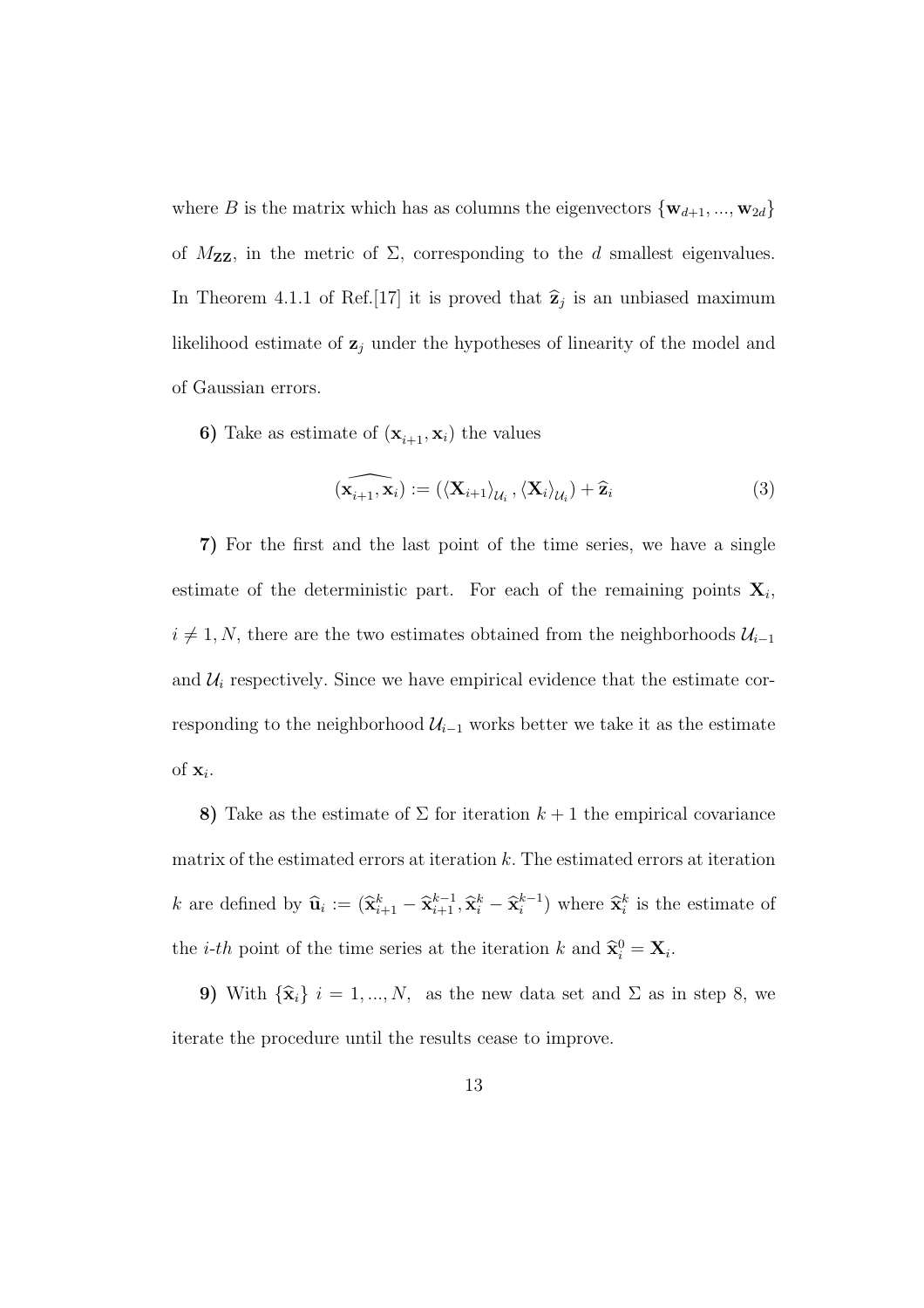**Remark 1** If the error terms are uncorrelated and have the same known or unknown variance  $\sigma^2$ , that is  $\Sigma = \sigma^2 I$ , then the matrix B above has as columns  $\{\sigma^{-1}\mathbf{v}_j, j = d+1, ..., 2d\}$  where  $\mathbf{v}_j, j = 1, ..., 2d$ , are an orthonormal basis, respect to the Euclidean metric, of eigenvectors of the matrix  $M_{ZZ}$ . Then  $\hat{\mathbf{z}}_j$  above is the orthogonal projection of  $\mathbf{Z}_j$  onto the d-dimensional linear subspace which minimizes the Euclidean distance to the data (see Remark below). Thus, at the first iteration, the core of our method essentially coincides with the algorithm proposed independently by Cawley and Hsu[5] and Sauer[23] for scalar time series. However, the algorithms differ at later iterations.

**Remark 2** In the Appendix we prove that  $\hat{z}_j$  in equation (2) is the projection of  $\mathbf{Z}_j$  onto the best d-dimensional linear subspace  $T_d$  with respect to the metric induced by the inverse of the covariance matrix of the errors. That is,  $T_d$  is the subspace for which the minimum in T of

$$
\sum_{j:\mathbf{X}_j\in\mathcal{U}_i} (\mathbf{Z}_j - P_T \mathbf{Z}_j) \Sigma^{-1} (\mathbf{Z}_j - P_T \mathbf{Z}_j)^t
$$

is attained, where  $P_T \mathbf{Z}_j := \arg \min_{\mathbf{y} \in T} (\mathbf{Z}_j - \mathbf{y}) \Sigma^{-1} (\mathbf{Z}_j - \mathbf{y})^t$  is the orthogonal projection, with respect to the metric induced by  $\Sigma^{-1}$ , of  $\mathbf{Z}_j$  onto T. Notice that this shows the relation between our method and those proposed by Grassberger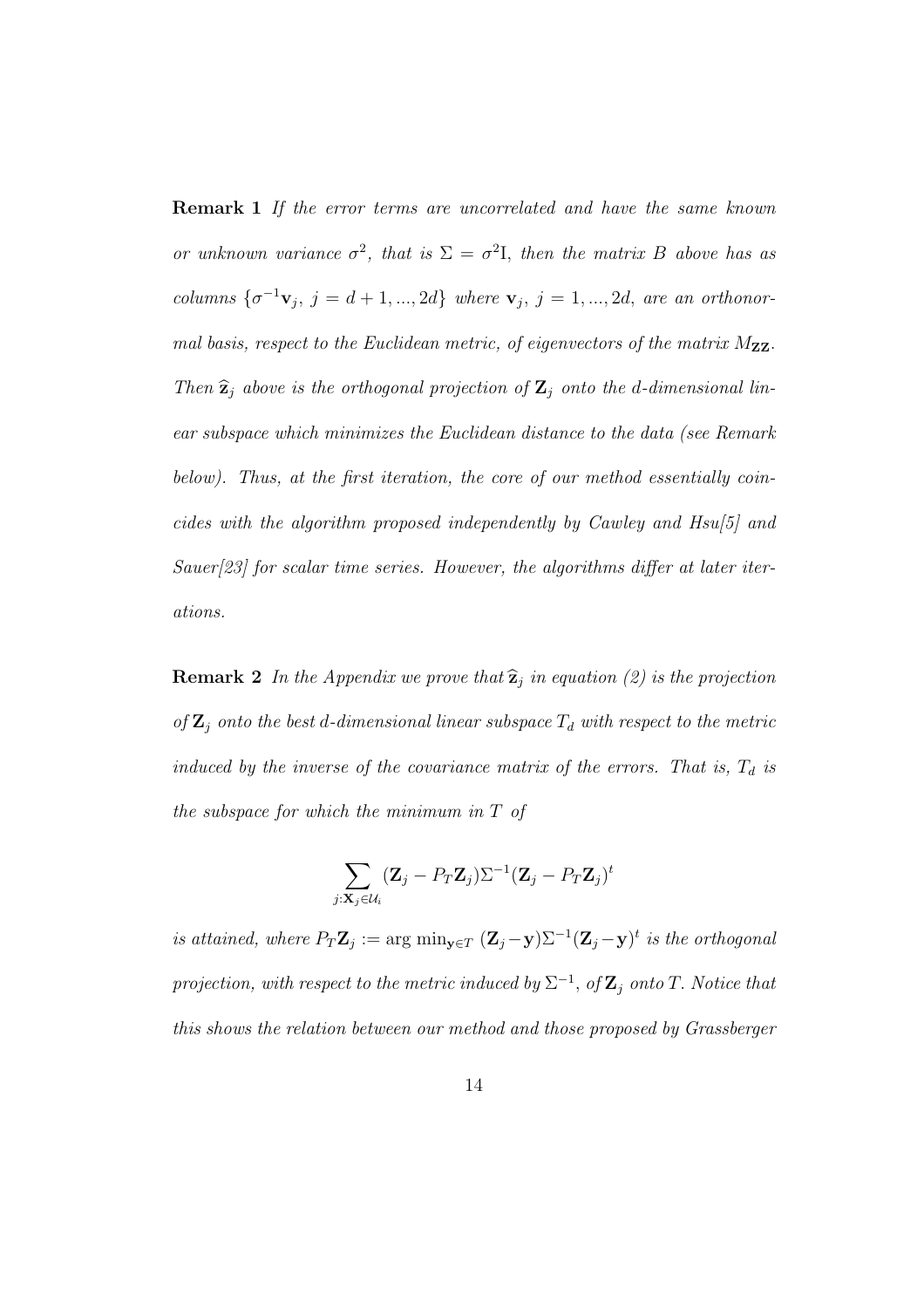et al[1] and Hegger and Schreiber[15]. The difference stems from the choice of metric. These authors choose, instead of  $\Sigma$ , a matrix P which gives almost all the weight to the central coordinates and practically null weight to the remaining coordinates of  $\mathbf{Z}_j$ .

#### 2.1.1 Further details of the algorithm

In this section we mention some further details of the algorithm that we have found empirically efficient.

#### 1. Increased statistical consistency in the estimations

Notice that by equations (2) and (3) we have, in addition to an estimate of  $x_{i+1}$ , estimates of the remaining points belonging to the neighborhood  $\mathcal{U}_i$ . We store such estimates for the Nprom points in  $\mathcal{U}_i$  closest to the base point  $X_i$ , and we use them in order to give more robust averaged estimates of each point in the cleaned time series.

#### 2. Effects of nonlinearity

We have obtained better results working with neighborhoods containing larger numbers of points, especially for time series with high noise amplitudes, but this procedure causes a little distortion due to nonlin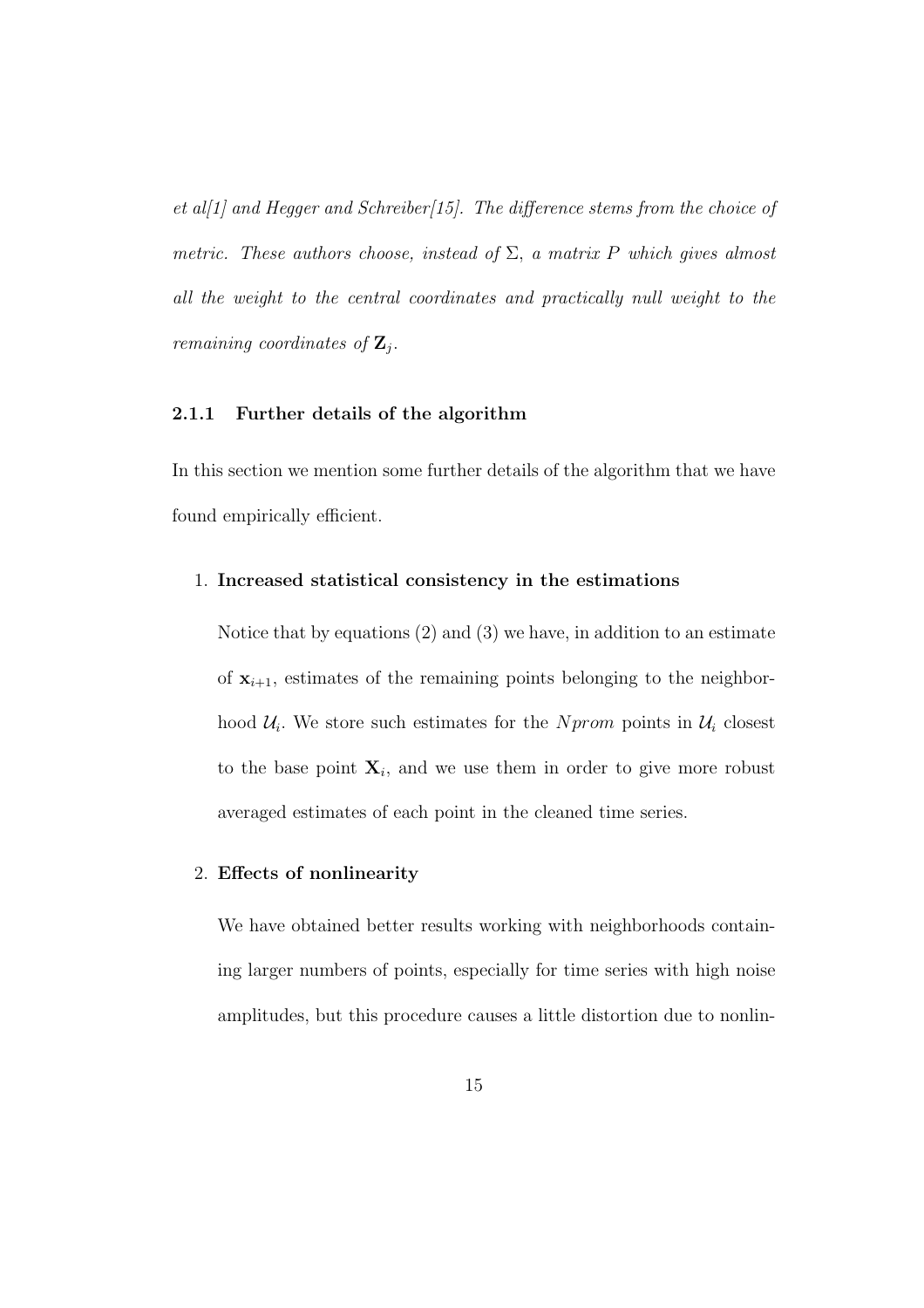ear effects. Such distortion can be reduced by replacing the center of mass of the neighborhoods  $\mathcal{U}_i$  with the center of mass of a small number  $NCT \ll NV$  of closest neighbors of  $\mathbf{X}_i$ . In all the results of the next section we choose  $NCT = 25$  for large data sets and  $NCT = 5$  for time series with  $N \leq 1000$ .

Sauer[23] was the first to point out that, due to the presence of small nonlinearities, locally linear and projective methods introduce errors which are systematic and make the mean of corrections nonzero. He proposed to force the corrections of all the points of the neighborhood to have zero mean in order to compensate for the nonlinearity effect. This procedure was also recommended by Grassberger et al[1] and Kostelich and Schreiber[2]. However, we have not found significant improvement using this device.

#### 3. Badly conditioned linear fits

Linear fits may be badly conditioned when the variance of the independent variables is small in comparison to that of the noise. This may cause the algorithm to make anomalously large corrections; a problem that some authors  $[1]$ ,  $[4]$ ,  $[5]$  solve through controls that anchor the pre-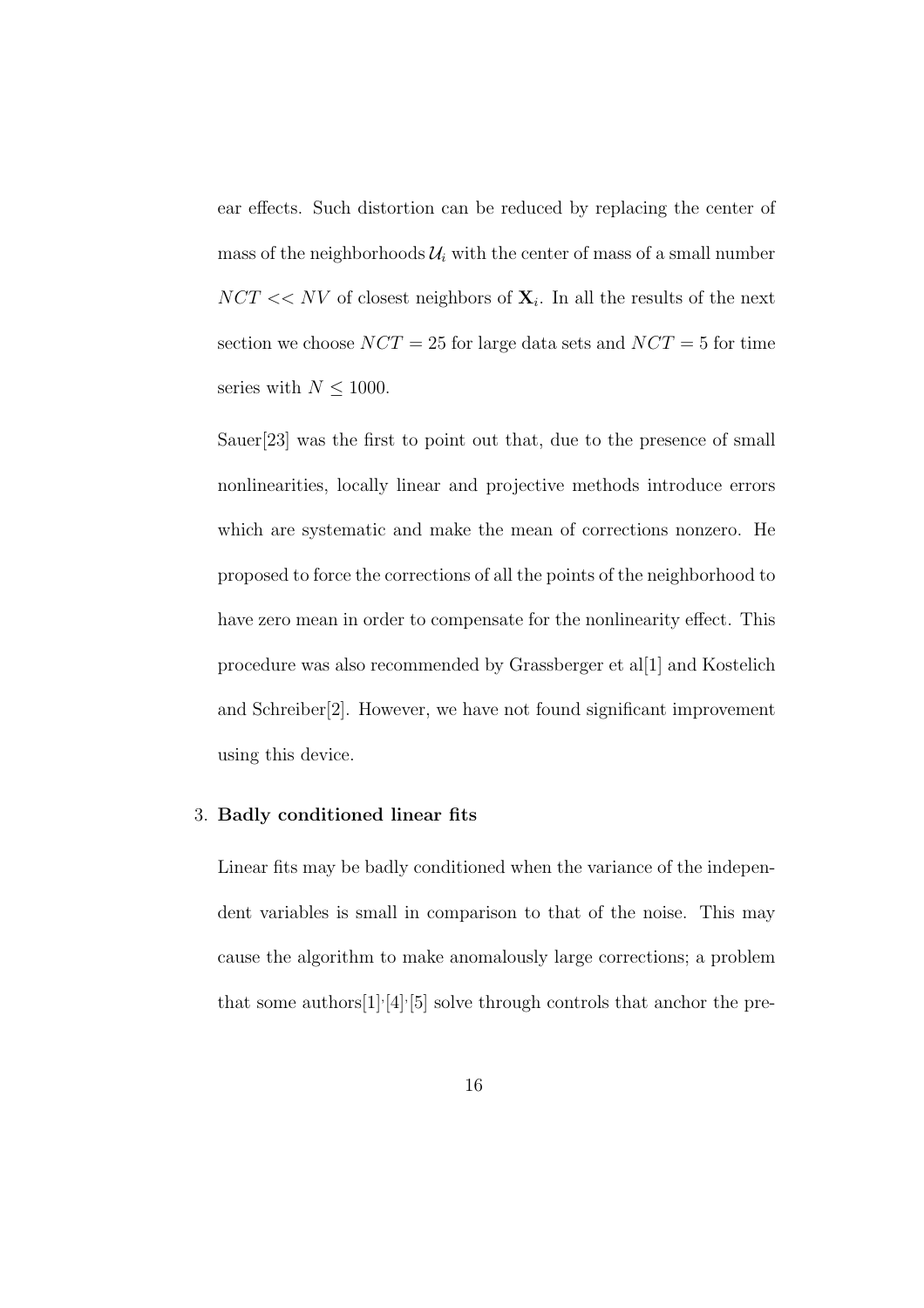dictions to the data. We have observed badly conditioned linear fits only occasionally, when we have worked with very long time series and we have taken a small number of points in the neighborhoods. This problem becomes more relevant for low noise amplitudes, because for high amplitudes we always take large neighborhoods in order to see the local geometry of the deterministic part of the time series. We solve the problem by taking in each neighborhood a minimum number of points depending on the length, N, of the time series  $(1\%)N$ , for instance), instead of introducing controls for avoiding anomalous predictions as do other authors.

#### 2.2 Noise reduction measures

In this section we introduce some measures of noise reduction. Some of them require knowledge of the deterministic signal or the functional expression of the dynamics, and some others estimate how much noise is taken out by using only the noisy time series. The first two measures (see 1 and 2 below) are commonly used in noise reduction literature  $[1] \cdot [3] \cdot [4] \cdot [5] \cdot [6] \cdot [15]$  and they aim to measure the pointwise proximity of the true and the adjusted time series or the dynamic self consistency of the adjusted time series. We use them for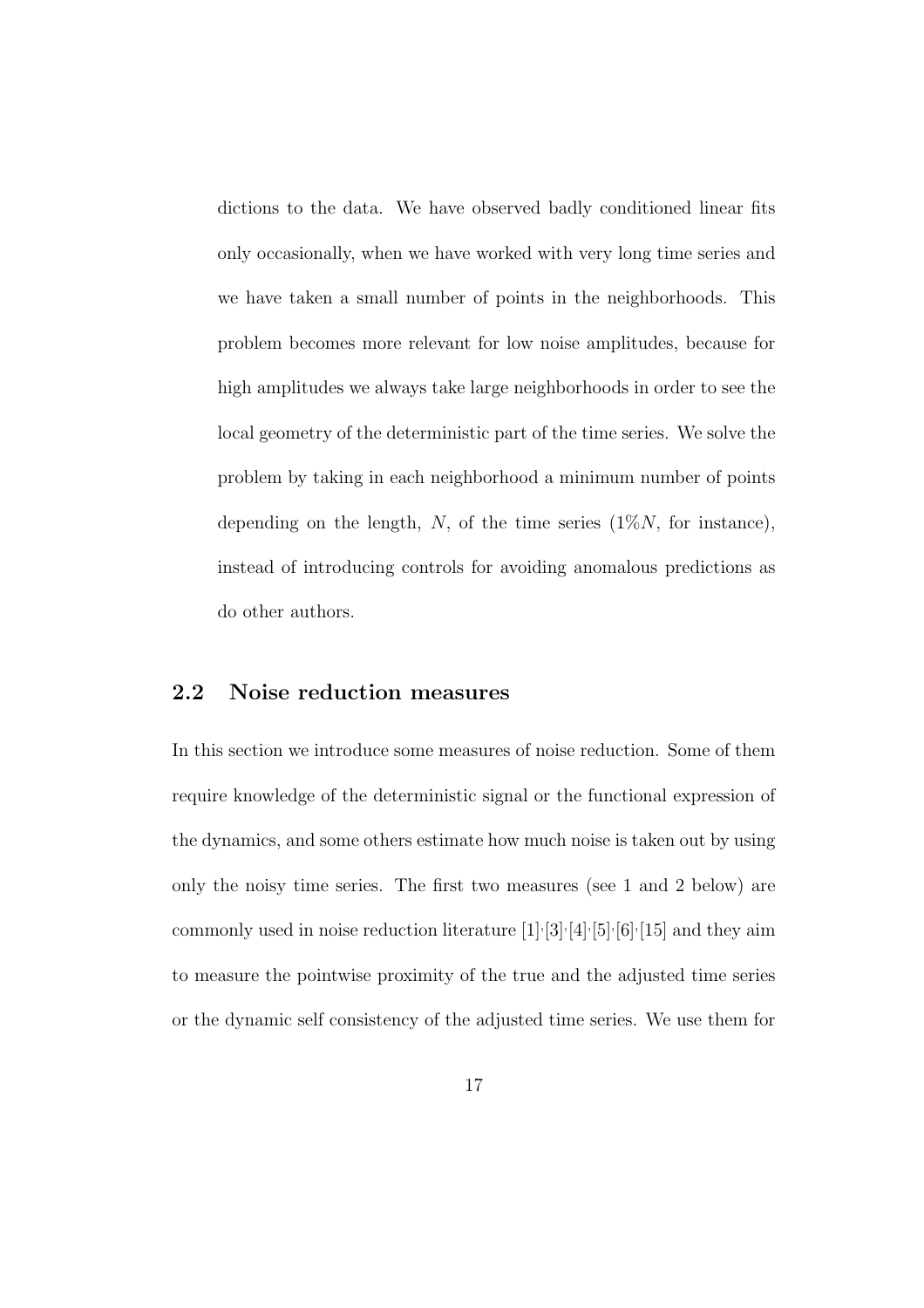testing purposes. The goal of our algorithm is to reduce the noise reduction measure 3 below, which estimates the geometric and statistical proximity. This measure of noise reduction always improves as the number of iterations increases (we stop the process when this improvement is not relevant). In the case of other noise reduction measures the optimal reduction is attained during the early iterations of the algorithm and in the following iterations becomes poorer. In the results in Section 3 we give the values and the iteration at which these measures of reduction give the best results.

Recall that the noisy time series is denoted by  $\{X_i : i = 1, ..., N\}$ , the clean time series is  $\{x_i : i = 1, ..., N\}$ , the cleaned time series at the iteration k is  $\{\hat{\mathbf{x}}_i^k : i = 1, ..., N\}$ , and the evolution law is denoted by f.

#### 1. Measure of the pointwise closeness

The rms distance between the time series **x** and  $\hat{\mathbf{x}}^k$  is defined as

$$
E(\mathbf{x}, \widehat{\mathbf{x}}^k) := \left(\frac{1}{N} \sum_{i=1}^N \left\|\widehat{\mathbf{x}}_i^k - \mathbf{x}_i\right\|^2\right)^{1/2}.
$$

If  $E(\mathbf{x}, \hat{\mathbf{x}}^k) < E(\mathbf{x}, \mathbf{X})$  then the noise has been reduced. The parameter that gives the percentage of reduction is

$$
R = 100 \left( 1 - \frac{E(\mathbf{x}, \widehat{\mathbf{x}}^k)}{E(\mathbf{x}, \mathbf{X})} \right).
$$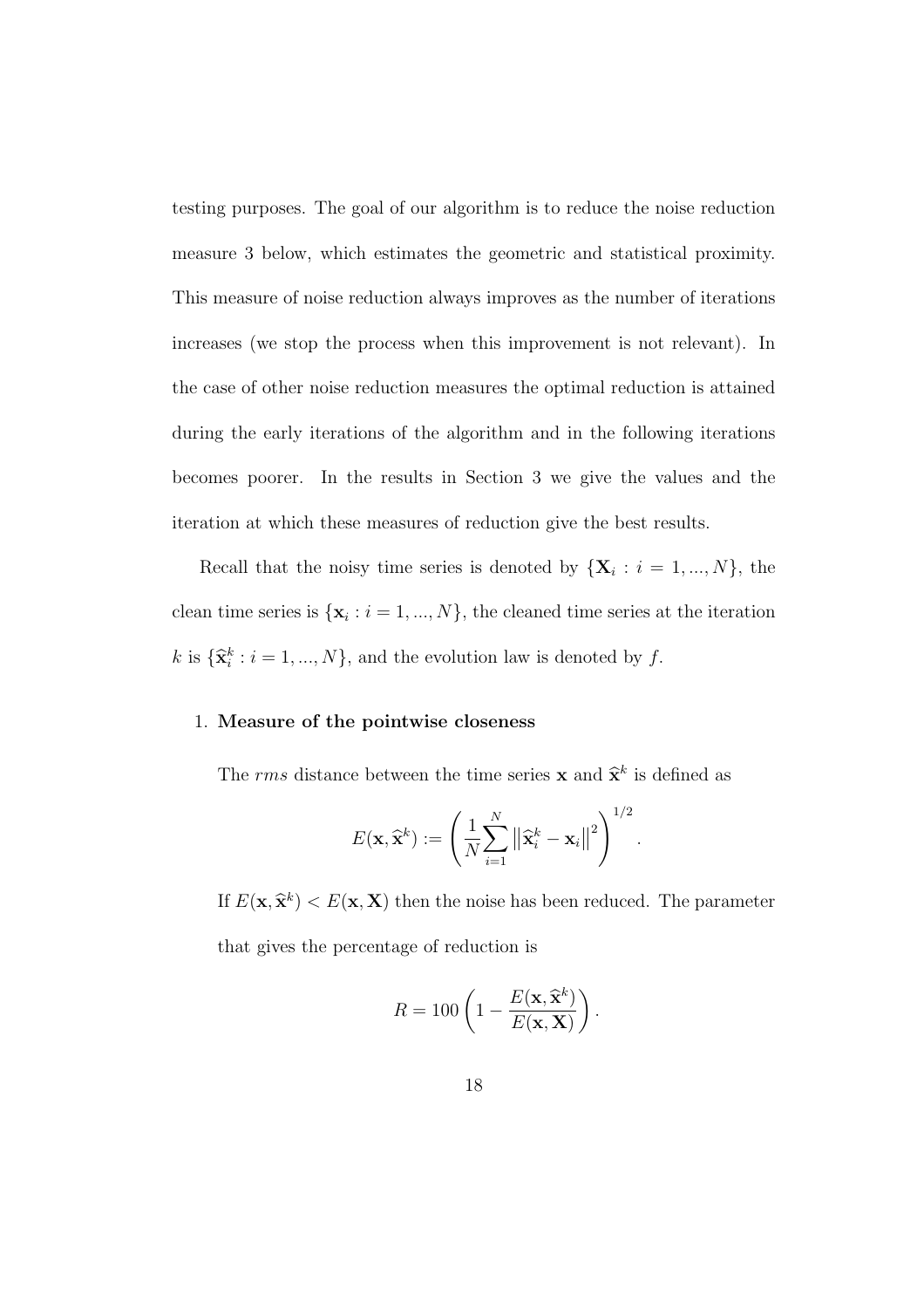#### 2. Measure of dynamic closeness

We define two measures,  $E_{dyn}$  and  $\widehat{E}_{dyn}$ , of dynamic proximity: The definition of the first one assumes that  $f$  is known, whereas in the definition of the second one  $f$  is supposed unknown and is replaced by local estimates  $\widehat{f}_i$  at  $\mathbf{x}_i$ .  $E_{dyn}$  and  $\widehat{E}_{dyn}$  measure the deviation from the deterministic behavior of a time series and are defined as

$$
E_{dyn}(\widehat{\mathbf{x}}^k) := \left(\frac{1}{N-1} \sum_{i=1}^{N-1} \left\|\widehat{\mathbf{x}}_{i+1}^k - f(\widehat{\mathbf{x}}_i^k)\right\|^2\right)^{1/2} \text{ and}
$$
  

$$
\widehat{E}_{dyn}(\widehat{\mathbf{x}}^k) := \left(\frac{1}{N-1} \sum_{i=1}^{N-1} \left\|\widehat{\mathbf{x}}_{i+1}^k - \widehat{f}_i(\widehat{\mathbf{x}}_i^k)\right\|^2\right)^{1/2}.
$$

If  $E_{dyn}(\hat{\mathbf{x}}^k) < E_{dyn}(\mathbf{X})$  (or  $\widehat{E}_{dyn}(\hat{\mathbf{x}}^k) < \widehat{E}_{dyn}(\mathbf{X})$ ) then the adjusted time series is more consistent with the dynamics than the original noisy time series and the noise has been reduced. The parameters which give the percentage of reduction are

$$
R_{dyn}:=100\left(1-\frac{E_{dyn}(\widehat{\mathbf{x}}^k)}{E_{dyn}(\mathbf{X})}\right) \text{ and } \widehat{R}_{dyn}:=100\left(1-\frac{\widehat{E}_{dyn}(\widehat{\mathbf{x}}^k)}{\widehat{E}_{dyn}(\mathbf{X})}\right).
$$

#### 3. Measures of geometric and statistical closeness

We have empirically observed that the parameter  $R$  defined above can be small for a time series having geometric and statistical properties very similar to the original deterministic time series. Think for example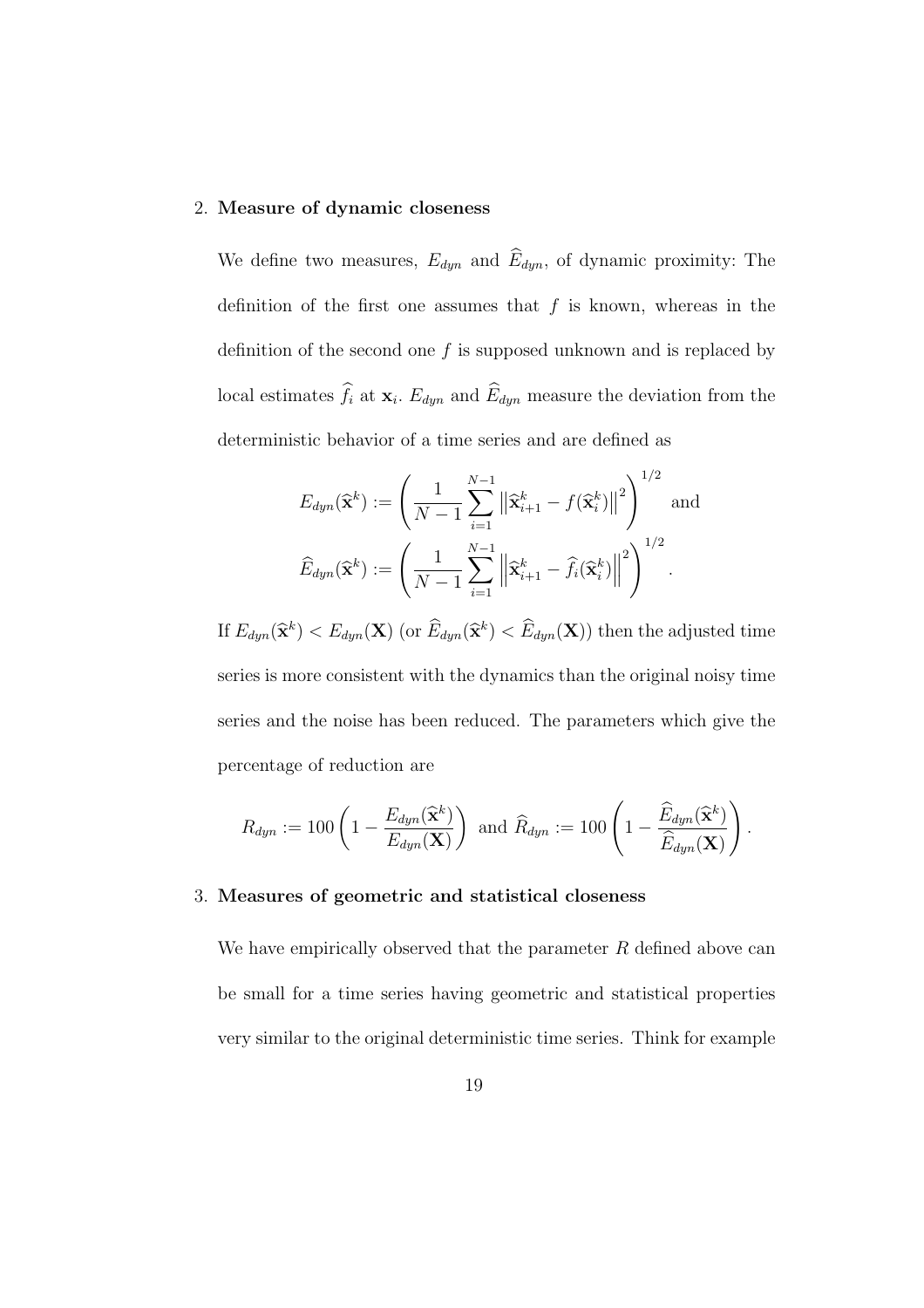of a situation in which the adjusted time series is very close to the attractor (we have global convergence) without there having pointwise convergence to the original deterministic time series (see for example the experiment in  $Figs. 1$  below). The main measure of noise reduction we propose is based on the Hausdorff distance between time series. We define the mean distance between the cleaned time series  $\{\hat{\mathbf{x}}_i^k\}$  and the deterministic time series  $\{x_i\}$  as

$$
d_m(\widehat{\mathbf{x}}^k, \mathbf{x}) := \frac{1}{N} \sum_{j=1}^N \min_{i=1,\dots,N} \left\| \widehat{\mathbf{x}}_j^k - \mathbf{x}_i \right\|.
$$

Notice that, for long data sets,  $d_m(\hat{\mathbf{x}}^k, \mathbf{x})$  provides the mean distance of  $\{\hat{\mathbf{x}}_i^k\}$  to the attractor. The noise reduction  $\langle R_h \rangle$  is then

$$
\langle R_h \rangle := 100 \left( 1 - \frac{d_m(\widehat{\mathbf{x}}^k, \mathbf{x})}{d_m(\mathbf{X}, \mathbf{x})} \right).
$$

We also consider the Hausdorff distance between time series

$$
d_h(\widehat{\mathbf{x}}^k, \mathbf{x}) := \max_{j=1,\dots,N} \min_{i=1,\dots,N} \left\| \widehat{\mathbf{x}}^k_j - \mathbf{x}_i \right\|,
$$

and the corresponding noise reduction measure

$$
R_h := 100 \left( 1 - \frac{d(\widehat{\mathbf{x}}^k, \mathbf{x})}{d(\mathbf{X}, \mathbf{x})} \right).
$$

By the definition of  $d_h$ , poor performance of the algorithm at even a single point may cause global inefficiency in the noise reduction level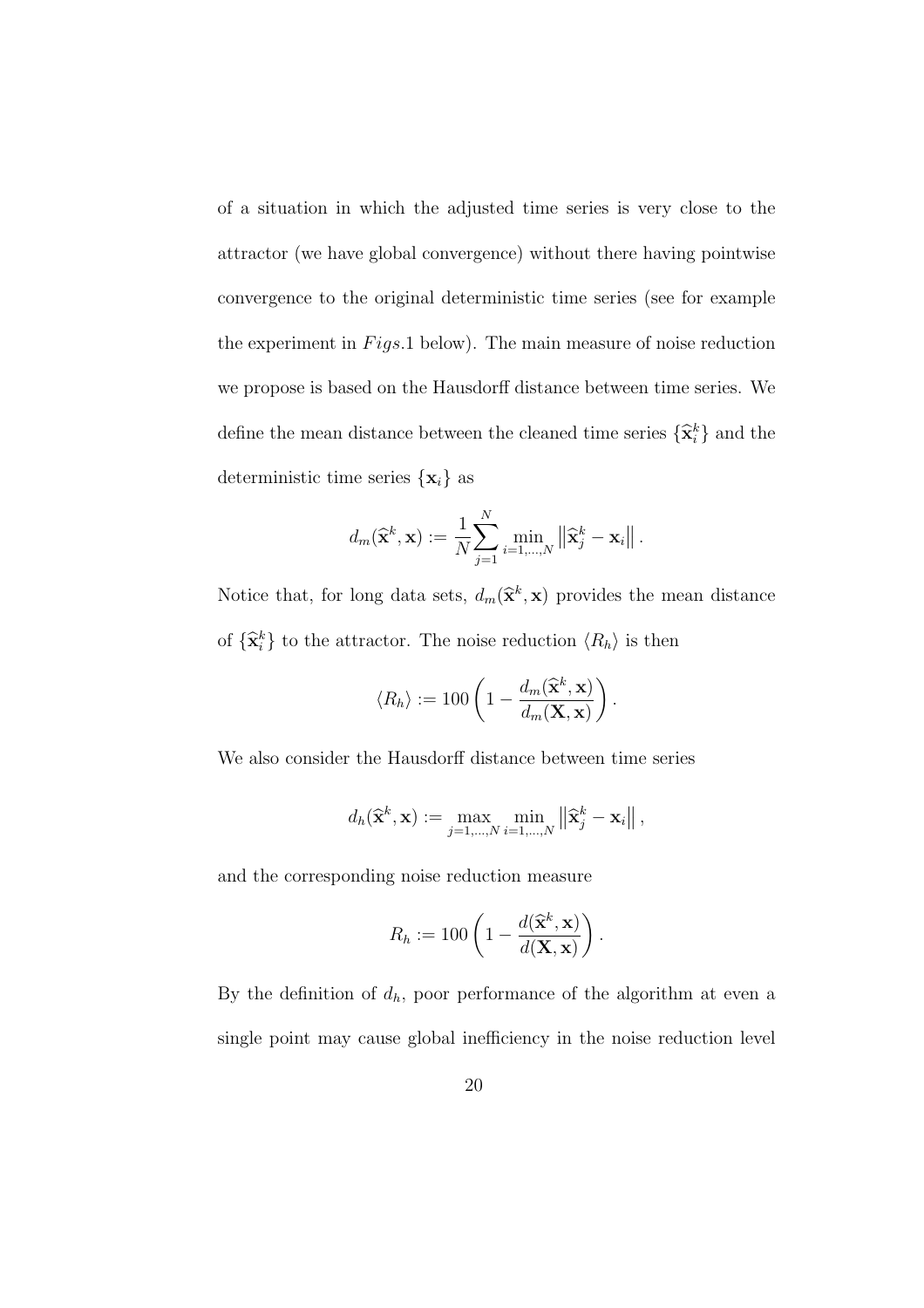based on  $R_h$ . Conversely, a high level of noise reduction in an  $R_h$  sense gives strong evidence of the convergence of the support of the empirical measure associated to the cleaned time series to that of the underlying invariant measure. These measures of noise reduction require the use of some technique of fast neighbor search such as the box-assisted method[24] in order to make the algorithm more efficient. We also use such a technique in the construction of the neighborhoods.

## 3 Simulation results

In this section we show the results of our algorithm for time series generated by the Hénon and the Lorenz dynamics corrupted by noise. The Hénon map is given by the equations

$$
x(k+1) = 1 - ax(k)2 + y(k)
$$

$$
y(k+1) = bx(k)
$$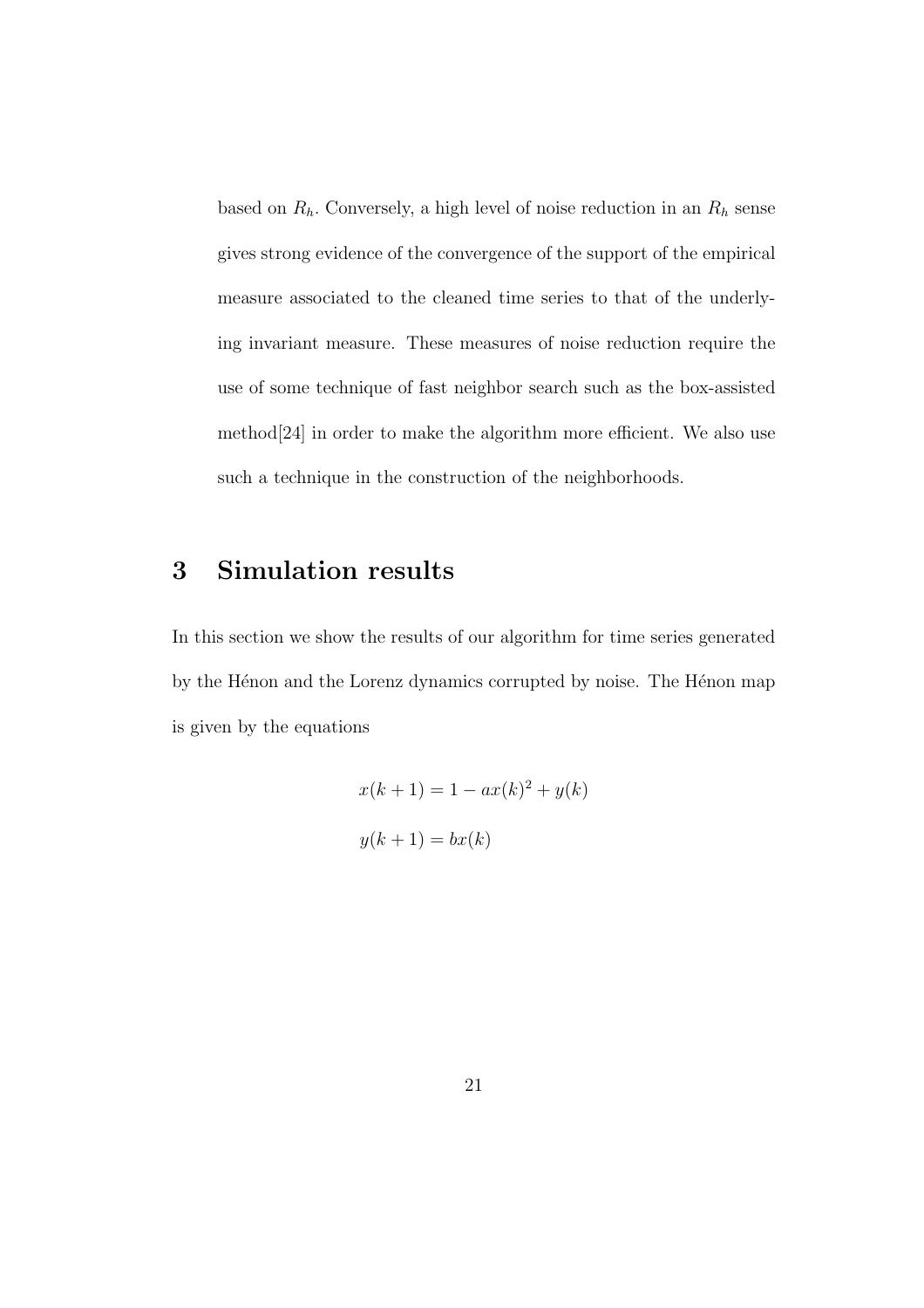and we use the parameter values  $a = 1.4$  and  $b = 0.3$ . The Lorenz dynamic is defined by

$$
x' = \sigma(y - x)
$$

$$
y' = x(R - z) - y
$$

$$
z' = xy - bz
$$

and the parameter values we use are  $\sigma = 16$ ,  $R = 45.92$  and  $b = 4$ . The equations were integrated using a fourth order Runge-Kutta algorithm with an integration step of  $\Delta t = 0.001$ , and the data were recorded with a sampling time  $\tau = 0.03$ .

We consider uncorrelated errors with equal and unequal variances. We assume that we do not know the covariance matrix of the errors, so it is estimated from the data. We give the results for a simplified version of our algorithm, that takes for all points of the time series and all iterations of the algorithm the same number, NV, of points in each neighborhood. This simplified version of our algorithm is very easy to use because it leaves as parameters to be chosen only NV and Nprom (the number Itera of iterations of the algorithm is the value for which the measure of geometric noise reduction ceases to improve significantly). Recall that the measures of reduction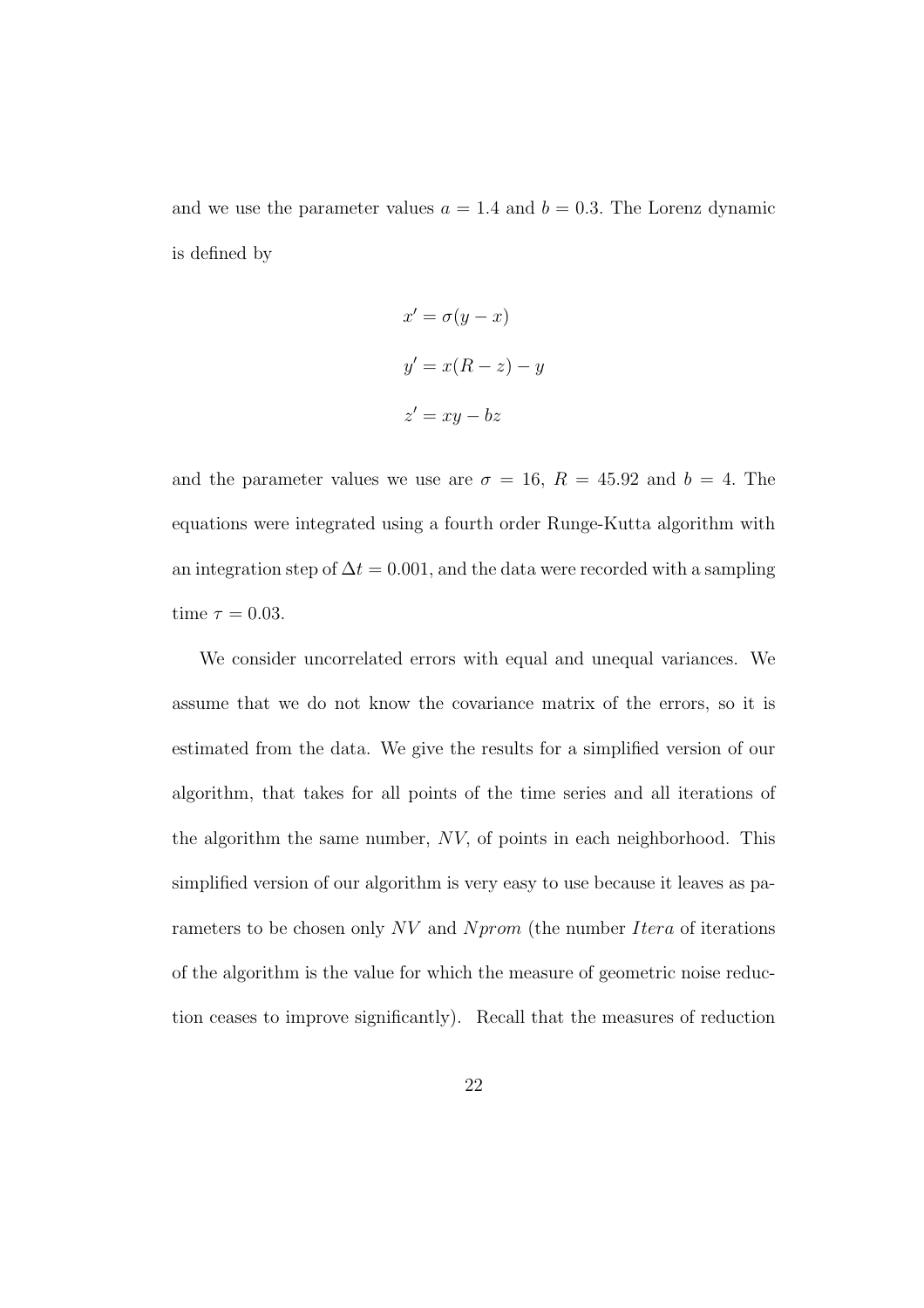are denoted by  $R, R_{dyn}, \hat{R}_{dyn}, R_h$  and  $\langle R_h \rangle$ , for the pointwise distance, the dynamical distance, the estimated dynamical distance, the Hausdorff distance, and the mean distance respectively. We denote by  $\sigma_x$ ,  $\sigma_y$ ,  $\sigma_{\varepsilon_x}$  and  $\sigma_{\varepsilon_y}$  the standard deviation of the components of the clean signal and of the errors. We denote by  $\sigma_S$  and  $\sigma_{\varepsilon}$  the standard deviation of the multivariate clean signal and error respectively.

In Fig. 1 (a) we see a clean time series  $(x_i, y_i)$  of 10000 points generated by the H $\acute{e}$ non map, and in (b) the noisy time series obtained by adding to the clean time series an uncorrelated Gaussian noise component with  $\sigma_{\varepsilon_x} = 1\% \sigma_S$ and  $\sigma_{\varepsilon_y} = 1\% \sigma_S$ . In (c) we have plotted the clean time series together with the cleaned time series. It can be seen that the Hausdorff distance between the two time series is very small  $(d_h = 0.0101)$ . The numerical results for the degree of reduction are  $R = 40\%$  (at iteration 3),  $R_{dyn} = 51\%, \hat{R}_{dyn} = 88\%,$  $R_h = 61\%$  and  $\langle R_h \rangle = 84\%.$ 

The experiment above shows that the noise reduction is significantly bigger for  $\langle R_h \rangle$  than for the standard noise reduction measure R. Moreover,  $\langle R_h \rangle$ always decreases when the number of iterations increases, although R does not. Recall that if the covariance matrix of the errors is a multiple of the identity matrix, our method is equivalent to the total least squares method,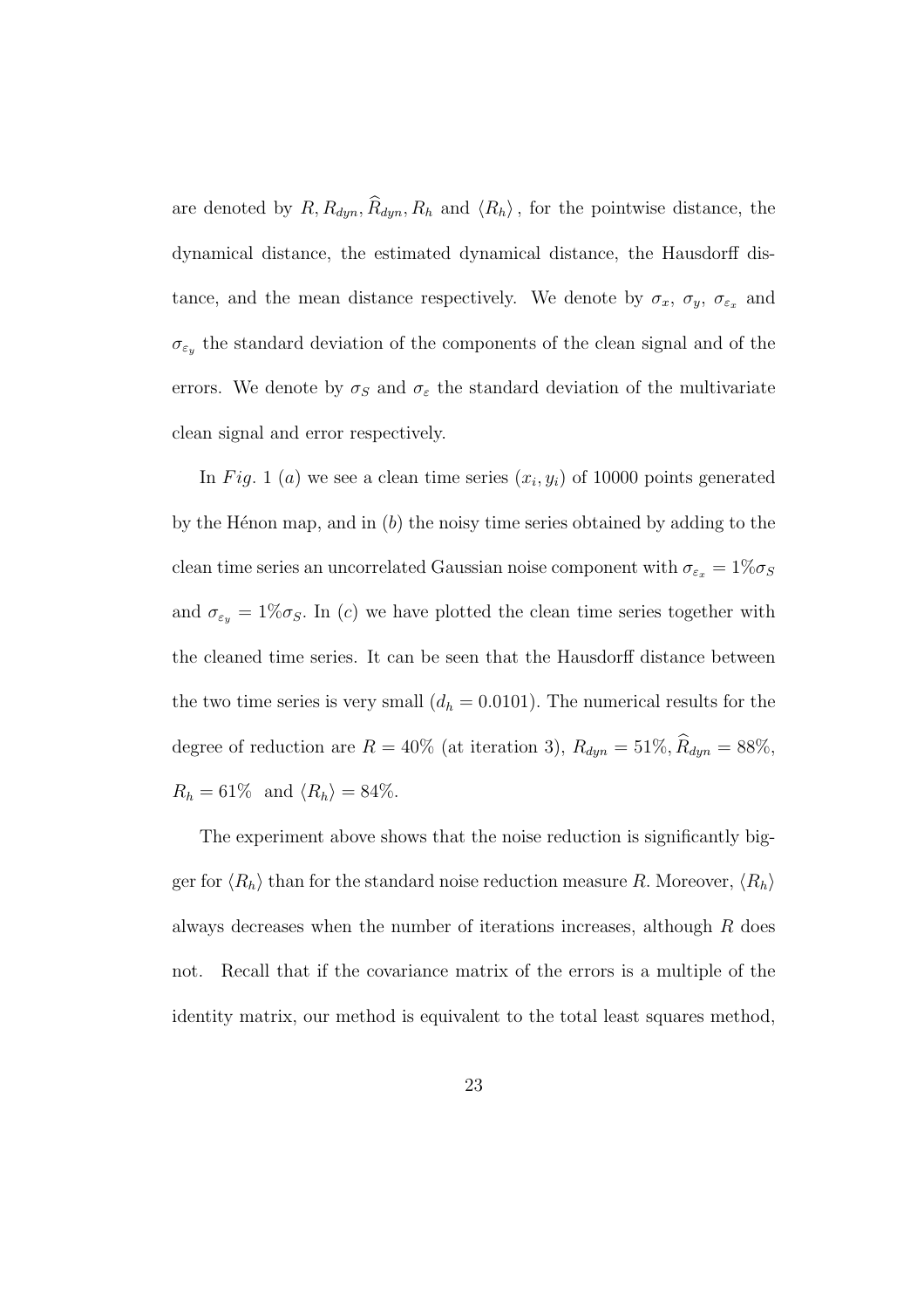so the discrepancy between the values R and  $\langle R_h \rangle$  is not due to the choice of the metric.

In Fig. 2 we have plotted a noisy time series of  $10000$  points generated by the Hénon map, with a highly heteroskedastic Gaussian noise. We have plotted the cleaned time series that our algorithm gives as output together with the noisy time series. The levels of reduction are  $R = 83\%$  (at iteration 4),  $R_{dyn} = 80\%, \hat{R}_{dyn} = 97\%, R_h = 95\%$  and  $\langle R_h \rangle = 94\%.$ 

We have designed an algorithm based on the total least squares criterion (TLSA) in order to compare its efficiency with that of our algorithm based on the maximum likelihood criterion (MLA). TLSA differs from MLA in that it uses local orthogonal projections with respect to the Euclidean metric rather than with respect to the metric induced by the inverse of the covariance matrix of the errors. We show in Table I the results of the two algorithms, when applied to time series generated by Henon dynamics corrupted with homoskedastic noises. Since in the homoskedastic case the two methods are essentially equivalent, the levels of noise reduction, in a  $\langle R_h \rangle$  sense, attained by the two algorithms are similar and high. The slightly better performance of our method is due to the fact that the errors resulting from the second iteration are not homoskedastic. Compare also the high values of noise re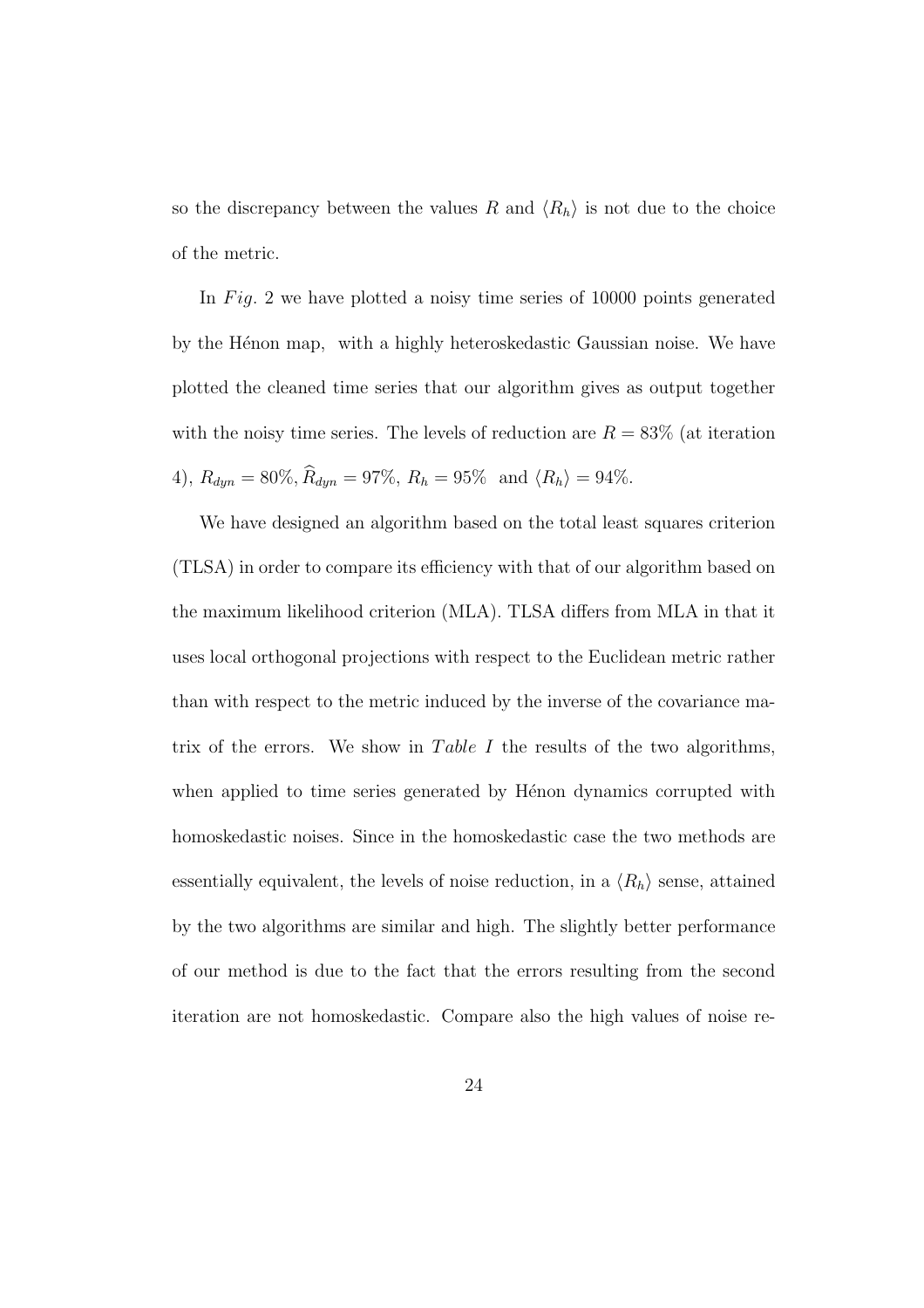duction in a  $R_h$  sense attained by  $MLA$  to the smaller ones attained by TLSA.

In the heteroskedastic case (see Table II) there is a significant difference between the levels of noisy reduction attained by each algorithm. We present two experiments in which  $\sigma_{\varepsilon} = 11.2\% \sigma_s$ . The first experiment corresponds to a low level of heteroskedasticity and the second one to a higher level. In the first case each algorithm gives a large noise reduction,  $MLA$  about  $12\%$ larger than  $TLSA$ , and in the second case the noise reduction level is smaller, but now for  $MLA$  is about 25% larger than for  $TLSA$ . These experiments also show the high efficiency of our algorithm for short data sets.

We have plotted in Fig. 3 the output of the  $MLA$  and  $TLSA$  algorithms for a noisy time series of 500 data points generated by the same dynamics as that shown in  $Fig. 2$ . The difference between the two methods for a short time series can be seen. The levels of reduction are  $\langle R_h \rangle = 80\%$  and  $R_h = 78\%$ for  $MLA$  and  $\langle R_h \rangle = 63\%$  and  $R_h = 40\%$  for TLSA. Also noteworthy is the high number of iterations,  $Itera = 45$  in the experiment above, at which the algorithms cease to improve for short time series (see also Table II).

In Table III we present some experiments for noise Lorenz time series. The results are similar to those obtained for the Hénon dynamics. Such re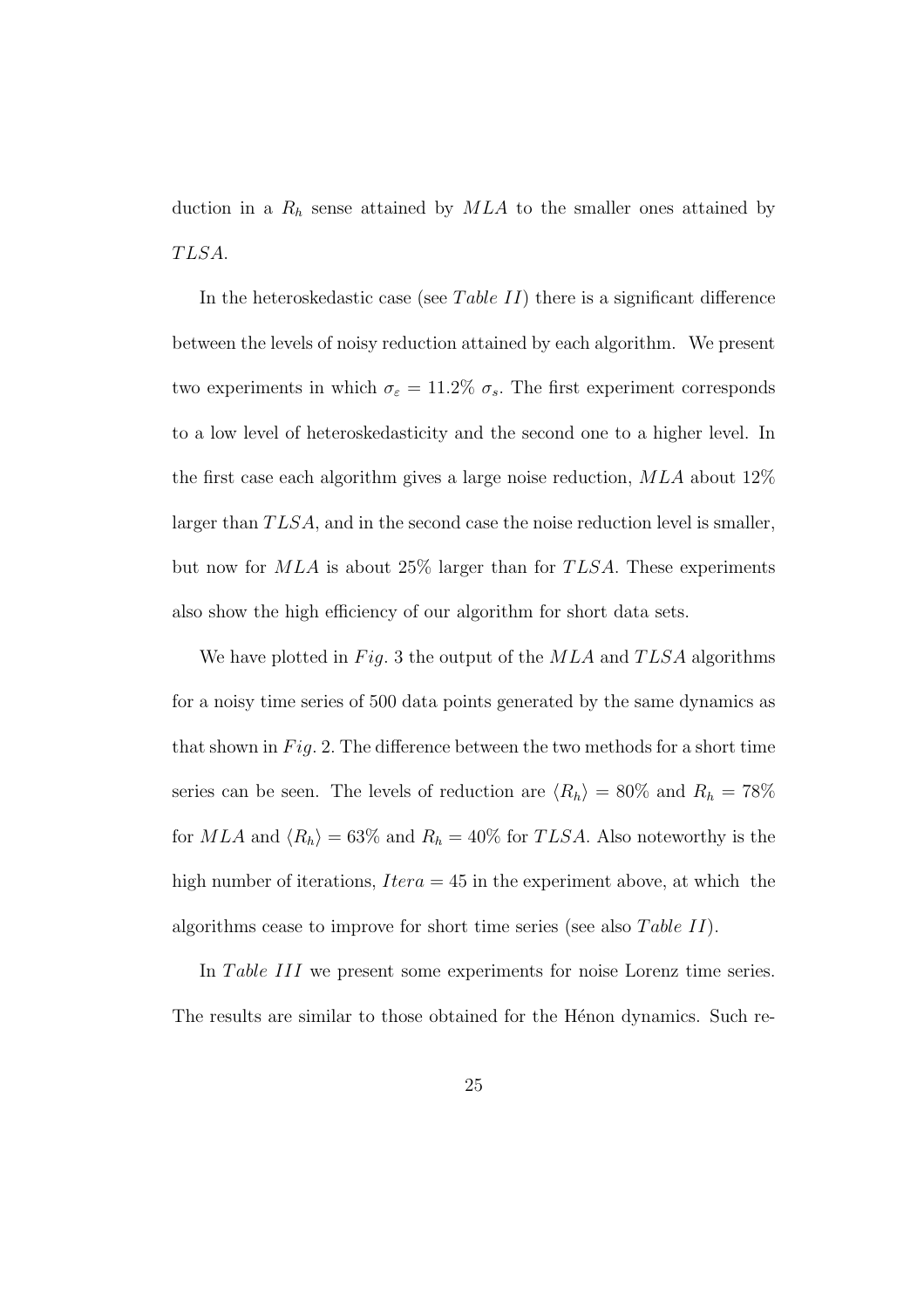sults and those given for the H $\epsilon$ non dynamics in Table II give an indication of the convergence of the output of the algorithm when the number of data points increases. Better results would require the use of adaptive neighborhoods (other authors that have proposed adaptive neighborhoods are Kern et al $[28]$ ).

We have verified, using the Jarque-Bera test of normality and the histograms of frequencies, that if the noise component is Gaussian, the distribution of the errors in the succeeding iterations of the algorithm are also Gaussian, so the theory can be applied again with unbiased maximum likelihood estimators. In the case of non-Gaussian errors the theory ensures strong consistency of the estimators. This fact is confirmed by our numerical results for noisy time series where the noise has uniform distribution. We have obtained a value  $\langle R_h \rangle = 86\%$  for a 10000 data point time series generated by a Lorenz dynamics corrupted by a uniform noise with  $\sigma_{\varepsilon_x} = 20\% \sigma_x, \sigma_{\varepsilon_y} = 10\% \sigma_y$  and  $\sigma_{\varepsilon_z} = 20\% \sigma_y.$ 

We have contrasted the efficiency of our algorithm, comparing for the three time series (clean, cleaned and noisy) of the dynamics in  $Fig. 2$ :

(i) the Lyapunov exponents computed with the Eckmann and Ruelle algorithm[25], [26] and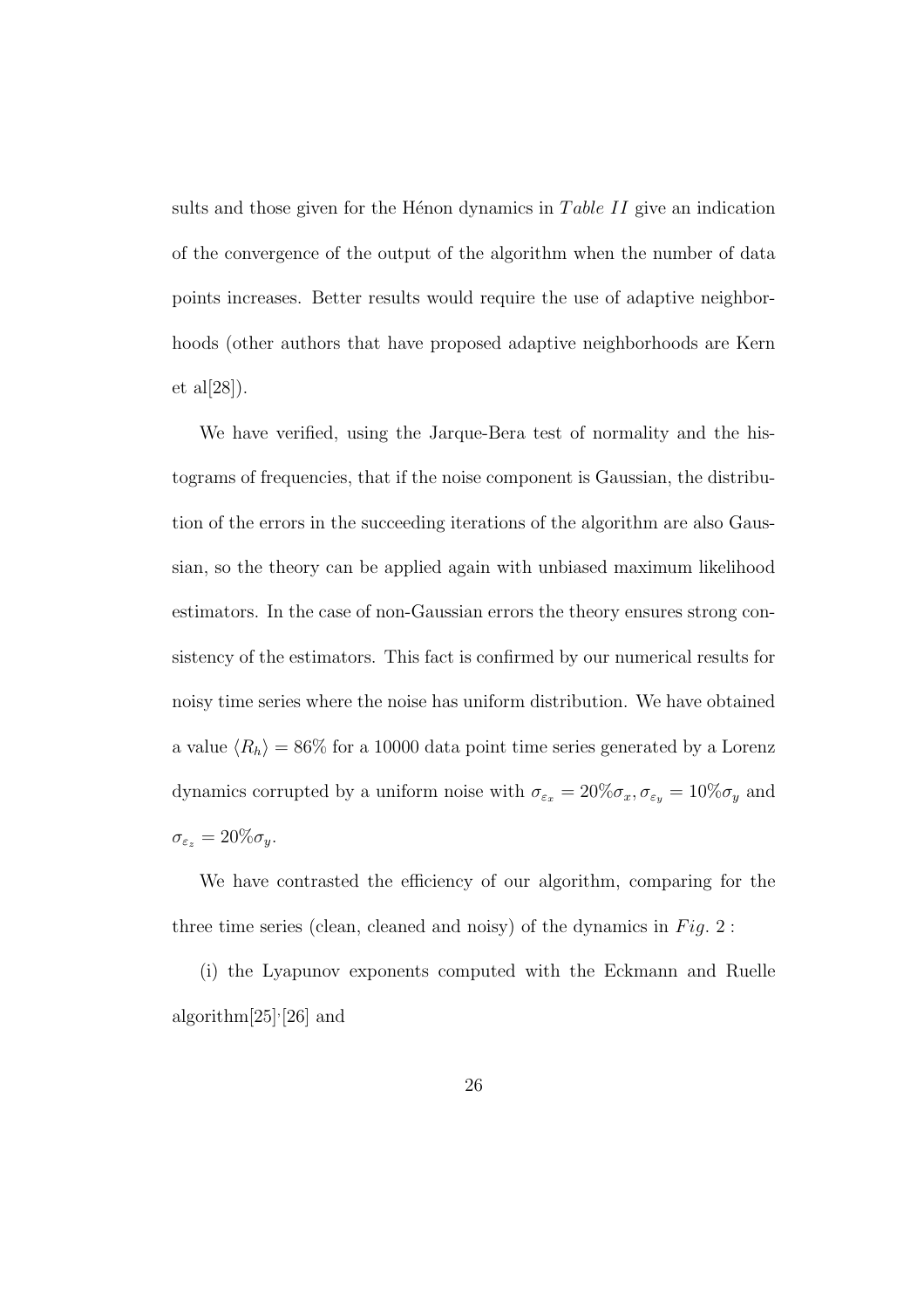(ii) the degrees of freedom[27] of the 2-embedded (and 4-dimensional) time series, i.e. we compare the degrees of freedom of the time series  $(\mathbf{x}_i, \mathbf{x}_{i+1}),$  $(X_i, X_{i+1})$  and  $(\hat{x}_i, \hat{x}_{i+1}), i = 1, ..., N - 1$ .

(i) The true Lyapunov exponents of the Hénon map are  $\lambda_1 \sim 0.419$  and  $\lambda_2 \sim -1.623$ . Since the Eckmann and Ruelle algorithm uses local estimations of the tangent map at the points of the time series it cannot give the exact values of the Lyapunov exponents even if we compute them from the clean time series. The 95% confidence intervals for the values obtained by the algorithm for the true, cleaned and noisy time series, for different orbits and realizations of the error term, can be seen in Table IV. The parameters of the algorithm are kept fixed at the values that work correctly for the clean time series. The values obtained for the cleaned time series are reasonable estimates of the true values although we can not obtain good estimates of the negative exponent from the noisy time series.

(ii) The graphs in  $Fig. 4$  show the mean proportion of the total variability of the data points in balls of small radius, explained for each one of the principal components of the covariance matrix of such data points. The clean and cleaned time series have only two significantly non null singular values which is an indication of the 2-dimensionality of the true dynamics.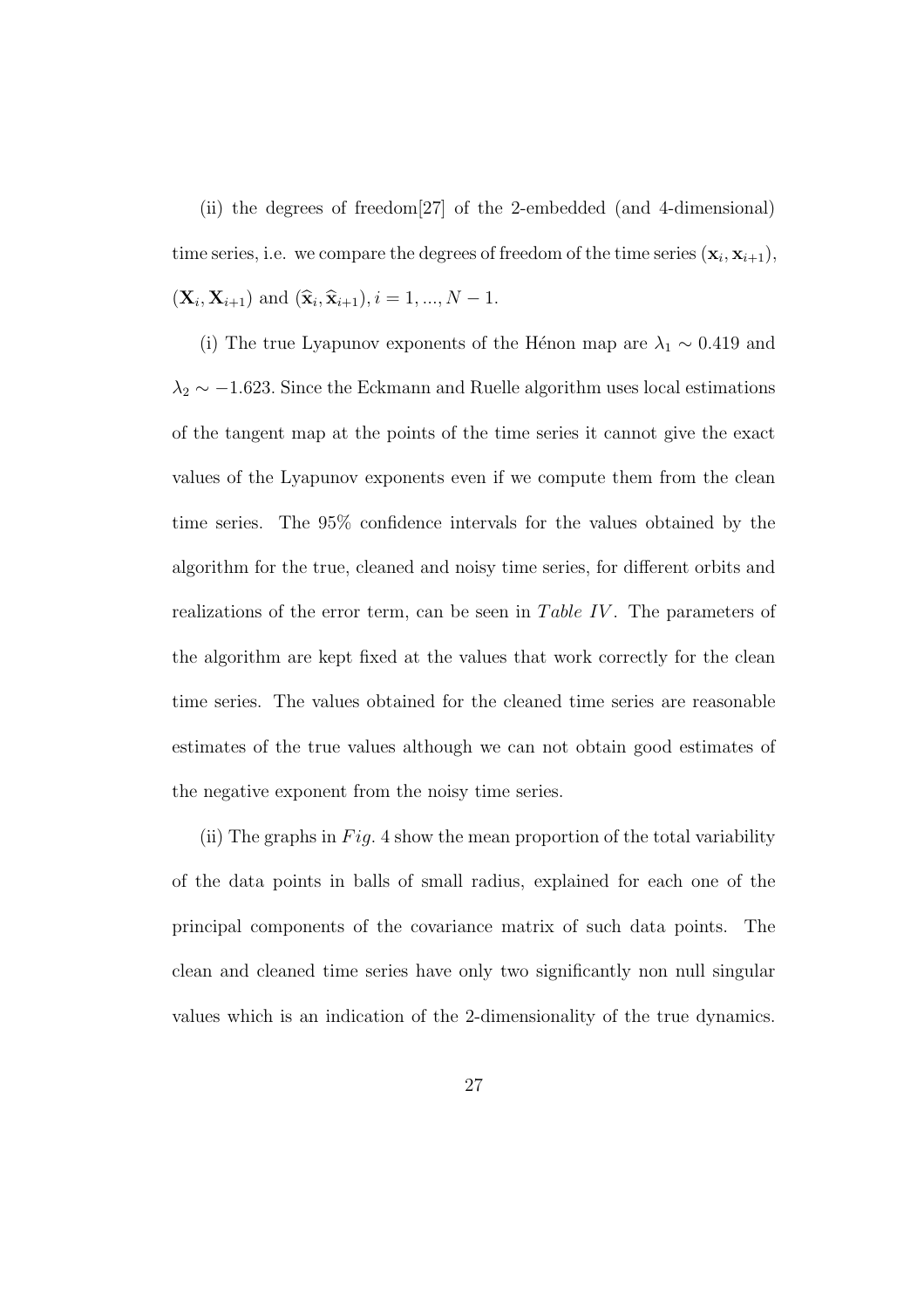However, the noisy time series has the four singular values significantly non null. Observe furthermore that the clean and the cleaned time series have almost the same behavior at all scales with the only exception being at very small scales, which shows that more data points will be needed in order to capture the microstructure of the data and that an improvement in the noise reduction might be possible. This experiment, together with the high levels of noise reduction in an  $R_h$  sense, gives a strong indication that not only does the support of the empirical measure,  $\mu_N$ , of the cleaned time series converges to the support of the invariant measure  $\mu$  but also the measure  $\mu<sub>N</sub>$ itself converges weakly to the measure  $\mu$ .

## 4 Conclusions

We propose an empirically efficient algorithm with a consistent theoretical basis. It allows us to obtain significant noise reductions for both low and high noise amplitudes and for short and long time series, giving as output a time series with geometric and statistical properties very similar to those of the clean time series. Further improvement can be made by introducing adaptive neighborhoods which exploit the geometry of the different parts of the time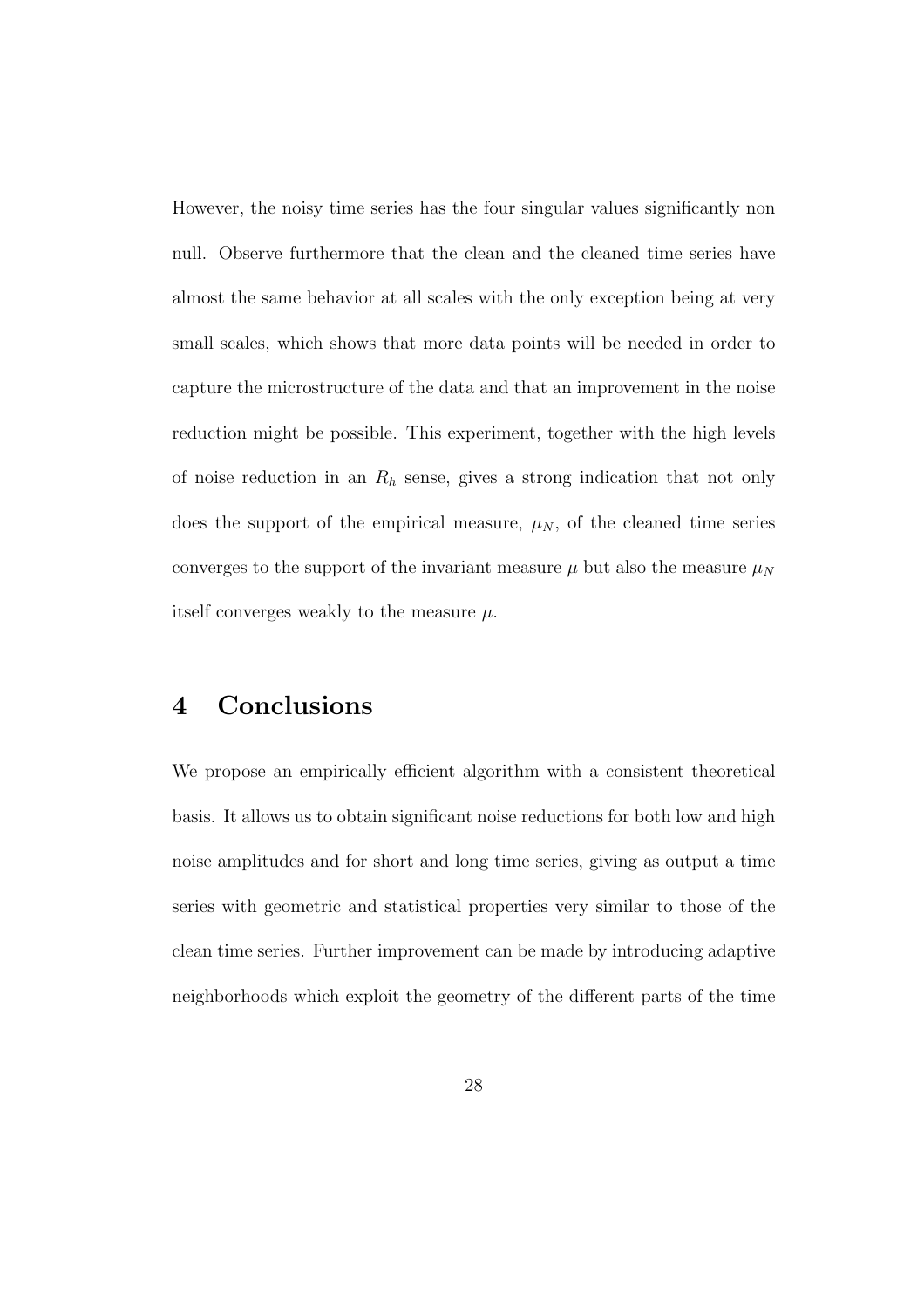series or at least by reducing the number of points of the neighborhoods as the number of iterations increase (and consequently the noise level decreases).

Our algorithm requires the empirical adjustment of only two parameters and it works efficiently without introducing controls for avoiding anomalous predictions as do the existing algorithms.

When compared to the previous work in the area, the results of our research seem to indicate that the uncertainty derived from the noisy corruption of chaotic dynamics puts an intrinsic limit on the short run predictability of the dynamics, whereas the long run behavior could be entirely recovered even for large noise amplitudes. The adequacy of the approach of noise reduction measurement based on the mean distance to the attractor  $\langle R_h \rangle$ , instead of on the pointwise distance  $R$ , is supported by empirical evidence showing a steady improvement of  $\langle R_h \rangle$ , in contrast to the worsening of R, as the number of iterations of the algorithm increases.

Further attempts, based on local linear fits, to find a reordering of the points of the output of our algorithm which reduces the pointwise distance  $E(\mathbf{x}, \hat{\mathbf{x}}^k)$  have proved useless. We think that this is due to the high degree of dynamical self-coherence indicated by the small residuals in  $\widehat{E}_{dyn}(\widehat{\mathbf{x}}^k)$ . This conjecture is supported by the accuracy in the estimation through the cleaned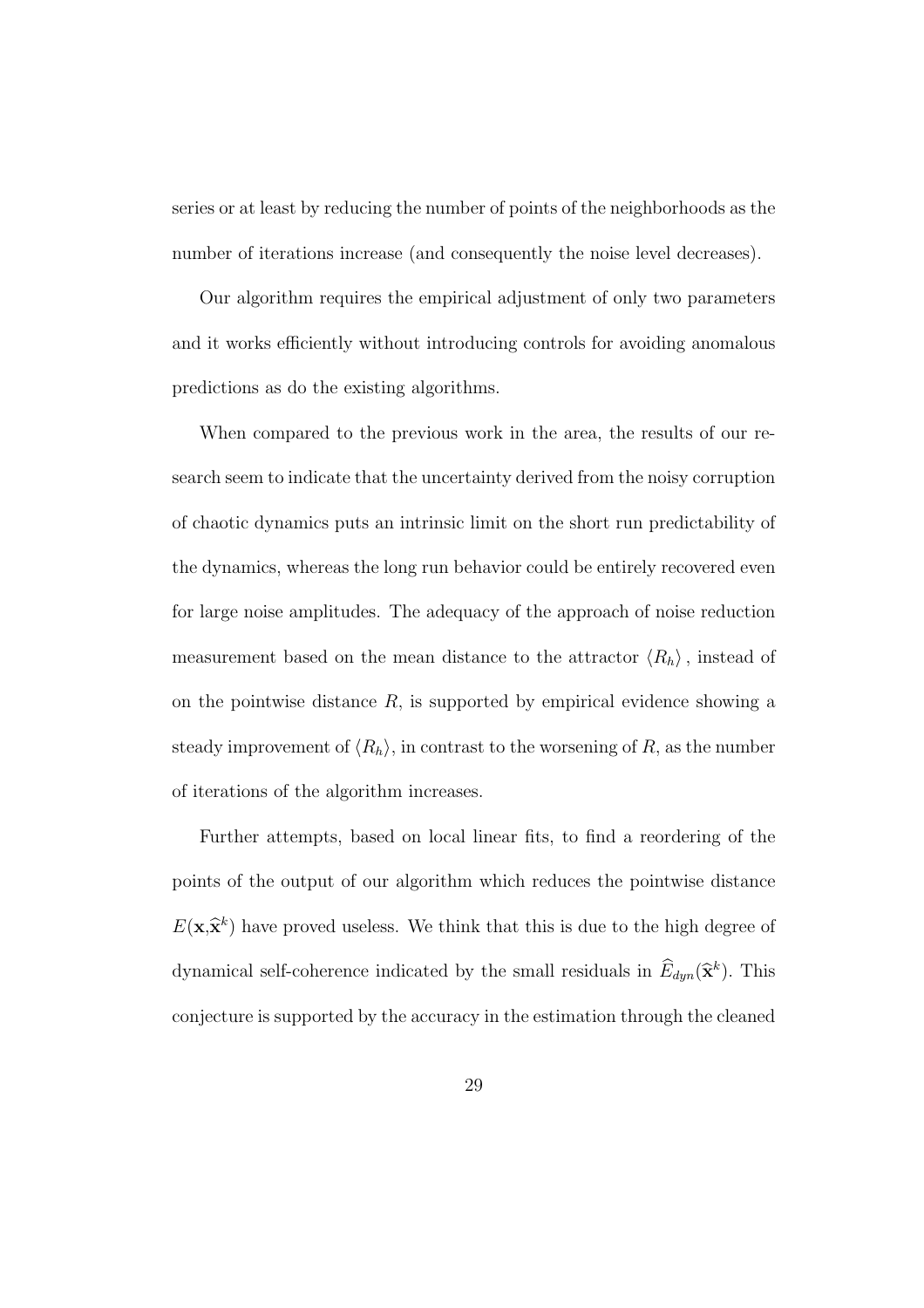time series of the highly sensitive negative Lyapunov exponent. This and the local microstructure of the empirical measure revealed by the test of degrees of freedom also indicates a convergence, in the weak sense, of the empirical measure  $\mu_N$  of the cleaned time series to the natural invariant measure  $\mu$ .

#### Acknowledgment

This research has been supported by the Ministerio de Ciencia y Tecnología, research project BFM2003-08204/Mate.

#### APPENDIX

In this appendix we prove the assertions of Remark 2.

Given an  $n \times n$  symmetric positive definite matrix A we shall denote by  $\delta_A$  the metric induced by the inner product with matrix A:

$$
\delta_A(\mathbf{v},\mathbf{w}) := \langle \mathbf{v} - \mathbf{w}, \mathbf{v} - \mathbf{w} \rangle_A^{1/2} := \left( (\mathbf{v} - \mathbf{w}) A(\mathbf{v} - \mathbf{w})^t \right)^{1/2}, \mathbf{v}, \mathbf{w} \in \mathbb{R}^n.
$$

Let  $\mathcal{L}_p$  be the set of of p-dimensional linear subspaces of  $\mathbb{R}^n$ . The orthogonal projection of  $\mathbf{v} \in \mathbb{R}^n$  onto  $T \in \mathcal{L}_p$  in the metric  $\delta_A$  is

$$
P_T \mathbf{v} := \arg\min_{\mathbf{w} \in T} \delta_A(\mathbf{v}, \mathbf{w}).
$$

The  $\delta_A$ -distance between  $\mathbf{v} \in \mathbb{R}^n$  and  $T \in \mathcal{L}_p$  is  $\delta_A(\mathbf{v}, T) := \delta_A(\mathbf{v}, P_T \mathbf{v})$ .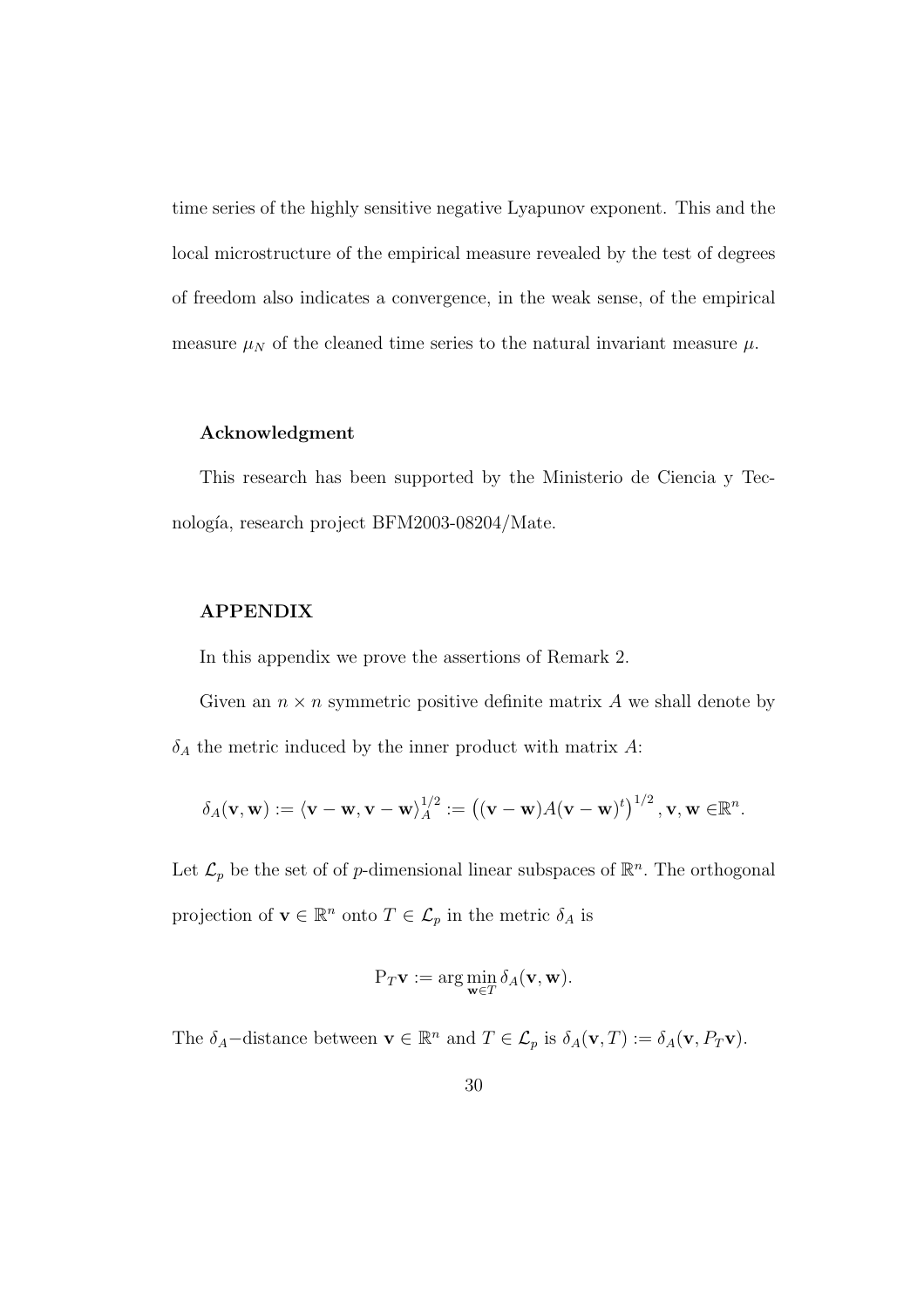Let M be an  $n \times n$  symmetric matrix. Recall that a system of vectors  $\{w_1, ..., w_n\} \subset \mathbb{R}^n$  is called *orthonormal system of eigenvectors of* M in the metric  $\delta_A$  if they satisfy: i) there exist real numbers  $\lambda_i$  such that  $M_{\mathbf{W}_i} = \lambda_i A_{\mathbf{W}_i}, 1 \leq i \leq n$ , and ii)  $\mathbf{w}_i^t A_{\mathbf{W}_j} = \delta_{ij}$ , for all  $i, j$ . The scalars  $\lambda_i$  are called eigenvalues of M in the metric  $\delta_A$ .

The next theorem is an adaptation of one given by Cawley and Hsu [5] for the case of the Euclidean metric. The result, applied in the text to the covariance matrix,  $\Sigma$ , of the errors, also holds for an arbitrary  $n \times n$  symmetric positive definite matrix A.

**Theorem 3** Let  ${\mathbf{Z}_k, k = 1, ..., NV} \in \mathbb{R}^n$ , and let A be an  $n \times n$  symmetric positive definite matrix. Let  $\sigma_1 \geq \cdots \geq \sigma_n$  be the eigenvalues of the  $n \times n$ matrix  $M_{ZZ} := \frac{1}{NV} \sum_{k=1}^{NV} \mathbf{Z}_k^t \mathbf{Z}_k$  in the metric of A, let  $\{\mathbf{w}_i, i = 1, ..., n\}$  be the corresponding orthonormal eigenvectors in the metric  $\delta_A$  and, for  $1 \leq p \leq n$ , let B be the  $n \times (n-p)$  matrix whose columns are the last  $n-p$  eigenvectors  $\{w_{p+1}, ..., w_n\}$ . Then:

i) the linear subspace  $\mathcal{T}_p$  in  $\mathcal{L}_p$  which minimizes the mean square  $\delta_{A^{-1}}$ -distance to the points  $\{Z_k, k = 1, ..., NV\}$  is  $\mathcal{T}_p := span\{Aw_1^t, ..., Aw_p^t\}.$ 

ii)  $P_{\mathcal{T}_p} \mathbf{Z} := (I - ABB^t) \mathbf{Z}^t, \mathbf{Z} \in \mathbb{R}^n$ .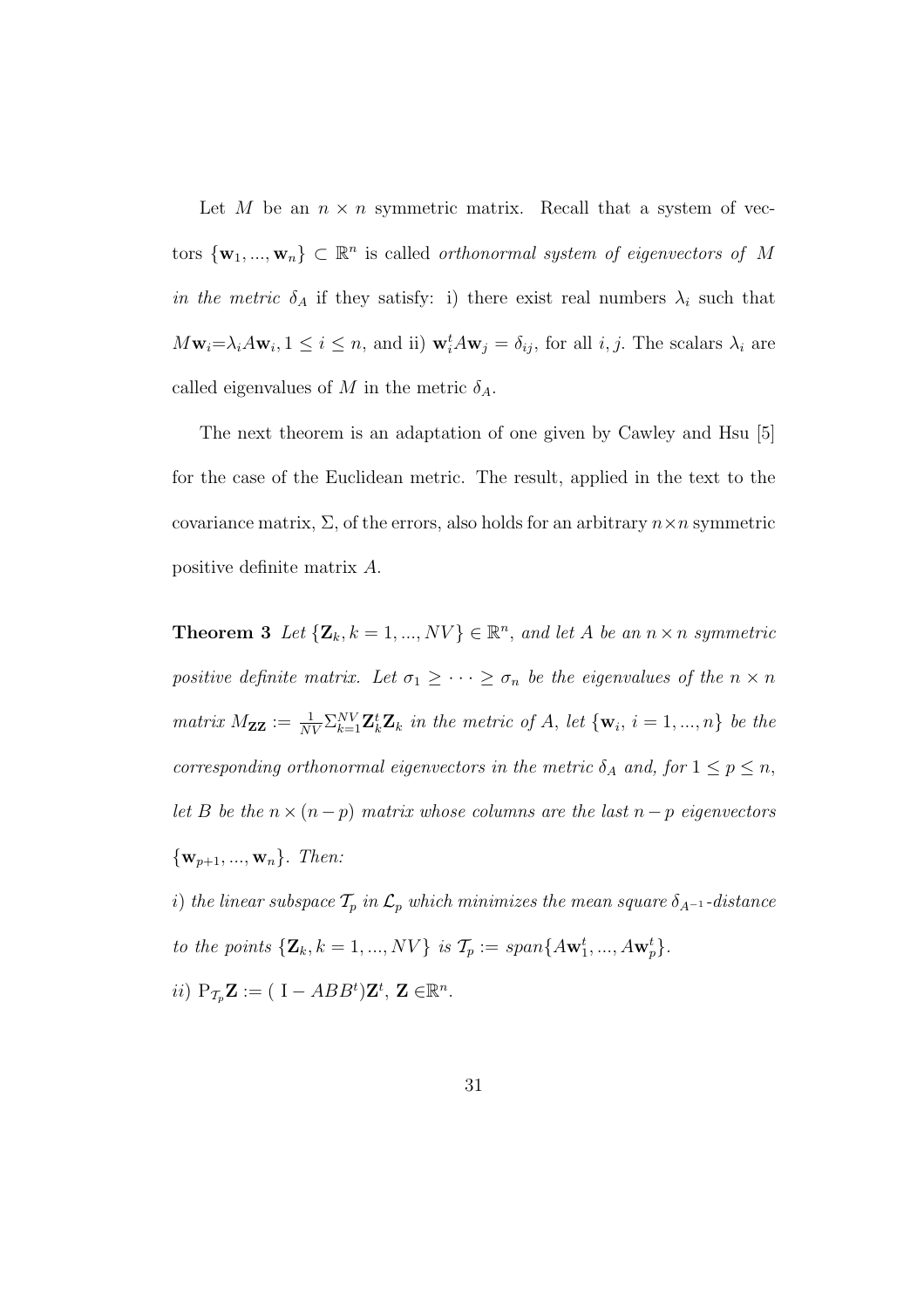**Proof.** By its definition,  $\mathcal{T}_p = \arg \min_{T \in \mathcal{L}_p} \mathcal{E}(T)$ , where

$$
\mathcal{E}(T) := \frac{1}{NV} \sum_{k=1}^{NV} (\mathbf{Z}_k - P_T \mathbf{Z}_k) A^{-1} (\mathbf{Z}_k - P_T \mathbf{Z}_k)^t
$$

Let  $T \in \mathcal{L}_p$  and let  $\{\mathbf{u}_1, ..., \mathbf{u}_n\}$  be an orthonormal basis of  $\mathbb{R}^n$  with respect to the metric  $\delta_{A^{-1}}$ , such that  $T = span{\mathbf{u}_1, ..., \mathbf{u}_p}$ . From  $\mathbf{Z}_k = \sum_{i=1}^n \mathbf{Z}_i$  $_{j=1}^n\,\alpha_j^k\mathbf{u}_j$ with  $\alpha_j^k = \langle \mathbf{u}_j, \mathbf{Z}_k \rangle_{A^{-1}}$  there follows

$$
\mathbf{Z}_k - \mathrm{P}_{\mathrm{T}} \mathbf{Z}_k = \sum_{j=p+1}^n \alpha_j^k \mathbf{u}_j, k = 1, ..., NV.
$$

Therefore,

$$
\mathcal{E}(\mathbf{T}) = \frac{1}{NV} \sum_{k=1}^{NV} \sum_{j=p+1}^{n} \sum_{l=p+1}^{n} \alpha_j^k \alpha_l^k \mathbf{u}_j A^{-1} \mathbf{u}_l^t = \frac{1}{NV} \sum_{k=1}^{NV} \sum_{j=p+1}^{n} (\alpha_j^k)^2 = \frac{1}{NV} \sum_{k=1}^{NV} \sum_{j=p+1}^{n} \mathbf{u}_j A^{-1} \mathbf{Z}_k^t \mathbf{Z}_k A^{-1} \mathbf{u}_j^t = \sum_{j=p+1}^{n} \mathbf{u}_j A^{-1} M_{\mathbf{Z} \mathbf{Z}} A^{-1} \mathbf{u}_j^t.
$$
 (4)

Thus,  $\min_{\mathcal{T} \in \mathcal{L}_p} \mathcal{E}(\mathcal{T}) = \min_{\mathcal{U}}$  $\sum_{j=p+1}^{n} \mathbf{u}_{j} A^{-1} M_{\mathbf{Z} \mathbf{Z}} A^{-1} \mathbf{u}_{j}^{t}$  where  $\mathcal{U}$  is the set of all subsets of vectors of  $\mathbb{R}^n$  orthonormal with respect to the metric  $\delta_{A^{-1}}$  and having cardinality  $n - p$ .

Let  $Q : \mathbb{R}^n \to \mathbb{R}$  be the quadratic form with matrix  $A^{-1}M_{\mathbf{ZZ}}A^{-1}$ , and let  $\mathbf{v} \in \mathbb{R}^n$  with  $\mathbf{v} A^{-1} \mathbf{v}^t = 1$ . Let  $(v_1, ..., v_n)$  be the coordinates of  $\mathbf{v} \in \mathbb{R}^n$  in the basis  $\{A\mathbf{w}_1^t, A\mathbf{w}_2^t, ..., A\mathbf{w}_n^t\}$ , which is an orthonormal basis with respect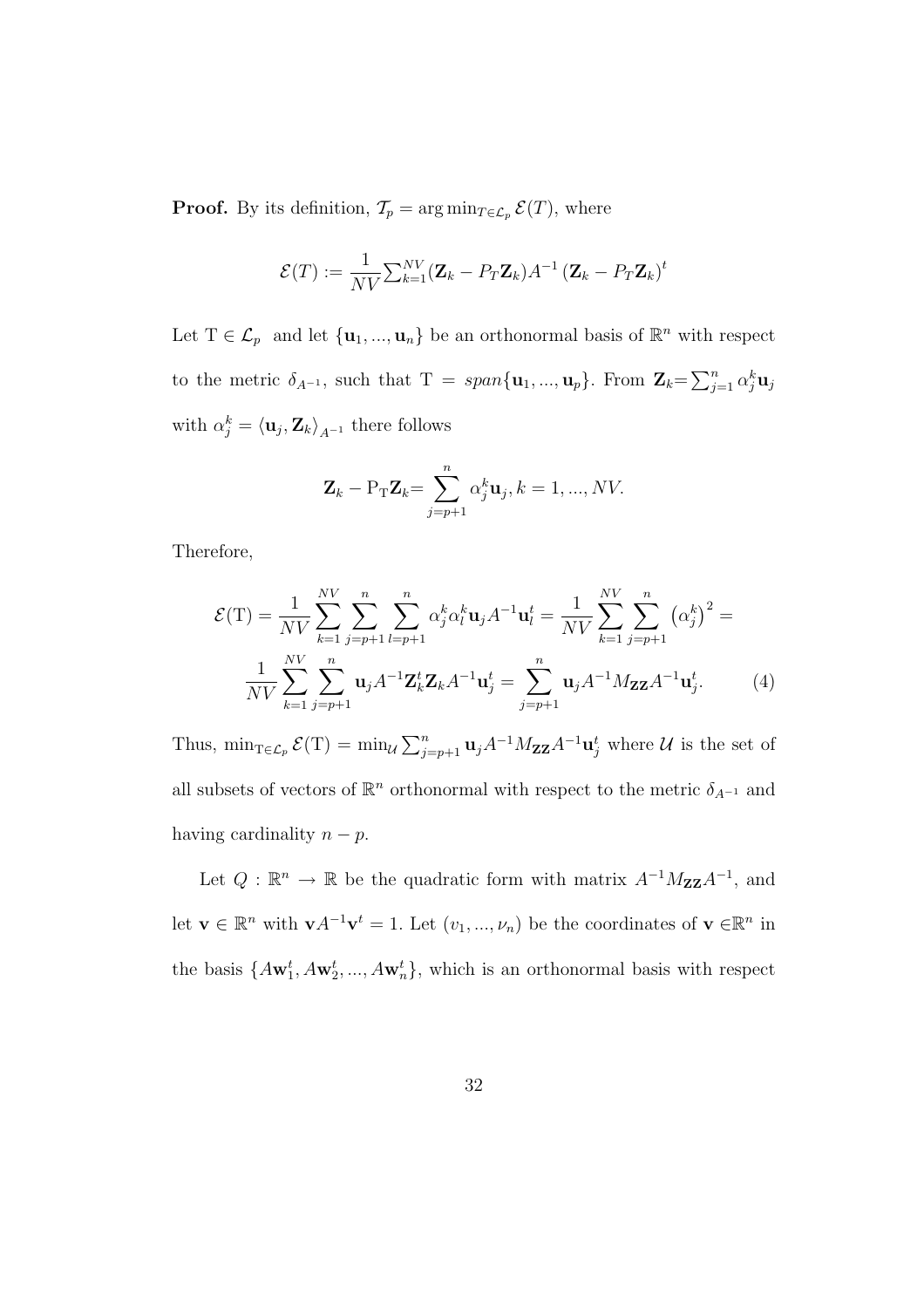to the metric  $\delta_{A^{-1}}$ . Then  $1 = \mathbf{v} A^{-1} \mathbf{v}^t = \sum_{i=1}^n$  $\sum_{j=1}^n \nu_j^2$  and

$$
Q(\mathbf{v}) = \left(\sum_{j=1}^{n} \nu_j \mathbf{w}_j A\right) A^{-1} M_{\mathbf{Z} \mathbf{Z}} A^{-1} \left(\sum_{l=1}^{n} \nu_l \mathbf{w}_l A\right)^t = \sum_{j=1}^{n} \sum_{l=1}^{n} \nu_j \nu_l \sigma_l \mathbf{w}_j A \mathbf{w}_l^t =
$$

$$
\sum_{j=1}^{n} \sigma_j \nu_j^2 = \sigma_n (1 - \sum_{j=1}^{n-1} \nu_j^2) + \sum_{j=1}^{n-1} \sigma_j \nu_j^2 = \sigma_n + \sum_{j=1}^{n-1} (\sigma_j - \sigma_n) \nu_j^2 \ge \sigma_n = Q(A \mathbf{w}_n^t)
$$

Let  $\mathbf{v} \in (A\mathbf{w}_n^t)^{\perp}$  with  $\mathbf{v}A^{-1}\mathbf{v}^t = 1$  and let  $(\nu_1, ..., \nu_{n-1}, 0)$  be the coordinates of **v** in the basis  $\{A\mathbf{w}_1^t, A\mathbf{w}_2^t, ..., A\mathbf{w}_n^t\}$ . Then

$$
Q(\mathbf{v}) = \sum_{j=1}^{n-1} \sigma_j \nu_j^2 = \sigma_{n-1} + \sum_{j=1}^{n-2} (\sigma_j - \sigma_{n-1}) \nu_j^2 \ge \sigma_{n-1} = Q(A\mathbf{w}_{n-1}^t),
$$

and so on. Thus  $\mathcal{E}(\mathbf{T}) = \sum_{j=p+1}^{n} Q(\mathbf{u}_j) \geq$  $\sum_{n}$  $\sum\limits_{j=p+1}^{n}\sigma_{j}=% {\textstyle\sum\nolimits_{j=p+1}^{\infty}} \sum\limits_{j=p+1}^{\infty}\sigma_{j}^{\ast}$  $\sum_{j=p+1}^{n} Q(A \mathbf{w}_j^t) =$  $\mathcal{E}(\mathcal{T}_p)$  for any  $T \in \mathcal{L}_p$ . This completes the proof of *i*). Since  $\{A\mathbf{w}_1^t, A\mathbf{w}_2^t, ..., A\mathbf{w}_n^t\}$ is an orthonormal basis of  $\mathbb{R}^n$  in the metric  $\delta_{A^{-1}}$ , the projection of any vector  $\mathbf{Z} \in \mathbb{R}^n$  on  $\mathcal{T}_p$  is  $P_{\mathcal{T}_p} \mathbf{Z} = \mathbf{Z} - \sum_{i=1}^n \mathcal{T}_i$  $\sum_{i=p+1}^{n} \alpha_i \mathbf{w}_i A$ , where  $\alpha_i := \langle \mathbf{Z}, A\mathbf{w}_i^t \rangle_{A^{-1}} = \mathbf{Z}\mathbf{w}_i^t$ . Then

$$
P_{\mathcal{T}_p}\mathbf{Z} = \mathbf{Z} - (\alpha_{p+1}, ..., \alpha_n)B^t A = \mathbf{Z} - (\mathbf{Z}\mathbf{w}_{p+1}^t, ..., \mathbf{Z}\mathbf{w}_n^t)B^t A = \mathbf{Z}(I - BB^t A).
$$

 $\blacksquare$ 

In the next corollary we give an equivalent expression for  $P_{\mathcal{T}_p} \mathbf{Z}$ , which shows more clearly that the algorithms proposed in [1] and [15] are also based on projecting onto optimal linear subspaces optimal with respect to a particular metric  $\delta_{A^{-1}}$ . In Refs.[1]<sup>,</sup>[15] the authors consider a diagonal matrix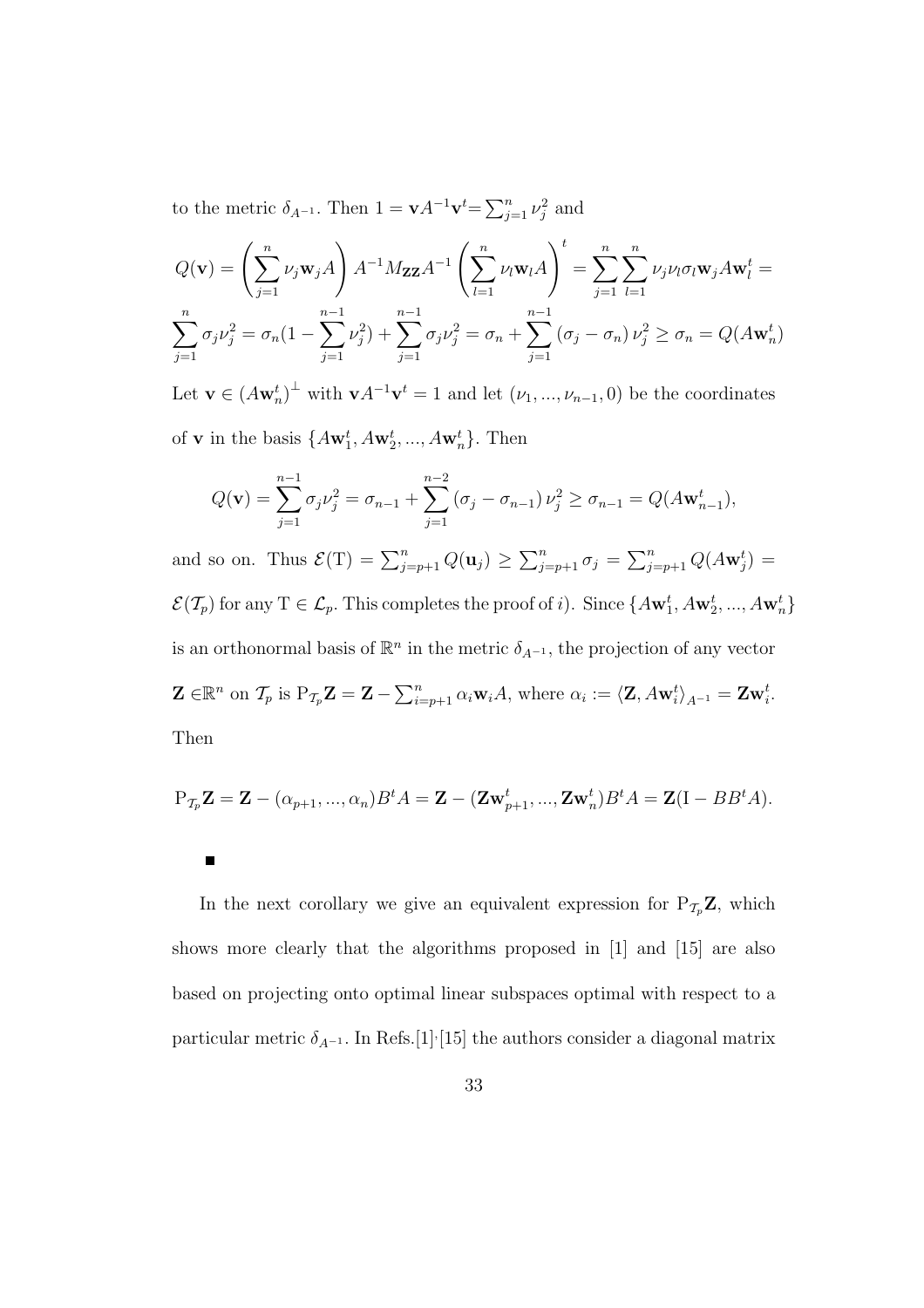A which gives practically null weight to the first and last components of the diagonal entries and weight one to the p central ones. Then they take  $\hat{z}$  $= (I - A^{1/2} D D^t A^{-1/2}) \mathbf{Z}^t$  as the estimate of  $\mathbf{z}$ , where D is a matrix whose  $n-p$  columns are the orthonormal eigenvectors of the matrix  $A^{-1/2}M_{\mathbf{ZZ}}A^{-1/2}$ corresponding to the  $n - p$  smallest eigenvalues. We show that  $\hat{\mathbf{z}} = P_{\mathcal{T}_p} \mathbf{Z}$ where  $\mathcal{T}_p$  is the linear subspace in  $\mathcal{L}_p$  which minimizes the mean square  $\delta_{A^{-1}}$ −distance.

Let  $A = Q\Lambda Q^t$  be the spectral decomposition of the symmetric positive definite matrix A, i.e.  $\Lambda$  is the diagonal matrix which has as entries the eigenvalues of  $A, Q$  is the matrix which has as columns the eigenvectors of  $A$ and  $Q^t Q = I$ . We now show that the linear map  $g(\mathbf{Z}) := \mathbf{Z} Q \Lambda^{-1/2}$  transforms the orthogonal projection in the metric  $\delta_{A^{-1}}$  into an orthogonal projection with respect to the Euclidean metric.

Corollary 4 Let  $\sigma_1 \geq \cdots \geq \sigma_n$  be the eigenvalues of the  $n \times n$  matrix  $M_{g(\mathbf{Z})g(\mathbf{Z})} := \frac{1}{NV} \sum_{k=1}^{NV} g(\mathbf{Z}_k)^t g(\mathbf{Z}_k)$  and  $\{\mathbf{v}_1, ..., \mathbf{v}_n\}$  the corresponding orthonormal eigenvectors in the Euclidean metric. Then, for  $1 \leq p \leq n$ , and for  $\mathbf{Z} \in \mathbb{R}^n$ ,

$$
\mathcal{T}_p = span\{g^{-1}(\mathbf{v}_1), ..., g^{-1}(\mathbf{v}_p)\} \ and \ P_{\mathcal{T}_p} \mathbf{Z} := (I - Q\Lambda^{1/2} D D^t \Lambda^{-1/2} Q^t) \mathbf{Z}^t
$$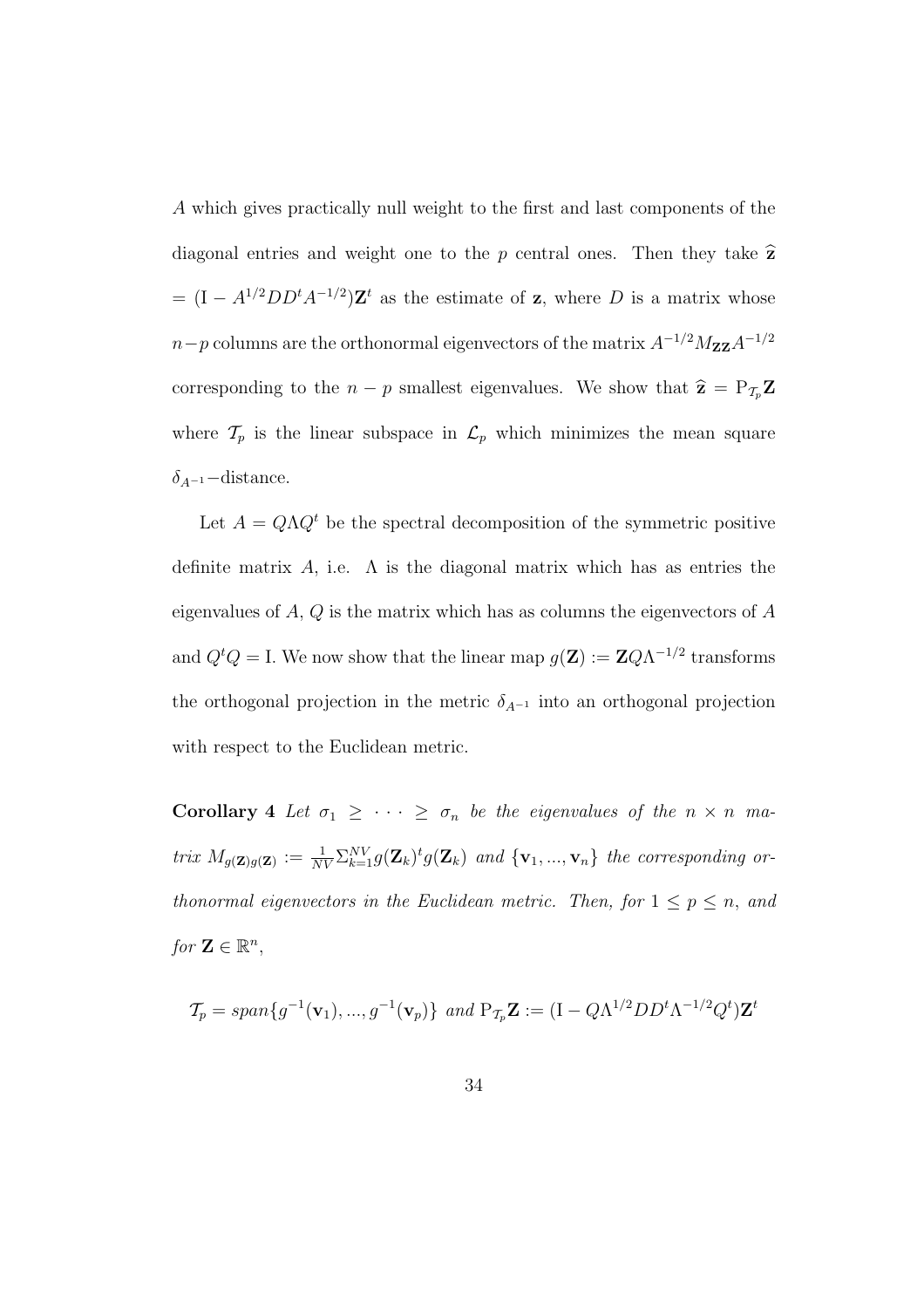where D is the  $n \times (n-p)$  matrix whose columns are the eigenvectors  $\{v_{p+1},...,v_n\}$ . If  $A$  is a diagonal matrix then

$$
M_{g(\mathbf{Z})g(\mathbf{Z})} = A^{-1/2} M_{\mathbf{Z} \mathbf{Z}} A^{-1/2}
$$
 and  $P_{\mathcal{T}_p} \mathbf{Z} := (I - A^{1/2} D D^t A^{-1/2}) \mathbf{Z}^t$ .

**Proof.** Let  $T \in \mathcal{L}_p$  and let  $\{u_1, ..., u_n\}$  be an orthonormal basis of  $\mathbb{R}^n$  with respect to the metric  $\delta_{A^{-1}}$  such that  $T = span{\mathbf{u}_1, ..., \mathbf{u}_p}$ . Using the spectral decomposition of  $A^{-1}$  and (4) we get

$$
\mathcal{E}(\mathbf{T}) = \sum_{j=p+1}^{n} \mathbf{u}_{j} A^{-1} M_{\mathbf{Z} \mathbf{Z}} A^{-1} \mathbf{u}_{j}^{t} = \sum_{j=p+1}^{n} \mathbf{u}_{j} Q \Lambda^{-1} Q^{t} M_{\mathbf{Z} \mathbf{Z}} Q \Lambda^{-1} Q^{t} \mathbf{u}_{j}^{t} =
$$

$$
\sum_{j=p+1}^{n} g(\mathbf{u}_{j}) \Lambda^{-1/2} Q^{t} M_{\mathbf{Z} \mathbf{Z}} Q \Lambda^{-1/2} g(\mathbf{u}_{j})^{t} = \sum_{j=p+1}^{n} g(\mathbf{u}_{j}) M_{g(\mathbf{Z})g(\mathbf{Z})} g(\mathbf{u}_{j})^{t}.
$$

Since  $g(\mathbf{u}_i)g(\mathbf{u}_j)^t = \mathbf{u}_i Q \Lambda^{-1/2} \Lambda^{-1/2} Q^t \mathbf{u}_j = \delta_{ij}$  we have that the set  $\{g(\mathbf{u}_j) :$  $j = 1, ..., n$  is an orthonormal basis of  $\mathbb{R}^n$  with respect to the usual inner product in  $\mathbb{R}^n$ . Thus,  $\min_{\mathcal{T} \in \mathcal{L}_p} \mathcal{E}(\mathcal{T}) = \min_{\mathcal{V}} \mathcal{E}(\mathcal{T})$  $\sum_{n}$  $\sum\limits_{j=p+1}^n \mathbf{v}_j$ ¡  $M_{g(\mathbf{Z})g(\mathbf{Z})}$ ¢  $\mathbf{v}_j^t$  where V is the set of all subsets of vectors of  $\mathbb{R}^n$  orthonormal with respect to the Euclidean metric and having cardinality  $n-p$ . Using a similar argument to that given in the proof of Theorem 3 we can see that  $\mathcal{E}(T)$  attains its minimum value when we take as  $\mathbf{v}_j$  the eigenvectors  $\mathbf{v}_{p+1},...,\mathbf{v}_n$  of  $M_{g(\mathbf{Z})g(\mathbf{Z})}$  corresponding to the last  $n-p$  eigenvalues and  $\mathcal{T}_p := span\{g^{-1}(\mathbf{v}_1), ..., g^{-1}(\mathbf{v}_p)\}\)$ . Since  $P_{\mathcal{T}_p}\mathbf{Z} = \mathbf{Z} \sum_{n}$  $\sum_{i=p+1}^n \alpha_i g^{-1}(\mathbf{v}_i)$  with  $\alpha_i := \langle \mathbf{Z}, g^{-1}(\mathbf{v}_i) \rangle_{A^{-1}} = \mathbf{Z} \mathbf{A}^{-1} Q \Lambda^{1/2} \mathbf{v}_i^t$  we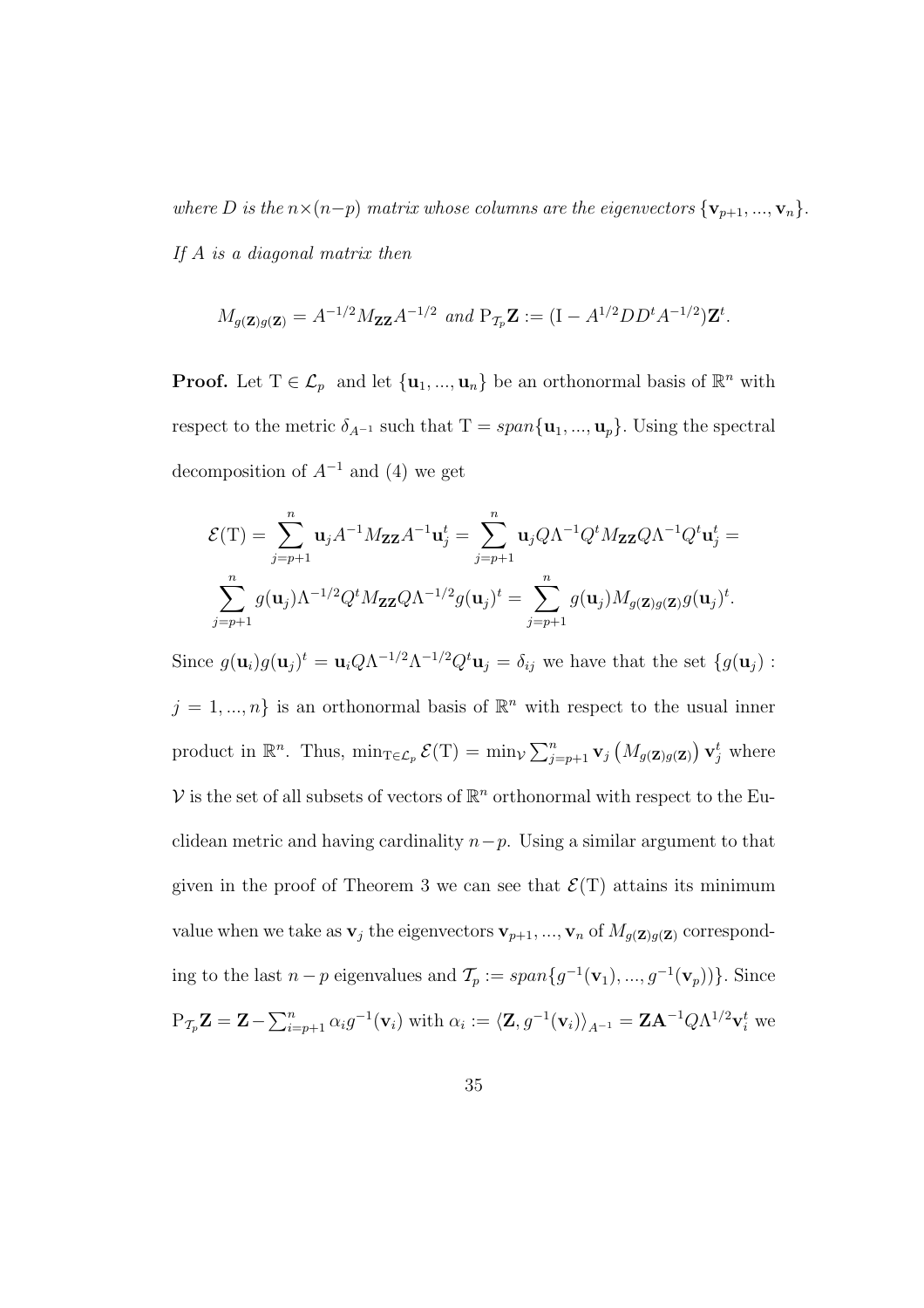$$
P_{\mathcal{T}_p} \mathbf{Z} = \mathbf{Z} - (\alpha_{p+1}, ..., \alpha_n) D^t \Lambda^{1/2} Q = \mathbf{Z} (I - \mathbf{A}^{-1} Q \Lambda^{1/2} D D^t \Lambda^{1/2} Q^t) =
$$

$$
\mathbf{Z} (I - Q \Lambda^{-1/2} D D^t \Lambda^{1/2} Q^t).
$$

The proof for the case of diagonal A is obvious using that  $Q = I$  and  $\Lambda = A$ .  $\blacksquare$ 

# References

- [1] P. Grassberger, R. Hegger, H. Kantz, C. Schaffrath and T. Schreiber. "On noise reduction methods for chaotic data." Chaos 3, 2, 127-141 (1993).
- [2] E. J. Kostelich and T. Schreiber. "Noise reduction in chaotic time-series data: A survey of common methods." Physical Review E 48, 3, 1752- 1763 (1993).
- [3] M. Davies. "Noise reduction schemes for chaotic time series." Physica D 79, 174-192 (1994).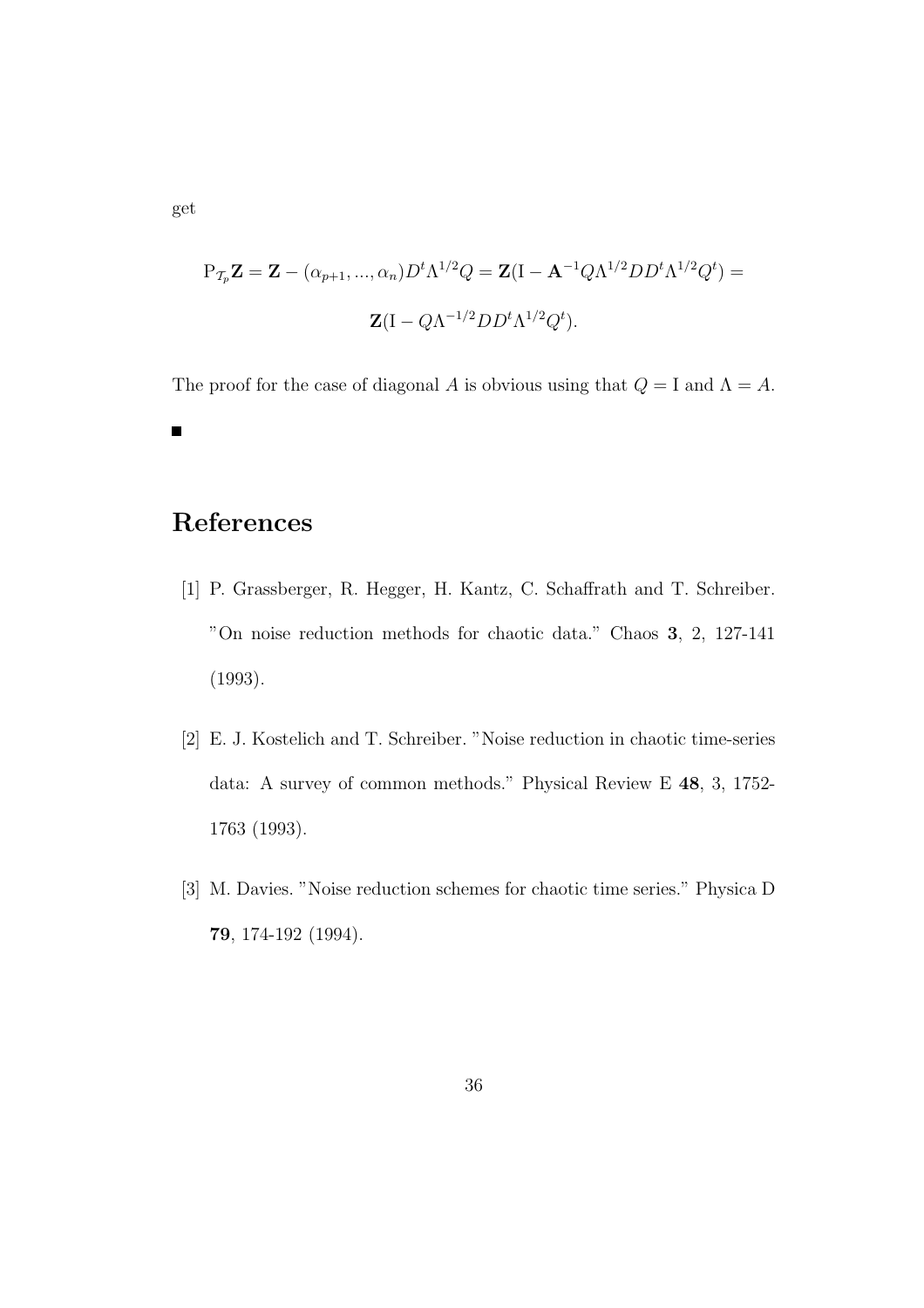- [4] E. J. Kostelich and J. A. Yorke. "Noise reduction: Finding the simplest dynamical system consistent with the data." Physica D 41, 183-196 (1990).
- [5] R. Cawley and G-H. Hsu. "Local-geometric-projection method for noise reduction in chaotic maps and flows." Physical Review A 46, 6, 3057- 3082 (1992).
- [6] T. Schreiber and P. Grassberger. "A simple noise-reduction method for real data.". Physics Letters A 160, 411-418 (1991).
- [7] A. Leontitsis, T. Bountis and J. Pagge. "An adaptive way for improving noise reduction using local geometric projection." Chaos 14, 1, 106-110 (2004).
- [8] F. Takens. "Dynamical Systems and turbulence." D. A. Rang and L. S. Young eds. Lecture Notes in Mathematics 898, 396 (1981).
- [9] S. M. Hammel. "A noise reduction method for chaotic systems." Physics Letters A 148, 421-428 (1990).
- [10] J. D. Farmer and J. Sidorowich. "Optimal shadowing and noise reduction." Physica D 47, 373-392 (1991).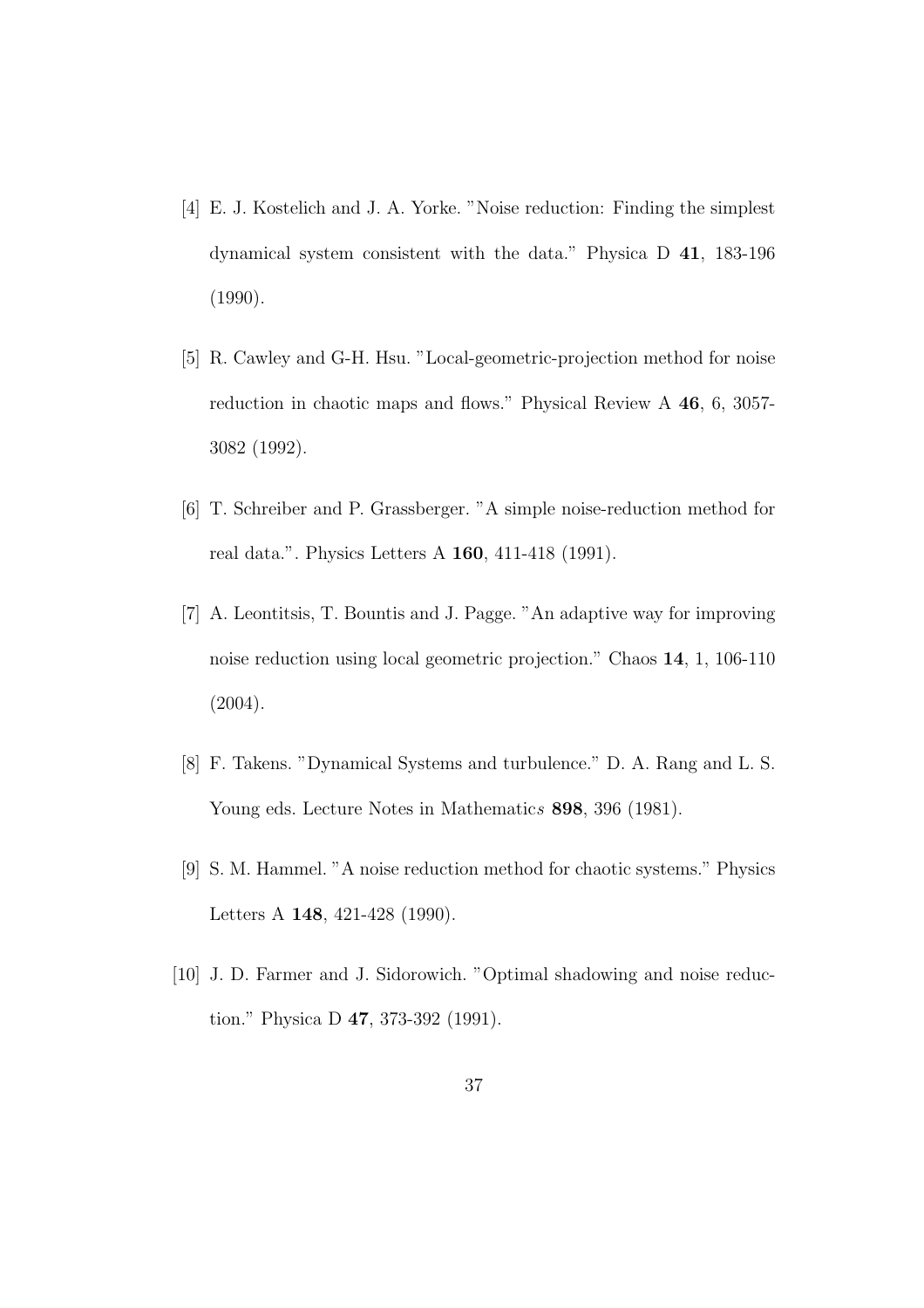- [11] J. Bröcker and U. Parlitz. "Efficient noncausal noise reduction for deterministic time series." Chaos 11, 2, 319-326 (2001).
- [12] R. Bowen. "Markov partitions for Axiom A diffeomorphisms." American Journal of Mathematics 92, 725-747 (1970).
- [13] S.M. Hammel, J.A. Yorke and C. Gregobi. "Do numerical orbits of chaotic process represent true orbits?." Journal of Complexity 3, 136- 145 (1987).
- [14] S. Y. Pilyugin. "Shadowing in Dynamical Systems." Lecture Notes in Mathematics 1706. Springer (1999).
- [15] R. Hegger and T. Schreiber. "A noise reduction method for multivariate time series." Physics Letters A 170, 305-310 (1992).
- [16] E. J. Kostelich and J. A. Yorke. "Noise reduction in dynamical systems." Physical Review A 38, 3, 1649-1652 (1988).
- [17] W. A. Fuller. "Measurement error models." John Wiley & Sons (1987).
- [18] L. Jaeger and H. Kantz. "Unbiased reconstruction of the dynamics underlying a noisy time series." Chaos 6, 449-450 (1996).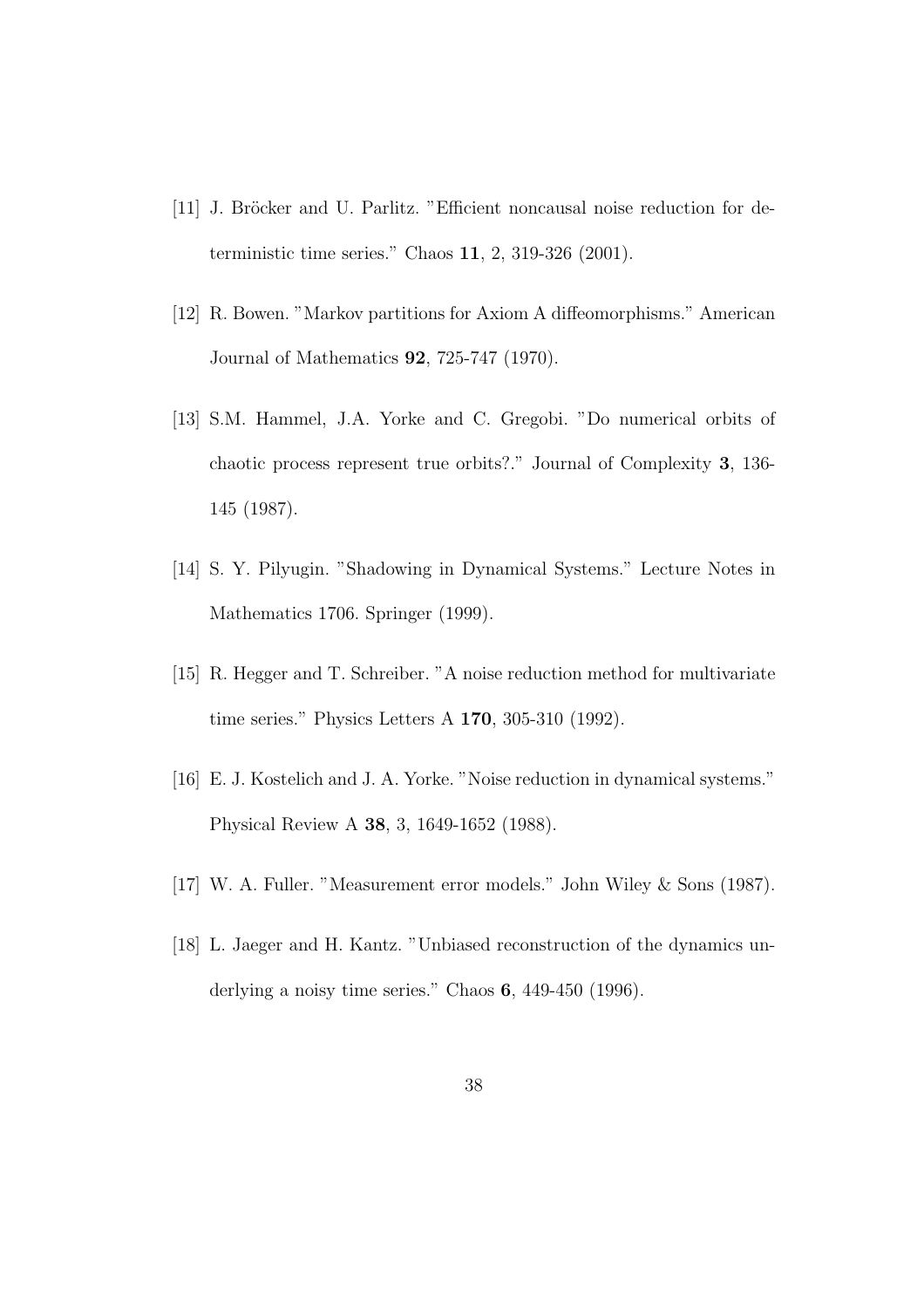- [19] P.E. McSharry and L. A. Smith. "Better nonlinear models from noisy data: attractors with maximum likelihood." Physical Review Letters 83, 21, 4285-4288 (1999).
- [20] V.F. Pisarenko and D. Sornette. "Statistical methods of parameter estimation for deterministically chaotic time series." Physical Review E 69, 036122 (2004).
- [21] R. Meyer and N. Christensen. "Bayesian reconstruction of chaotic dynamical systems." Physical Review E 62, 3, 3535-3542 (2000).
- [22] K. Judd. "Chaotic-time-series reconstruction by Bayesian paradigm: Right results by wrong methods." Physical Review E 67, 026212 (2003).
- [23] T. Sauer. "A noise reduction method for signals from nonlinear systems." Physica D 58, 193-201 (1992).
- [24] P. Grassberger, T. Schreiber and C. Schaffrath. "Nonlinear time sequence analysis." International Journal of Bifurcation and Chaos 1, 3, 521-547 (1991).
- [25] J-P. Eckmann, S.O. Kamphorst, D. Ruelle. and S. Ciliberto. "Lyapunov exponents from time series." Physics Review A 34, 6, 4971-4979 (1986).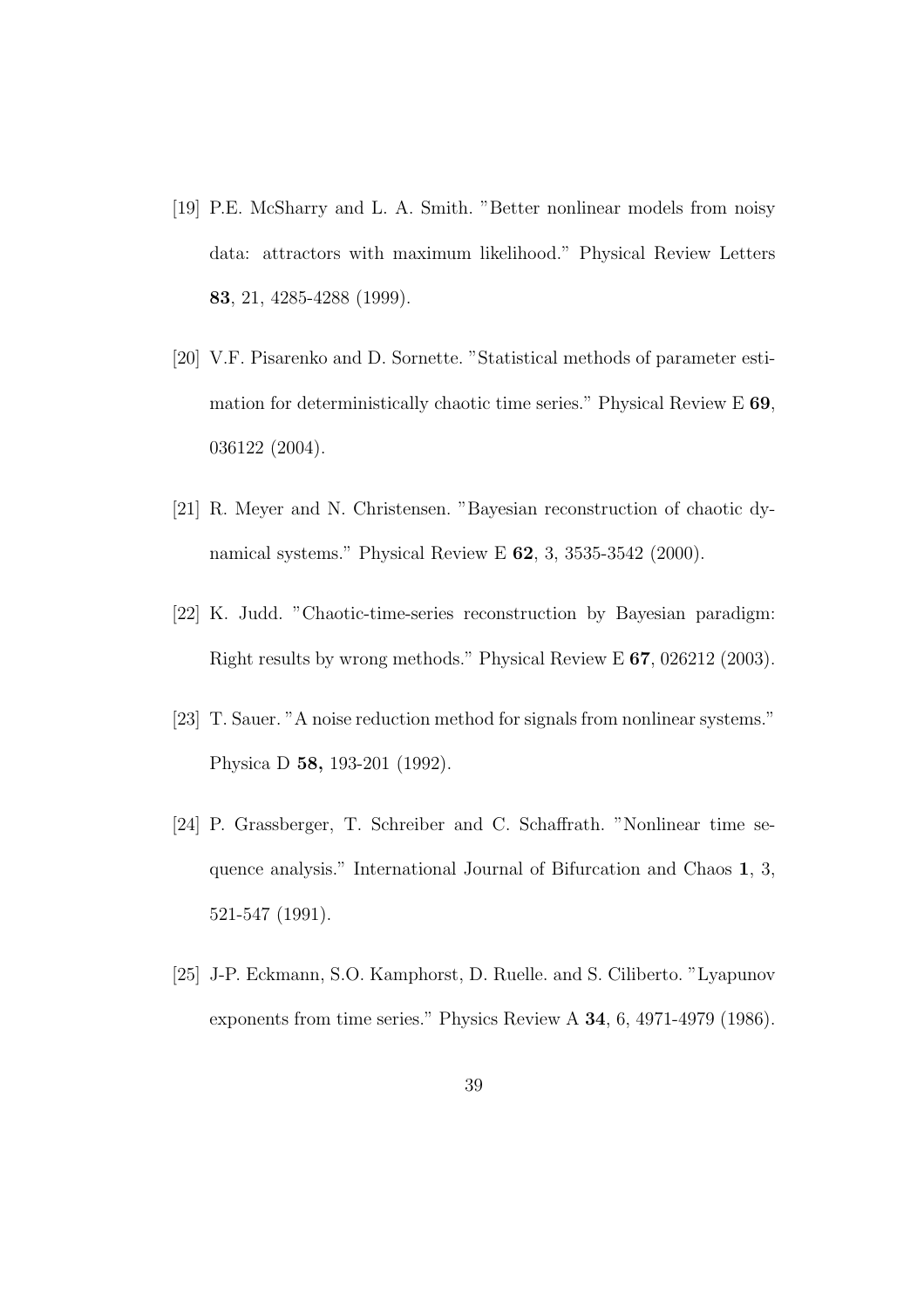- [26] M.E. Mera and M. Morán. "Convergence of the Eckmann and Ruelle algorithm for the estimation of the Lyapunov exponents." Ergodic Theory and Dynamical Systems 20, 531-546 (2000).
- [27] M.E. Mera and M. Morán. "Degrees of Freedom of a Time Series." Journal of Statistical Physics 106, 112, 125-145 (2002).
- [28] A. Kern, W.-H. Steeb and R. Stoop. "Projective noise cleaning with dynamic neighborhood selection." International Journal of Modern Physics C 11, 1, 125-146 (2000).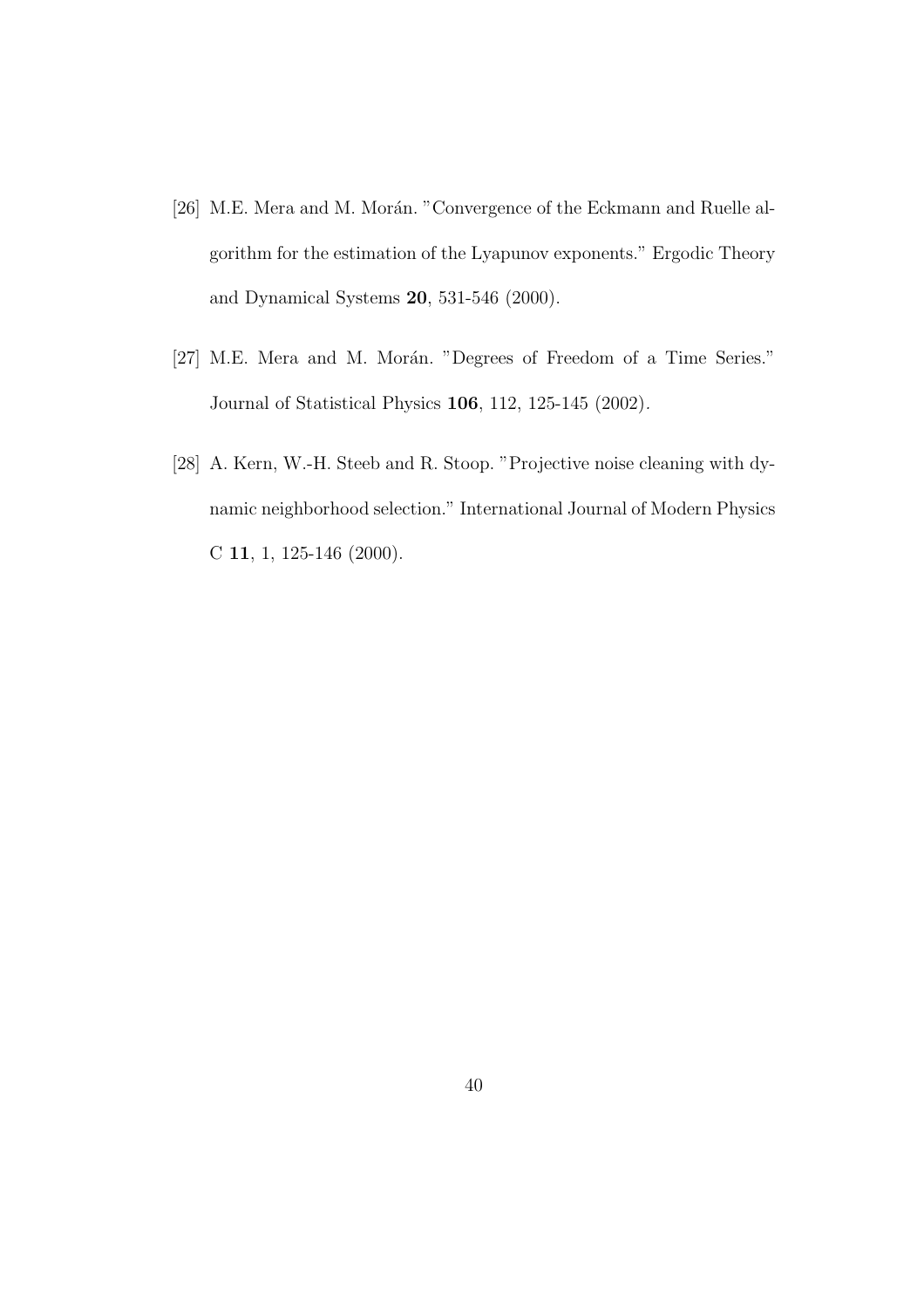#### FIGURE CAPTIONS

FIG 1. Clean (a), noisy (b) and clean together with cleaned (c) time series from a Hénon dynamics corrupted by uncorrelated homoskedastic Gaussian noise  $(\varepsilon_x, \varepsilon_y)$  with  $\sigma_{\varepsilon_x} = 1\% \sigma_S$  and  $\sigma_{\varepsilon_y} = 1\% \sigma_S$ . The parameters of the algorithm are  $N = 10000$ ,  $Itera = 16$ ,  $NV = 300$ , and  $Nprom = 25$ .

FIG 2. Noisy and cleaned time series from a Hénon dynamics corrupted by uncorrelated and highly heteroskedastic noise with  $\sigma_{\varepsilon_x} = 1\% \sigma_S$  and  $\sigma_{\varepsilon_y} =$  $15\% \sigma_S$ . The parameters of the algorithm are  $N = 10000$ , Itera = 6, NV = 2500, and  $Nprom = 200$ .

FIG 3. Noisy, cleaned (MLA), cleaned (TLSA) for a short time series (500 data points) from the noisy Hénon dynamics of  $Fig. 2$ . The parameters for either algorithm are  $NV = 25$ ,  $NCT = Nprom = 5$  and  $Itera = 45$ .

FIG. 4 Average normalized singular values,  $S_{r_n}(j)$ ,  $j = 1, ..., 4$  of the covariance matrix of the data in balls of radius  $r$  for the 2-embedded time series (clean, cleaned and noisy) as a function of the normalized radius  $r_n :=$  $\frac{r}{diam}$  of the balls where  $diam$  is the diameter of the time series.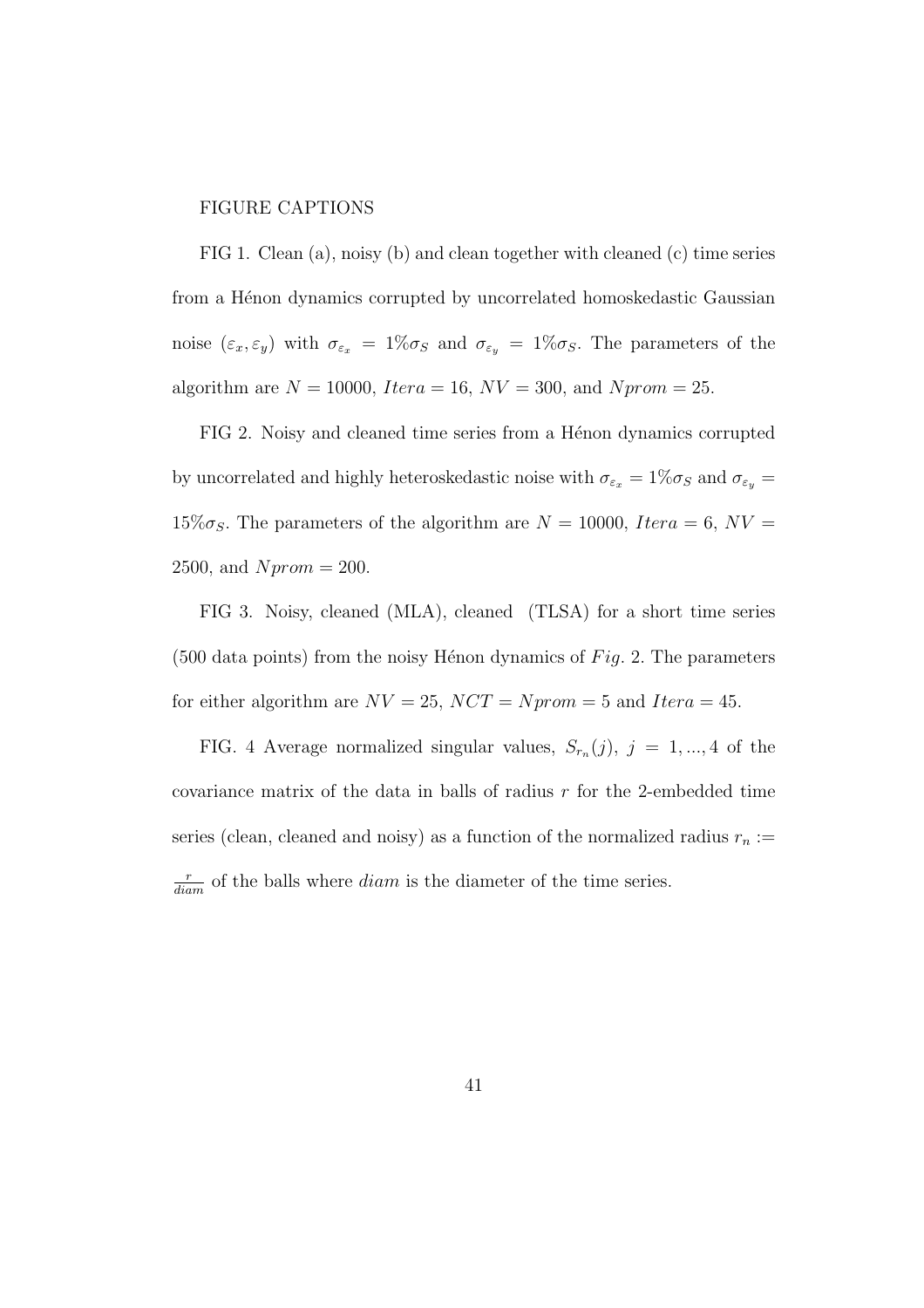#### TABLE CAPTIONS

TABLE I. Noise reduction measures  $\langle R_h \rangle$  and  $R_h$  obtained by  $MLA$ and TLSA for a time series of 10000 data points from Hénon dynamics corrupted by uncorrelated homoskedastic noises.

TABLE II. Noise reduction measure  $\langle R_h \rangle$  obtained by MLA and  $TLSA$  for time series of various lengths from Hénon dynamics corrupted by uncorrelated heteroskedastic noises.

TABLE III. Noise reduction measure  $\langle R_h \rangle$  obtained by  $MLA$  for time series of various lengths from Lorenz dynamics corrupted by uncorrelated heteroskedastic noise.

TABLE IV. Estimation of the Lyapunov exponents obtained for the clean, cleaned and noisy time series of the experiment in Fig. 2.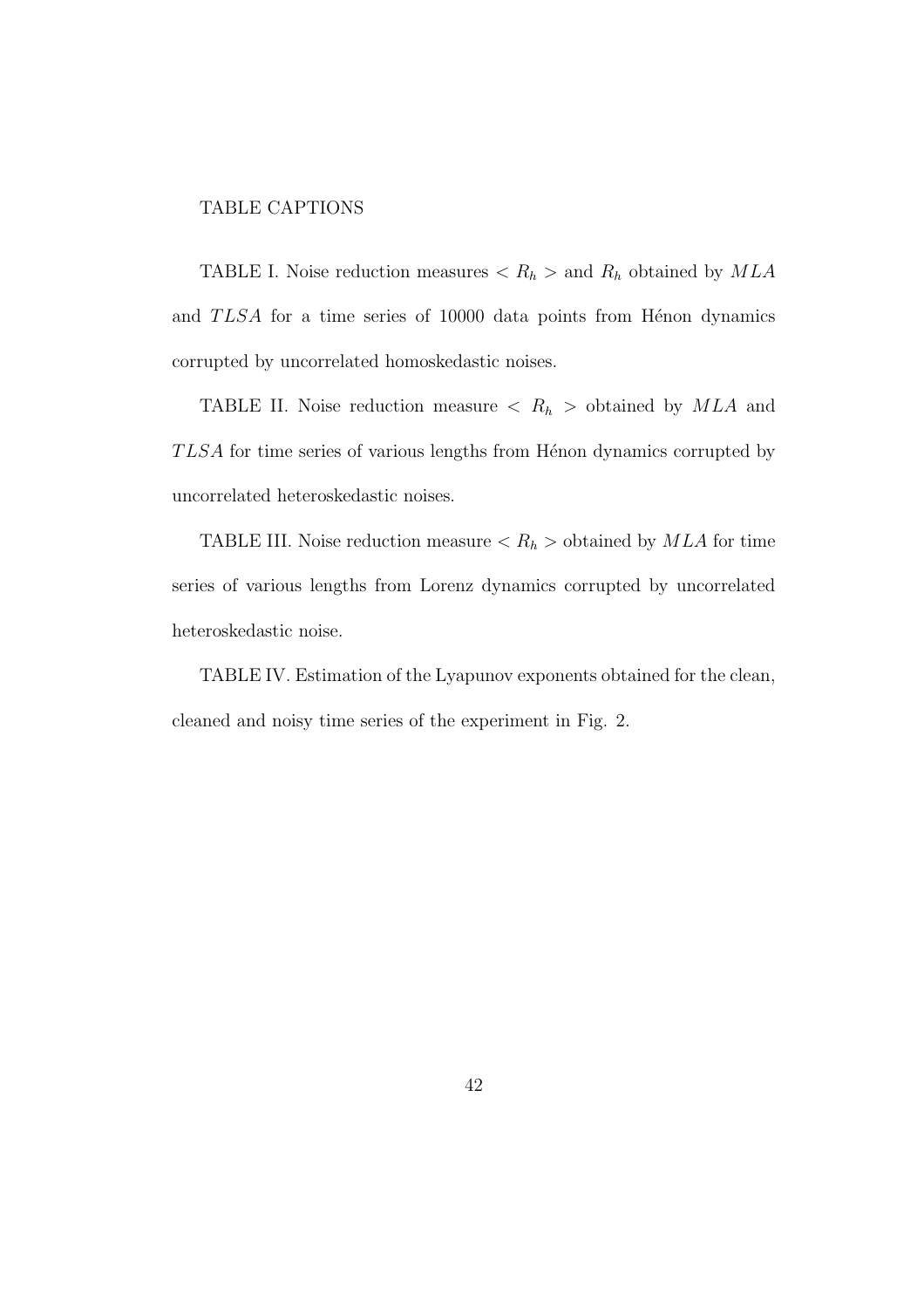### TABLE I

## HOMOSKEDASTIC CASE

| -10<br>$N = 10000, Nprom = 25$ |                                                                        | -10<br>$< R_h >$ |             | $R_h$ |             |
|--------------------------------|------------------------------------------------------------------------|------------------|-------------|-------|-------------|
| (NV,ITERA)                     | $\sigma_{\varepsilon_x}, \sigma_{\varepsilon_y}, \sigma_{\varepsilon}$ | MLA              | <b>TLSA</b> | MLA   | <i>TLSA</i> |
| (300, 16)                      | $\sigma_{\varepsilon_x} = \sigma_{\varepsilon_y} = 1\% \sigma_S$       | 84               | 84          | 61    | 50          |
|                                | $\sigma_{\varepsilon} = 1.4\% \sigma_{S}$                              |                  |             |       |             |
| (900, 14)                      | $\sigma_{\varepsilon_x} = \sigma_{\varepsilon_y} = 5\% \sigma_S$       | 90               | 82          | 62    | 42          |
|                                | $\sigma_{\varepsilon} = 7.1\% \sigma_{S}$                              |                  |             |       |             |
| (1200, 16)                     | $\sigma_{\varepsilon_x} = \sigma_{\varepsilon_y} = 10\% \sigma_{S}$    | 91               | 84          | 68    | 50          |
|                                | $\sigma_{\varepsilon} = 14.1\% \sigma_{S}$                             |                  |             |       |             |

 $R_h >$  and  $R_h$  values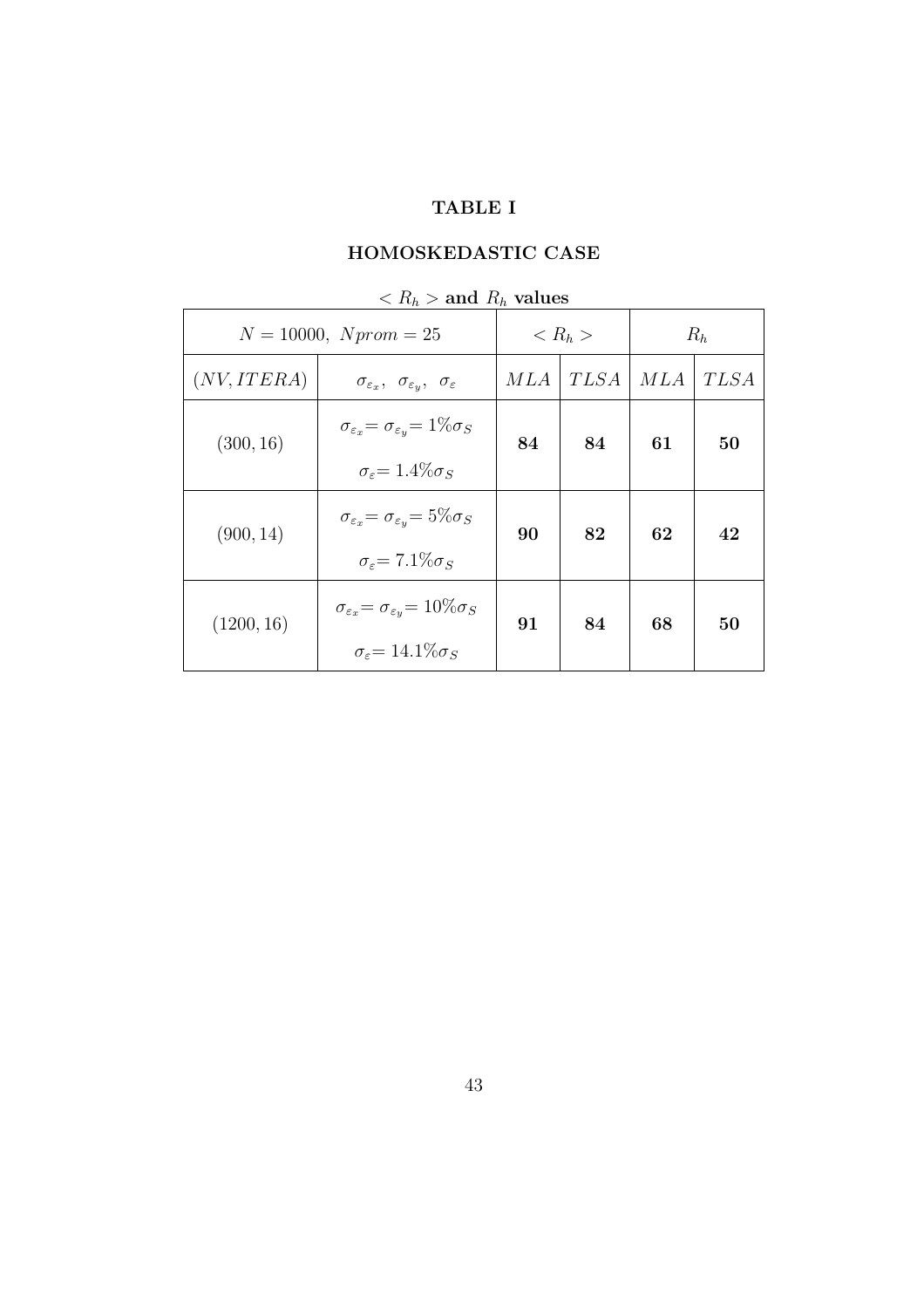## TABLE II

## HETEROSKEDASTIC CASE

## $< R_h$  > values

| $\sigma_{\varepsilon} = 11.2\% \sigma_{s}$                   |     |                                                            |                                                        |     |             |
|--------------------------------------------------------------|-----|------------------------------------------------------------|--------------------------------------------------------|-----|-------------|
| $\sigma_{\varepsilon_x} = 10\% \sigma_{S} = 11.5\% \sigma_x$ |     | $\sigma_{\varepsilon_x} = 11\% \sigma_S = 12.6\% \sigma_x$ |                                                        |     |             |
| $\sigma_{\varepsilon_y} = 5\% \sigma_S = 17.4\% \sigma_y$    |     |                                                            | $\sigma_{\varepsilon_y} = 2\% \sigma_S = 7\% \sigma_y$ |     |             |
| (N,ITERA)                                                    | MLA | <b>TLSA</b>                                                | (N,ITERA)                                              | MLA | <b>TLSA</b> |
| (NV, NPROM)                                                  |     |                                                            | (NV, NPROM)                                            |     |             |
| (10000, 13)                                                  | 87  | 73                                                         | (10000, 15)                                            | 81  | 52          |
| (800, 25)                                                    |     |                                                            | (600, 25)                                              |     |             |
| (5000, 18)                                                   | 84  | 68                                                         | (5000, 14)                                             | 78  | 50          |
| (400, 25)                                                    |     |                                                            | (300, 25)                                              |     |             |
| (1000, 23)                                                   |     |                                                            | (1000, 19)                                             |     |             |
| (80, 5)                                                      | 78  | 68                                                         | (60, 5)                                                | 63  | 44          |
| (500, 25)                                                    |     |                                                            | (500, 38)                                              |     |             |
| (40, 5)                                                      | 65  | 54                                                         | (25, 5)                                                | 57  | 32          |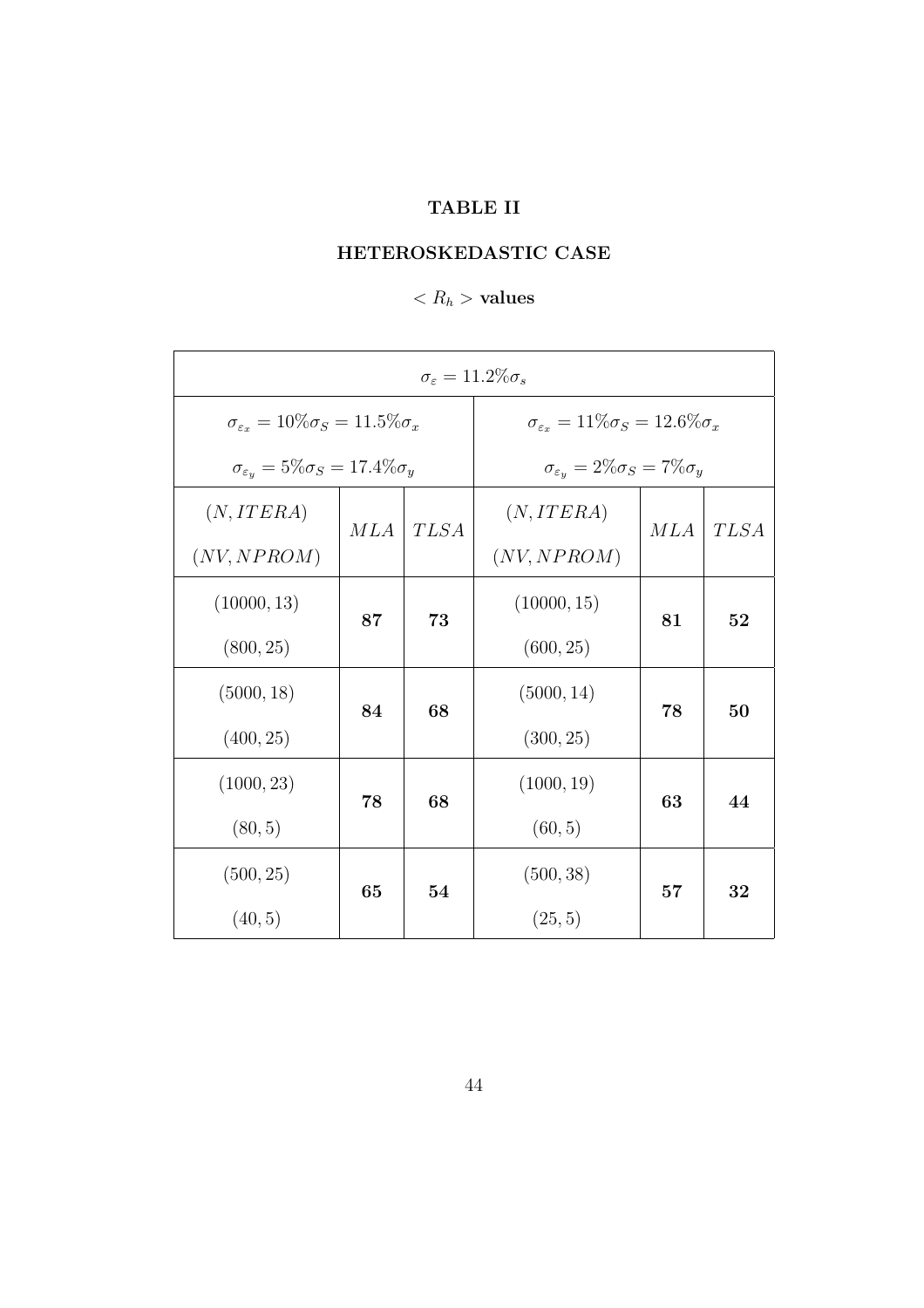## TABLE III

# $\langle R_h \rangle$  values for MLA

| $\sigma_{\varepsilon} = 17\% \sigma_{S}$                                                                                                                    |                                                 |             |            |             |
|-------------------------------------------------------------------------------------------------------------------------------------------------------------|-------------------------------------------------|-------------|------------|-------------|
| $\sigma_{e_x} = 20\% \sigma_x = 10.9\% \sigma_S$ $\sigma_{e_y} = 10\% \sigma_x = 6.2\% \sigma_S$ $\sigma_{\varepsilon_z} = 20\% \sigma_z = 11.4\% \sigma_S$ |                                                 |             |            |             |
|                                                                                                                                                             | $N = 50000$                                     | $N = 10000$ | $N = 3000$ | $N = 1000$  |
| $\langle R_h \rangle$                                                                                                                                       | 90                                              | 85          | 75         | 60          |
| (NV,ITERA, NPROM)                                                                                                                                           | $(4000, 11, 50)$ $(800, 10, 50)$ $(300, 6, 25)$ |             |            | (50, 20, 5) |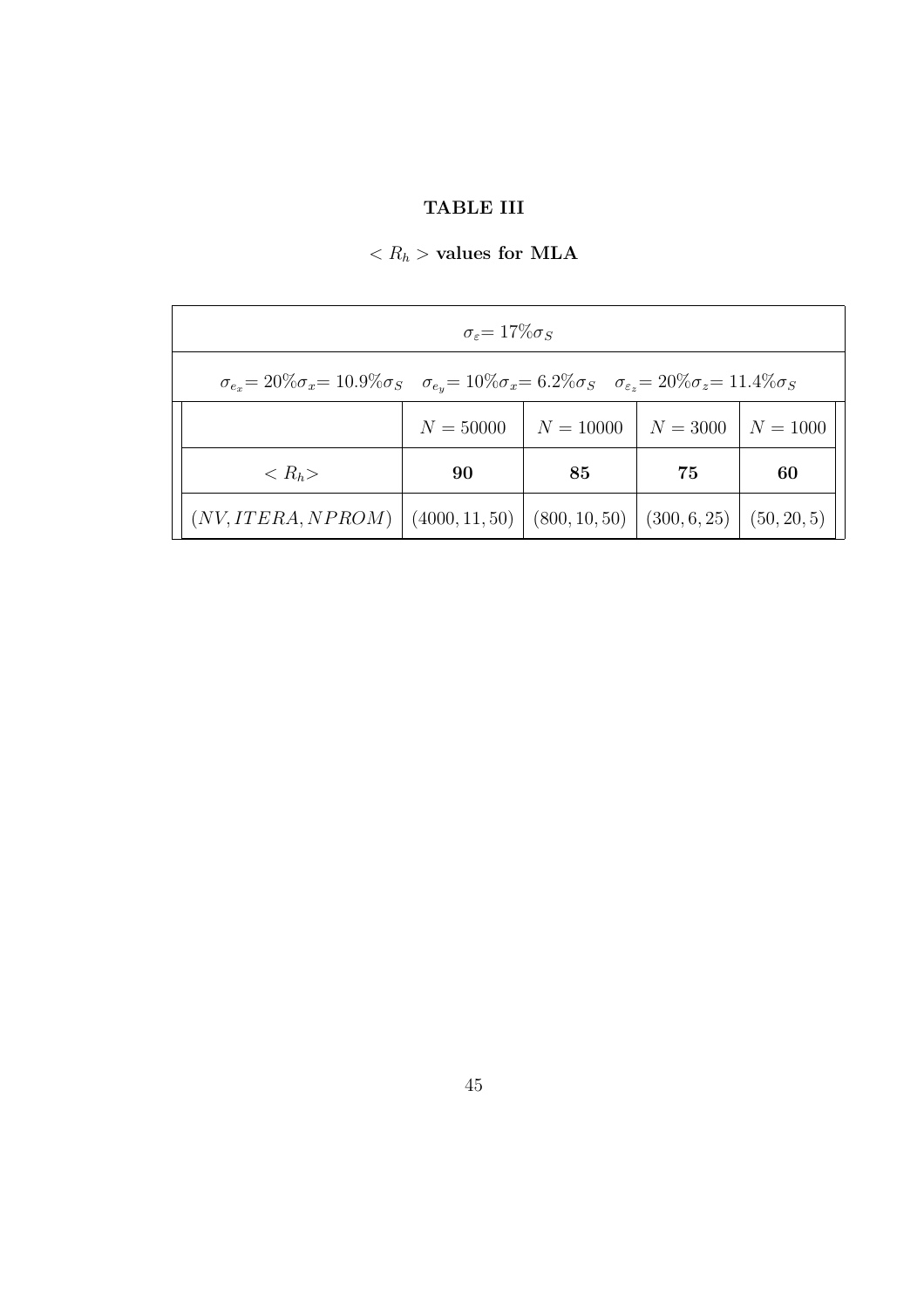## TABLE IV

### LYAPUNOV EXPONENTS

| <i>CLEAN</i>      | <b>CLEANED</b>                          | <i>NOISY</i>       |
|-------------------|-----------------------------------------|--------------------|
| $0.421 \pm 0.029$ | $0.405 \pm 0.031$                       | $0.479 \pm 0.042$  |
|                   | $-1.605 \pm 0.032$   $-1.751 \pm 0.077$ | $-0.948 \pm 0.108$ |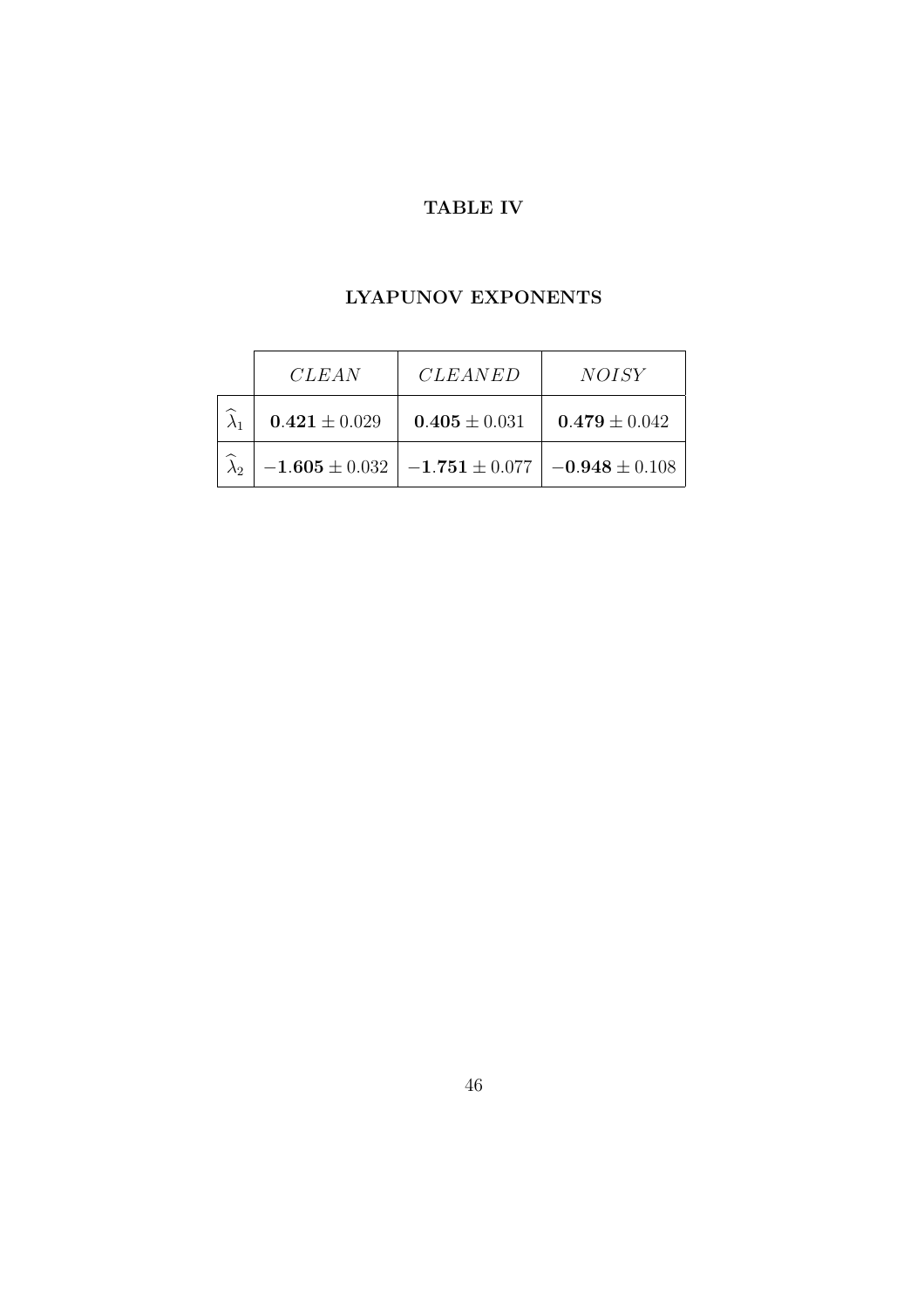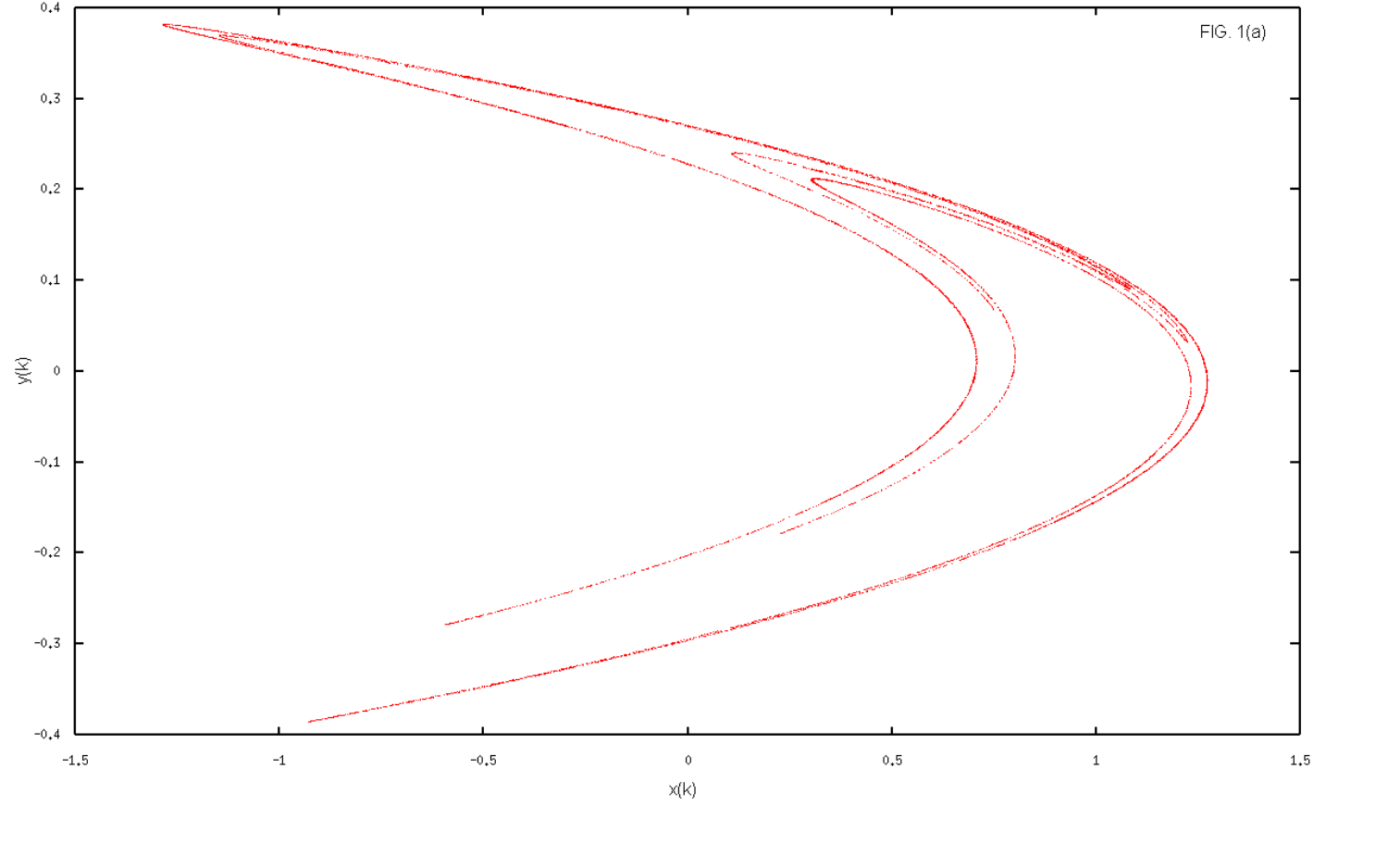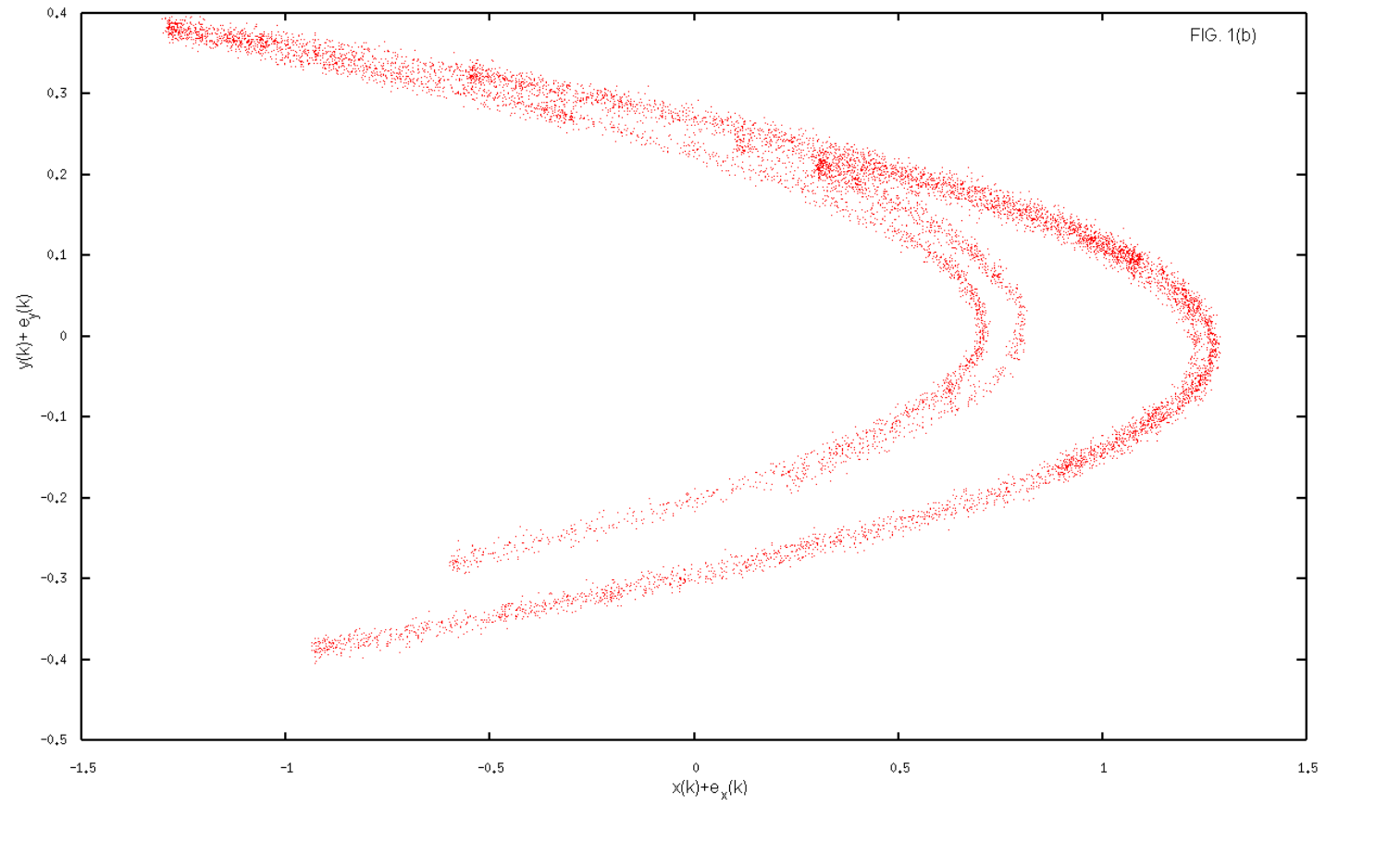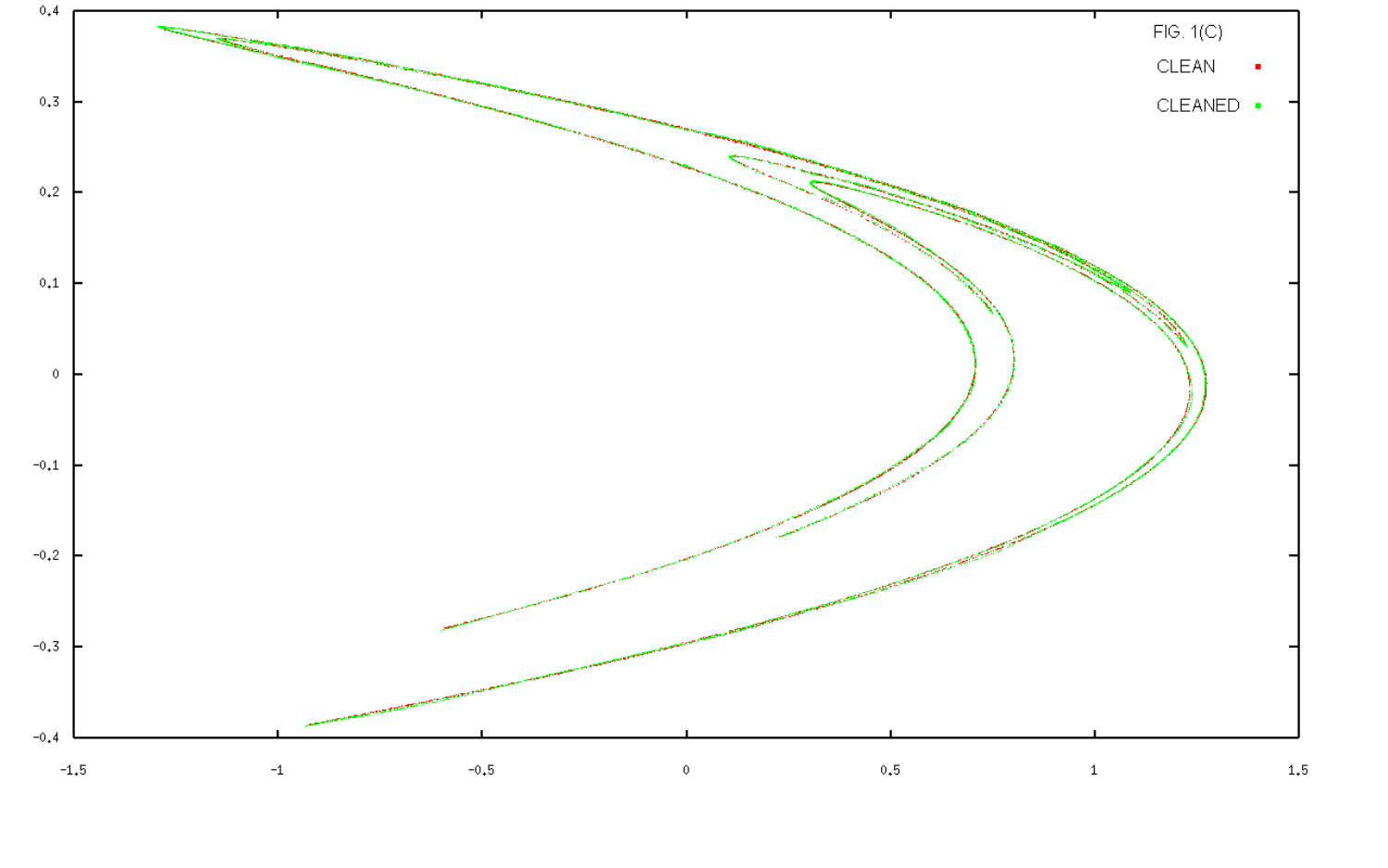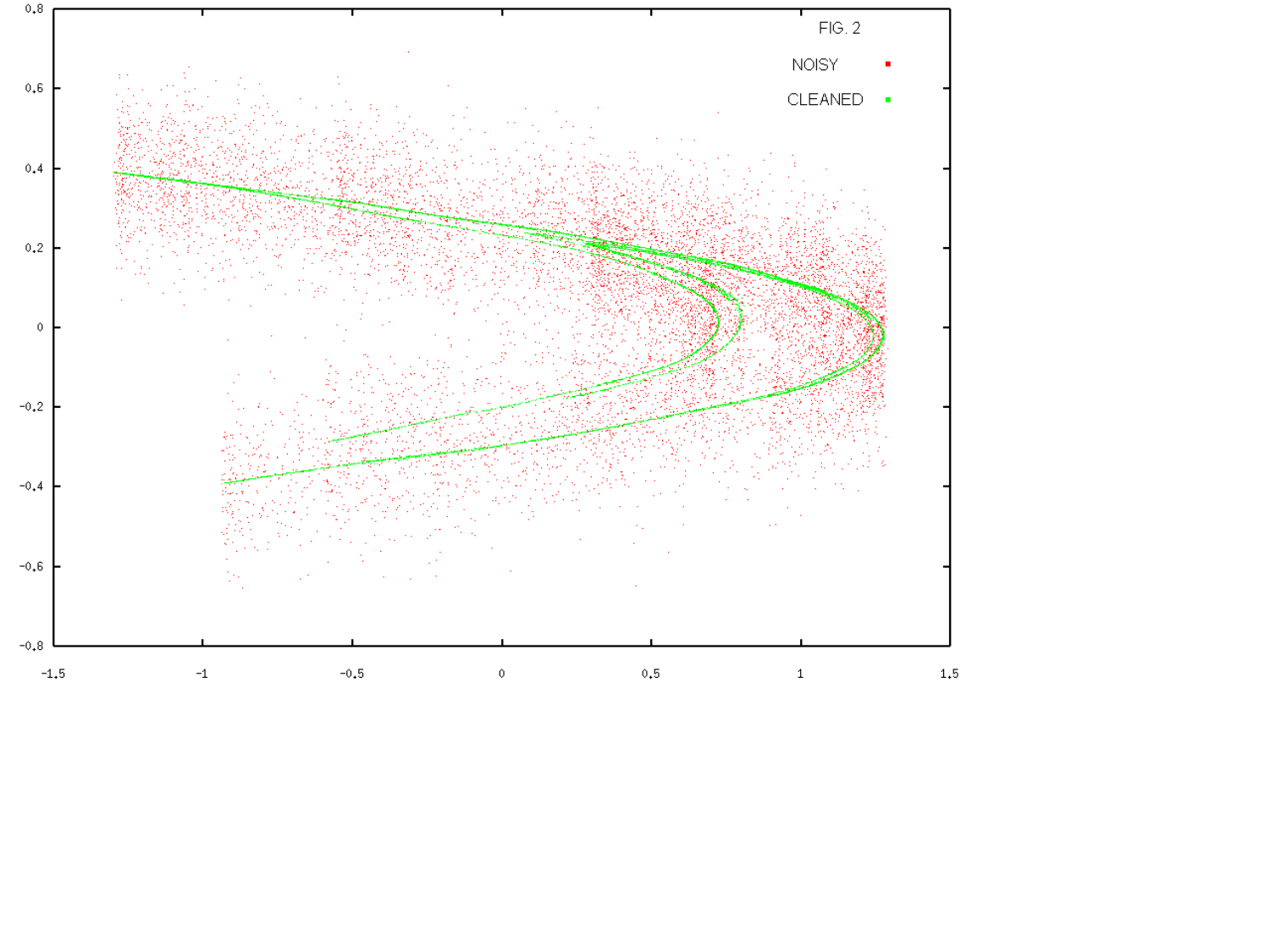